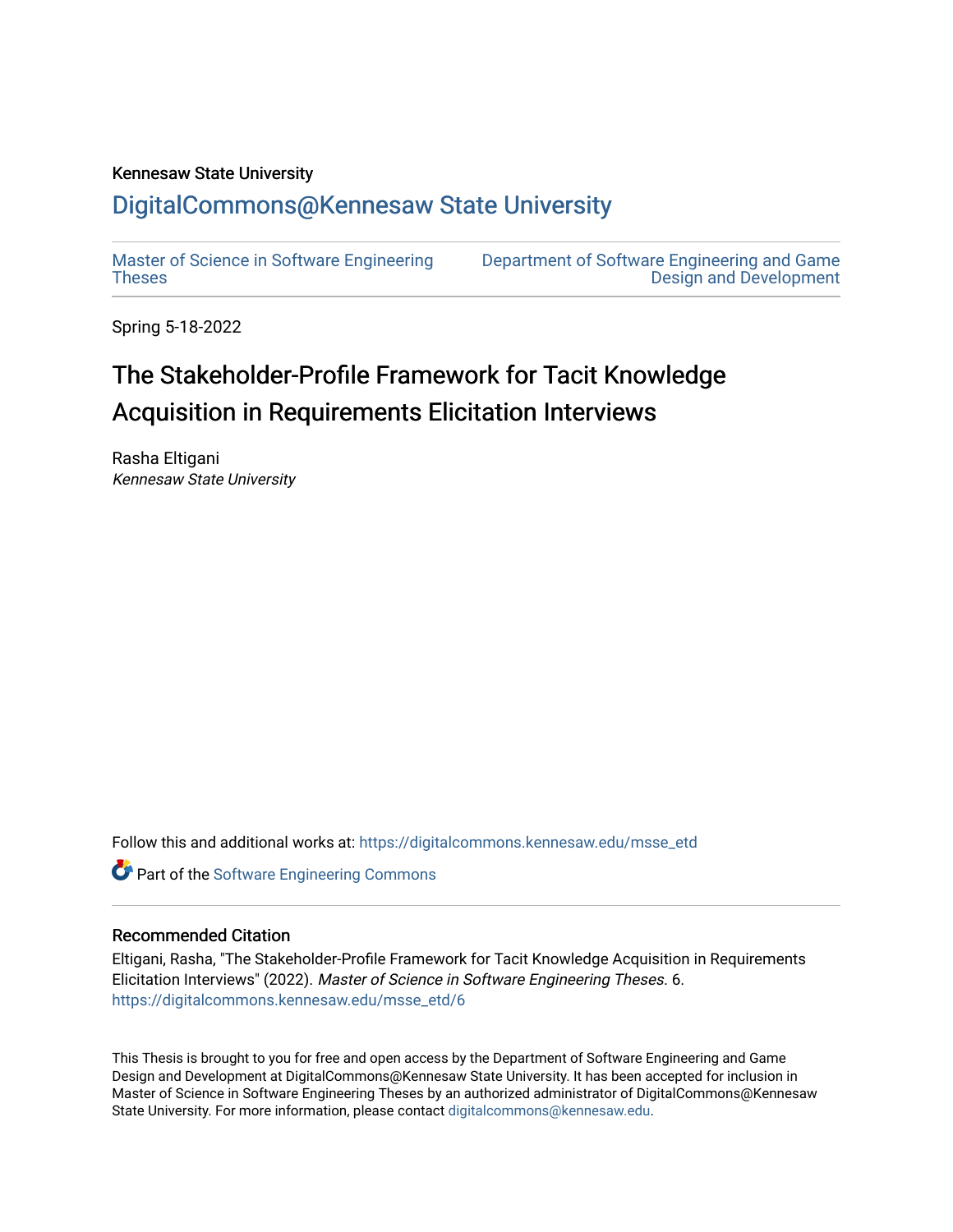## THE STAKEHOLDER-PROFILE FRAMEWORK FOR TACIT KNOWLEDGE ACQUISITION IN REQUIREMENTS ELICITATION INTERVIEWS

AThesis Presented to

The Faculty of the Department of Software Engineering and Game Development

by

Rasha Eltigani

In Partial Fulfillment

of Requirements for the Degree

Master of Science in Software Engineering

Kennesaw State University

May 2022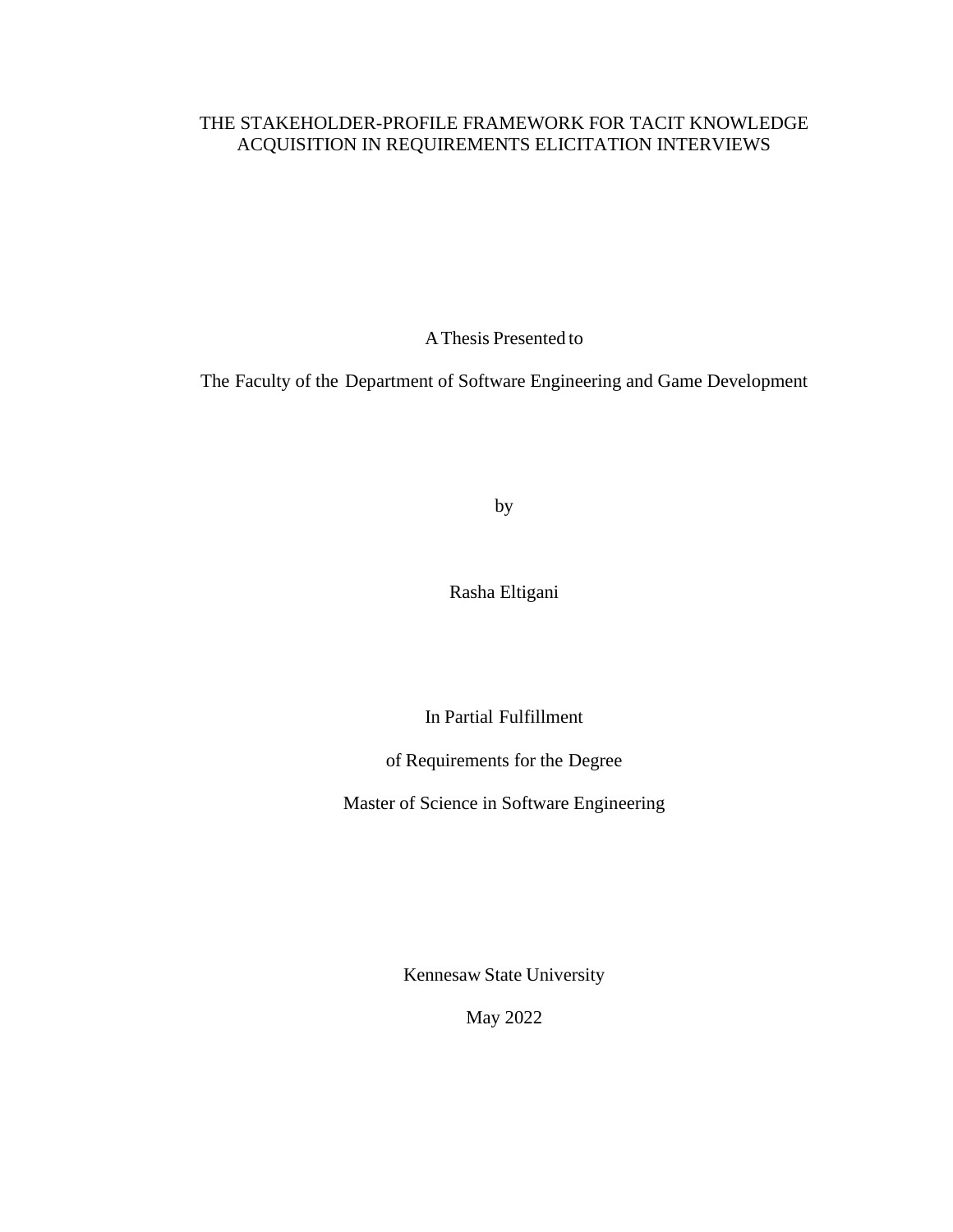## THE STAKEHOLDER-PROFILE FRAMEWORK FOR TACIT KNOWLEDGE ACQUISITION IN REQUIREMENTS ELICITATION INTERVIEWS

Approved:

Dr. Nasrin Dehbozorgi ----------------------------------------------------------

Your Advisor's Name

Dr. Svetlana Peltsverger

Department Chairperson's Name

----------------------------------------------------------

Dr. Sumanth Yenduri ----------------------------------------------------------

Dean's Name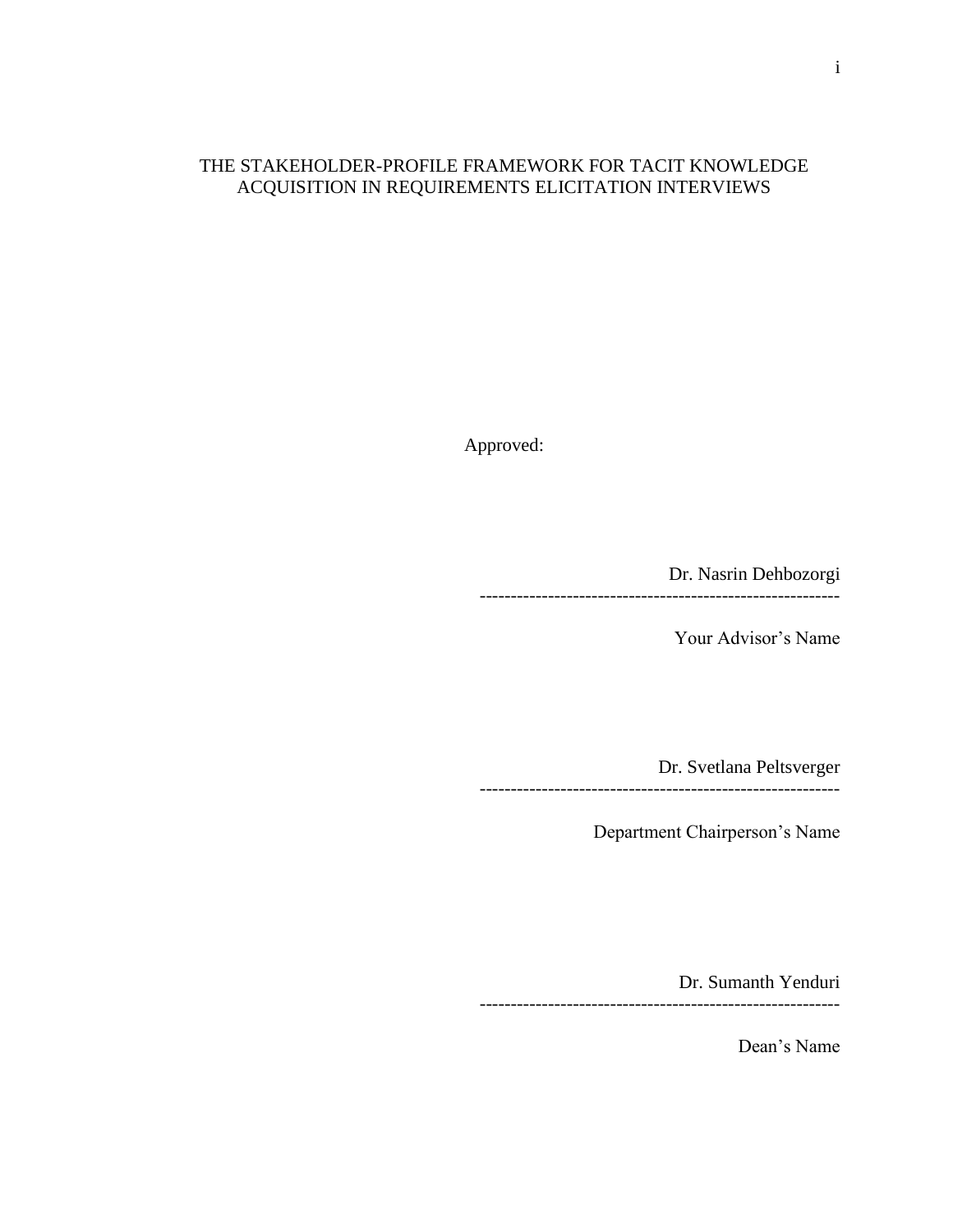In presenting this thesis as a partial fulfillment of the requirements for an advanced degree from Kennesaw State University, I agree that the university library shall make it available for inspection and circulation in accordance with its regulations governing materials of this type. I agree that permission to copy from, or to publish, this thesis may be granted by the professor under whose direction it was written, or, in his absence, by the dean of the appropriate school when such copying or publication is solely for scholarly purposes and does not involve potential financial gain. It is understood that any copying from or publication of, this thesis which involves potential financial gain will not be allowed without written permission.

Rasha Eltigani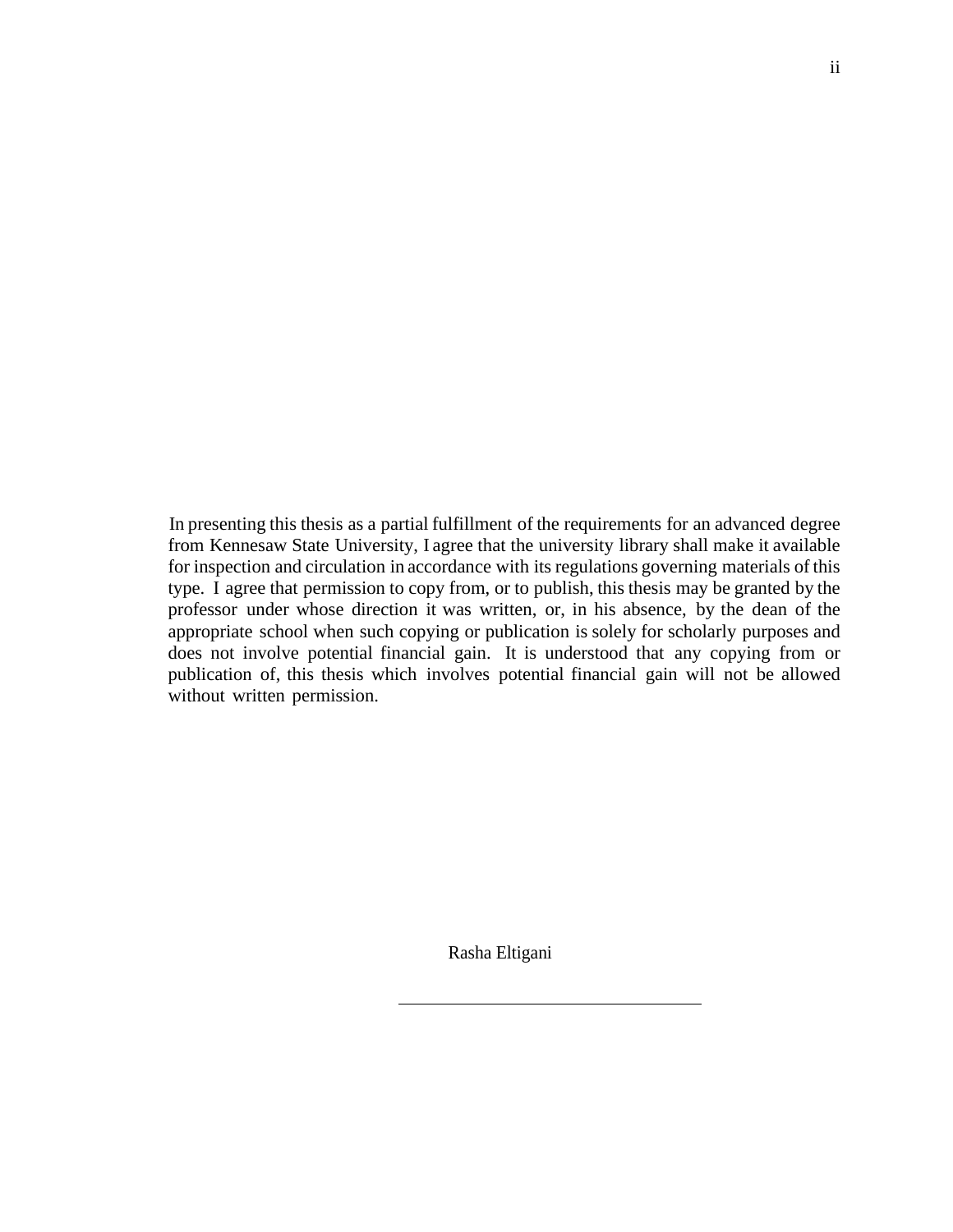#### **Notice to Borrowers**

Unpublished theses deposited in the Library of Kennesaw State University must be used only in accordance with the stipulations prescribed by the author in the preceding statement.

The author of this thesis is:

Rasha Eltigani

1568 Broomfield Way, Lawrenceville GA 30044 USA

The director of this thesis is:

Dr. Reza Parizi,

Department of Software Engineering and Game Development Kennesaw State University Building J, Office—382 1100 South Marietta Pkwy Marietta GA 30060 USA

Users of this thesis not regularly enrolled as students at Kennesaw State University are required to attest acceptance of the preceding stipulations by signing below. Libraries borrowing this thesis for the use of their patrons are required to see that each user records here the information requested.

Name of user Address Date Type of use (examination only or copying)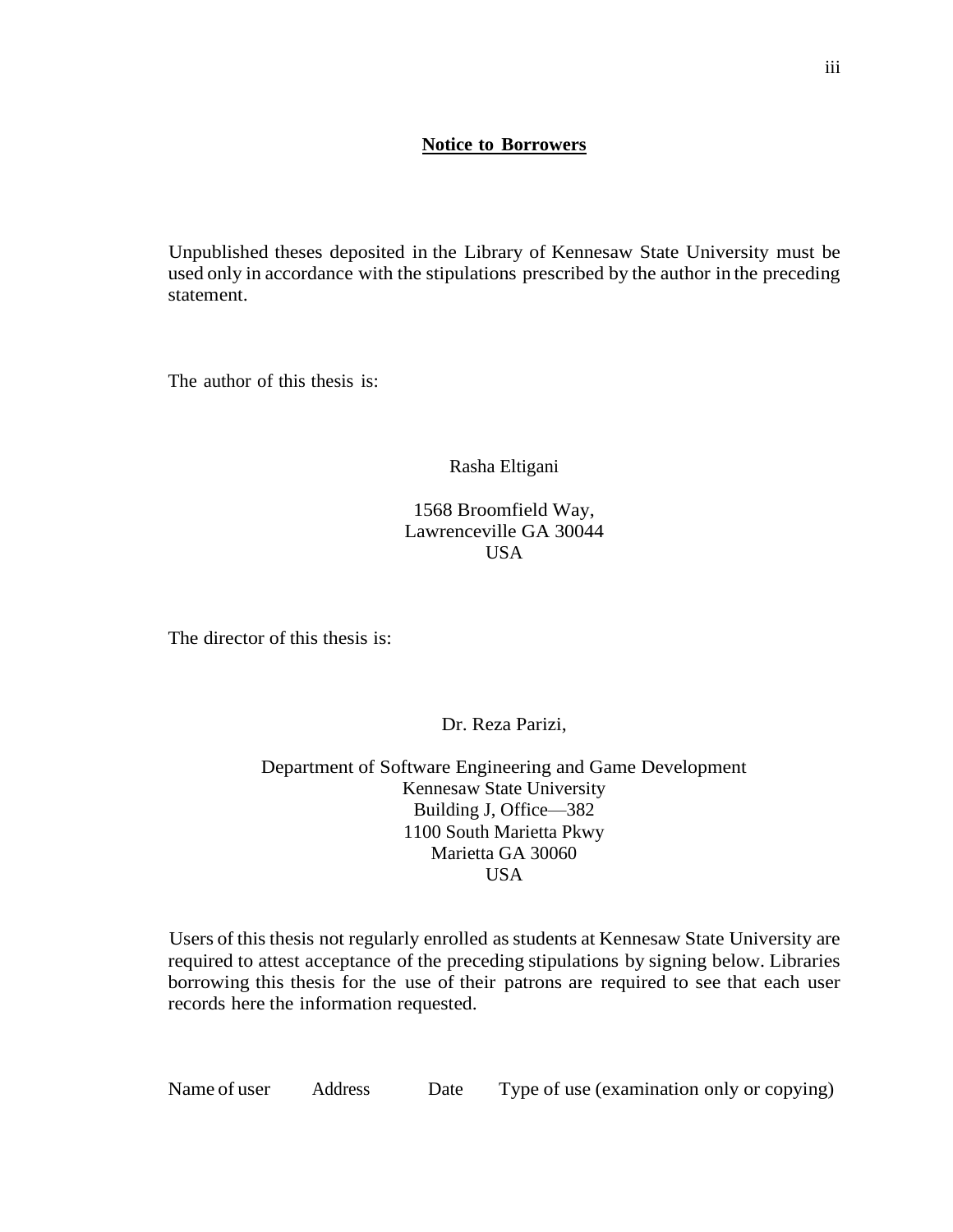## THE STAKEHOLDER-PROFILE FRAMEWORK FOR TACIT KNOWLEDGE ACQUISITION IN REQUIREMENTS ELICITATION INTERVIEWS

An Abstract of

AThesis Presentedto

The Faculty of the Department of Software Engineering and Game Development

by

Rasha Eltigani

Bachelor of Science in Computer Science, Tennessee State University, 2001

In Partial Fulfillment

of Requirements for the Degree

Master of Science in Software Engineering

Kennesaw State University

May 2022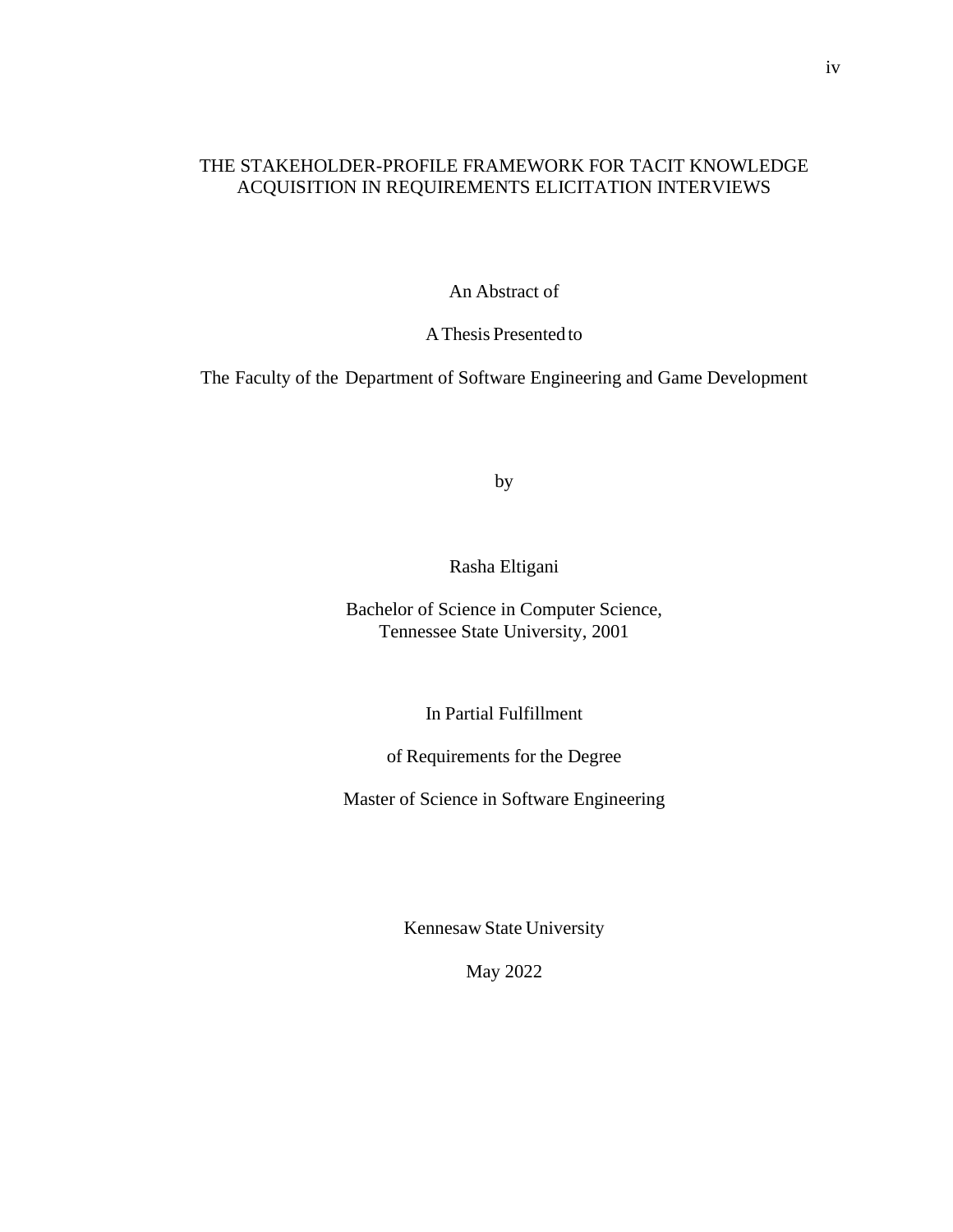#### **Abstract**

The stakeholder's tacit knowledge is a key crown jewel of requirements elicitation, and in turn software development at large. This critical element holds significant leverage in determining the outcome and the quality of the requirements, and therefore the development endeavor holistically. Due to its very nature of being tacit, it is innately covert and deeply hidden within the stakeholders' minds, so it is extremely difficult to articulate and relay, as well as even harder to elicit and utilize. Additionally, the literature reports that there is a scarcity of available theorizations and solutions for addressing this challenge, posing a key and recurrent challenge in its successful attainment, functional utilization, theoretical understanding and synthesis, as well as successful harvesting. The thesis presents a theoretical knowledge management framework for tacit knowledge acquisition, the Stakeholder-Profile, in the spirit of contributing to the body of knowledge. The framework offers a theoretical vision of tacit knowledge acquisition of the stakeholders as individuals, and a conceptual vision of its application in the context of a specifically designed requirements elicitation interview process model. In view of this context, the framework offers a holistic conceptual solution vision, including an analysis of the mitigating factors for tacit knowledge acquisition in view of an interview, the theoretical makeup, synthesis, and acquisition of the stakeholder's tacit knowledge as individuals, an integration of the vision into an interview-specific process model, and an interview process outcome conceptual assessing quality metric.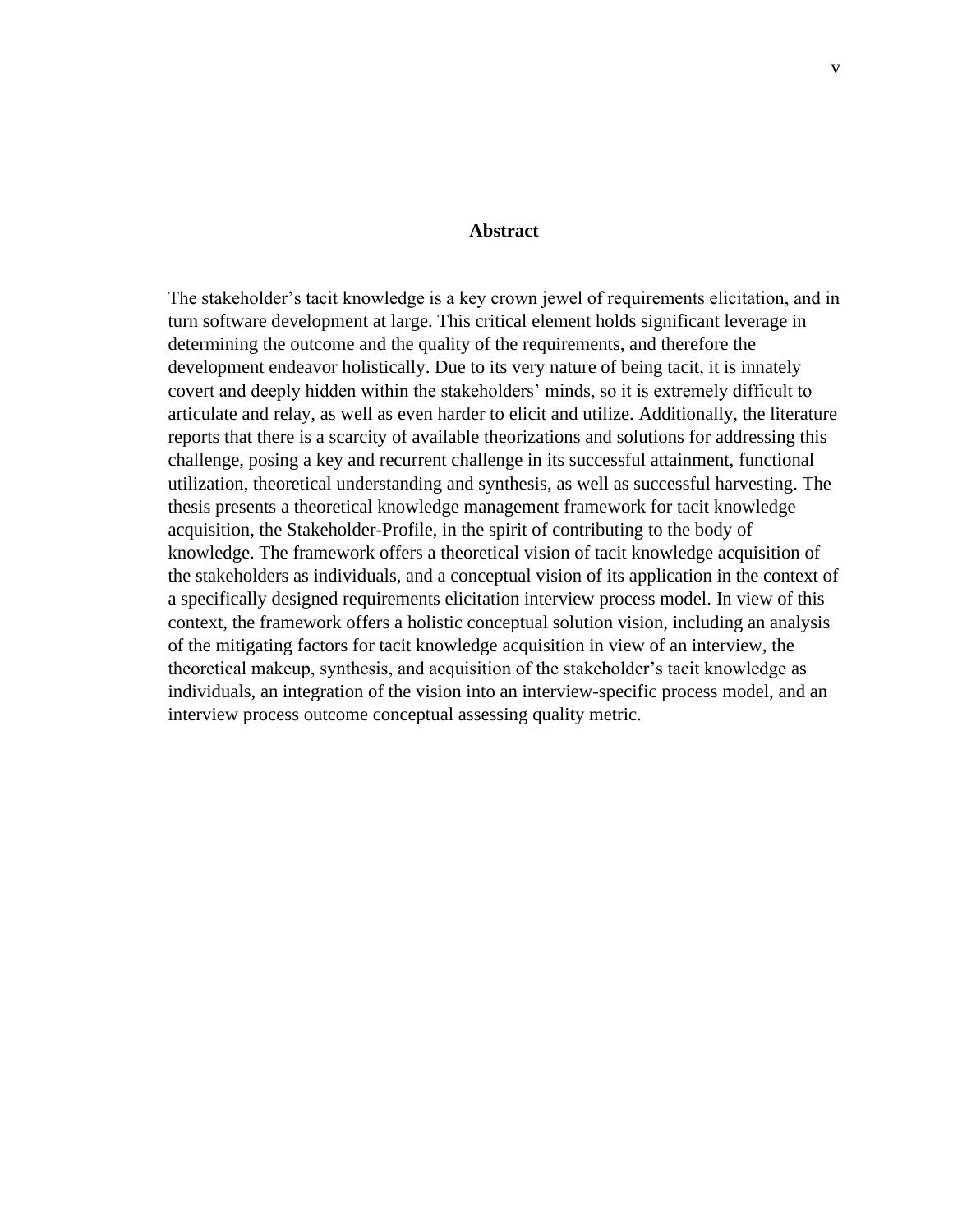## THE STAKEHOLDER-PROFILE FRAMEWORK FOR TACIT KNOWLEDGE ACQUISITION IN REQUIREMENTS ELICITATION INTERVIEWS

AThesis Presentedto

The Faculty of the Department of Software Engineering and Game Development

by

Rasha Eltigani

In Partial Fulfillment

of Requirements for the Degree

Master of Science in Software Engineering

Advisor: Dr. Nasrin Dehbozorgi

Kennesaw State University

May 2022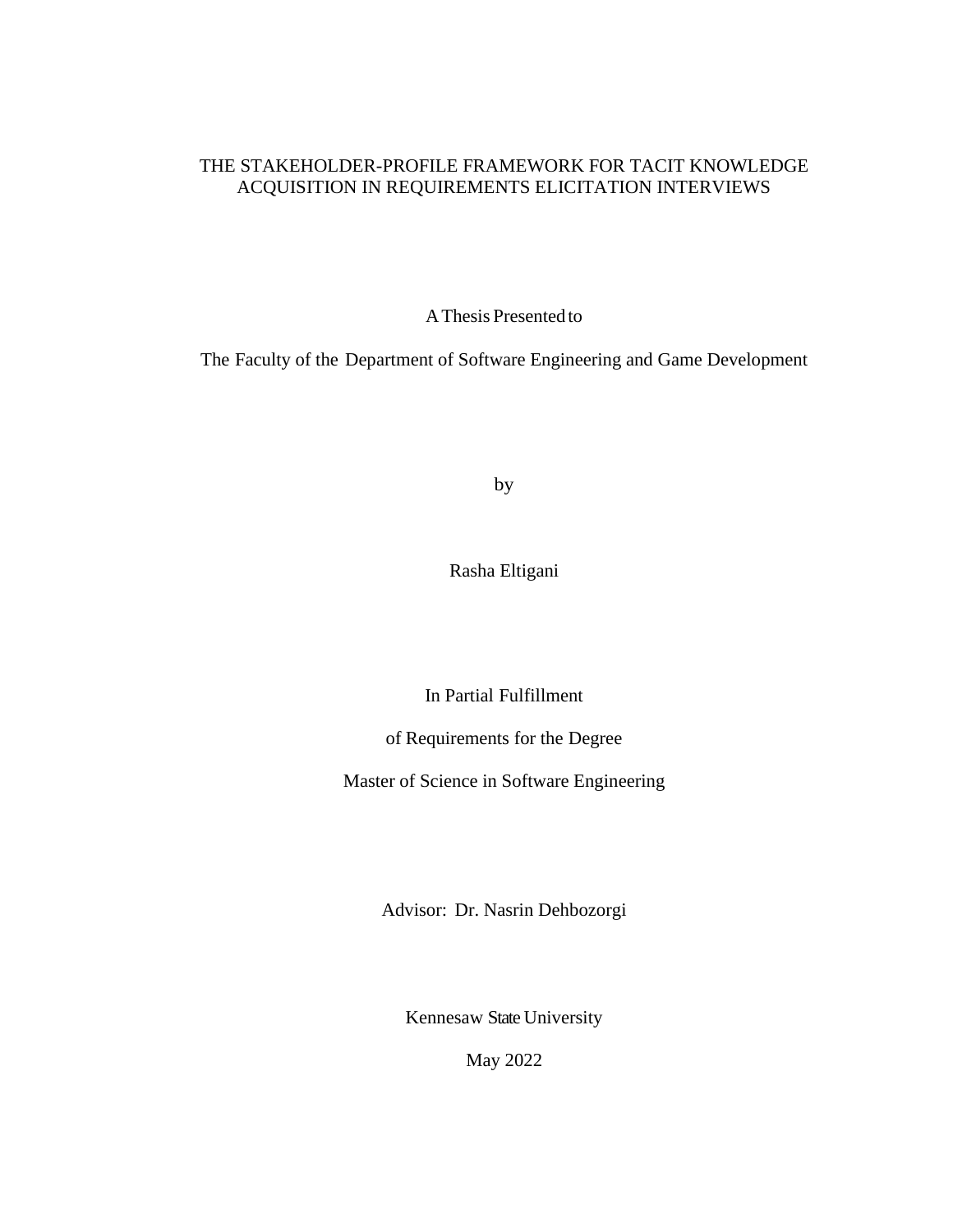- To God the Almighty all the Glory, Unparalleled Supremacy, Unwavering Goodness Resolute, and Resolve Absolute and Ultimate, in all things matter and fact.
- To my most beloved, exceptionally wonderful children, the light and purpose of my life, to your long trail of endless, selfless sacrifice, for always believing in me, loving me unconditionally, encouraging me relentlessly, supporting me fiercely in every way possible, at every turn, through thick and thin. Without you, this work may have never seen the light of day. We have all made it here together.
- To my wonderful, beloved Mom and Dad, who dedicated their whole lives for us. Your rock-solid generosity, love, support, and encouragement have always propelled me assuredly forward.
	- To my beloved sister, brother-in-law, nephews, nieces, and many family and friends everywhere.
	- To my many teachers and professors everywhere, who always believed in me, never doubted me, supported me, gave me the room, and showed me the way.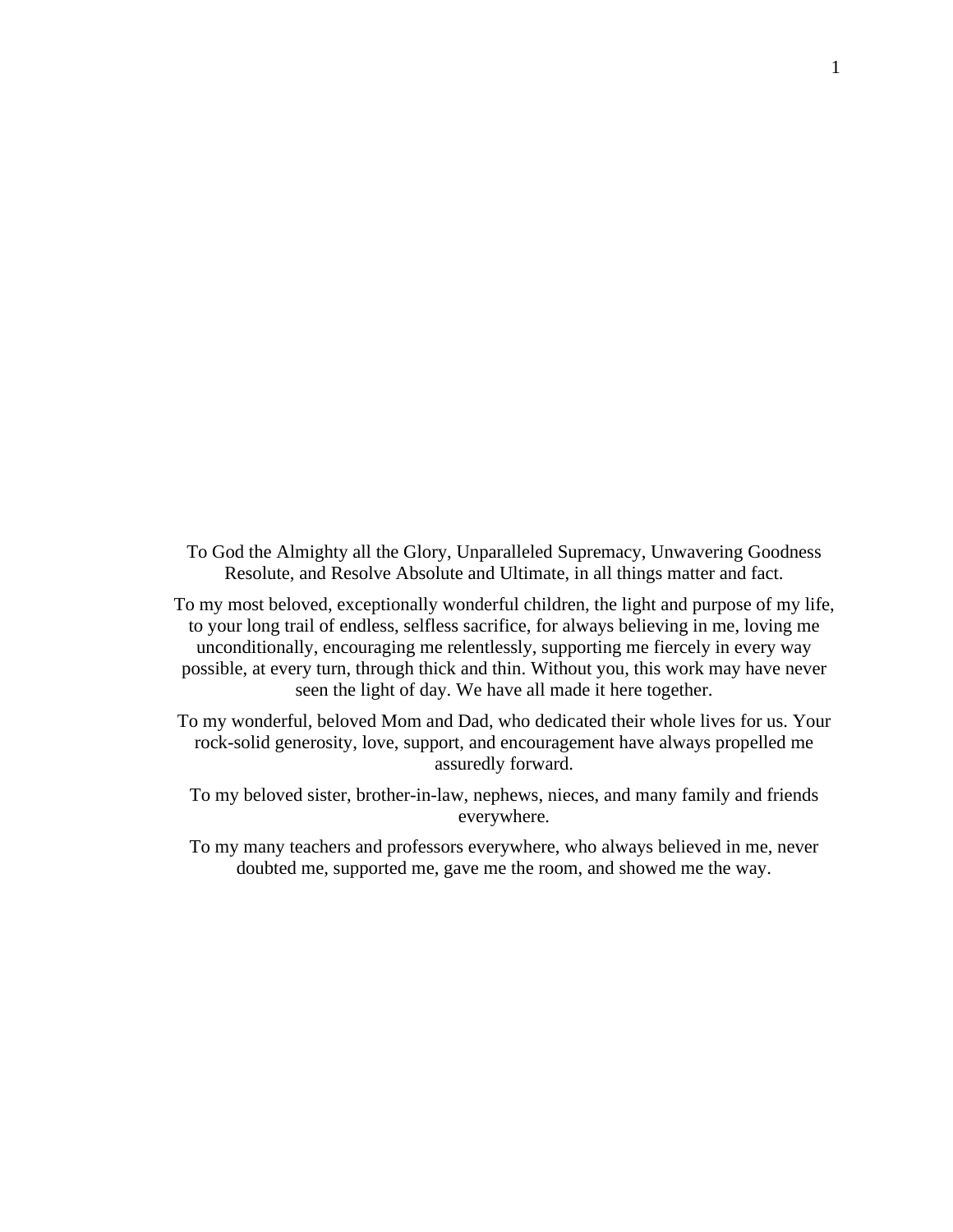## **Table of Contents**

| CHAPTER TWO - THE STAKEHOLDER-PROFILE THEORETICAL FRAMEWORK<br>FOR TACIT KNOWLEDGE ACQUISITION IN REQUIREMENTS ELICITATION |  |
|----------------------------------------------------------------------------------------------------------------------------|--|
|                                                                                                                            |  |
|                                                                                                                            |  |
| Literary Selected Views of Tacit Knowledge in Light of Knowledge Management                                                |  |
|                                                                                                                            |  |
|                                                                                                                            |  |
|                                                                                                                            |  |
|                                                                                                                            |  |
|                                                                                                                            |  |
|                                                                                                                            |  |
|                                                                                                                            |  |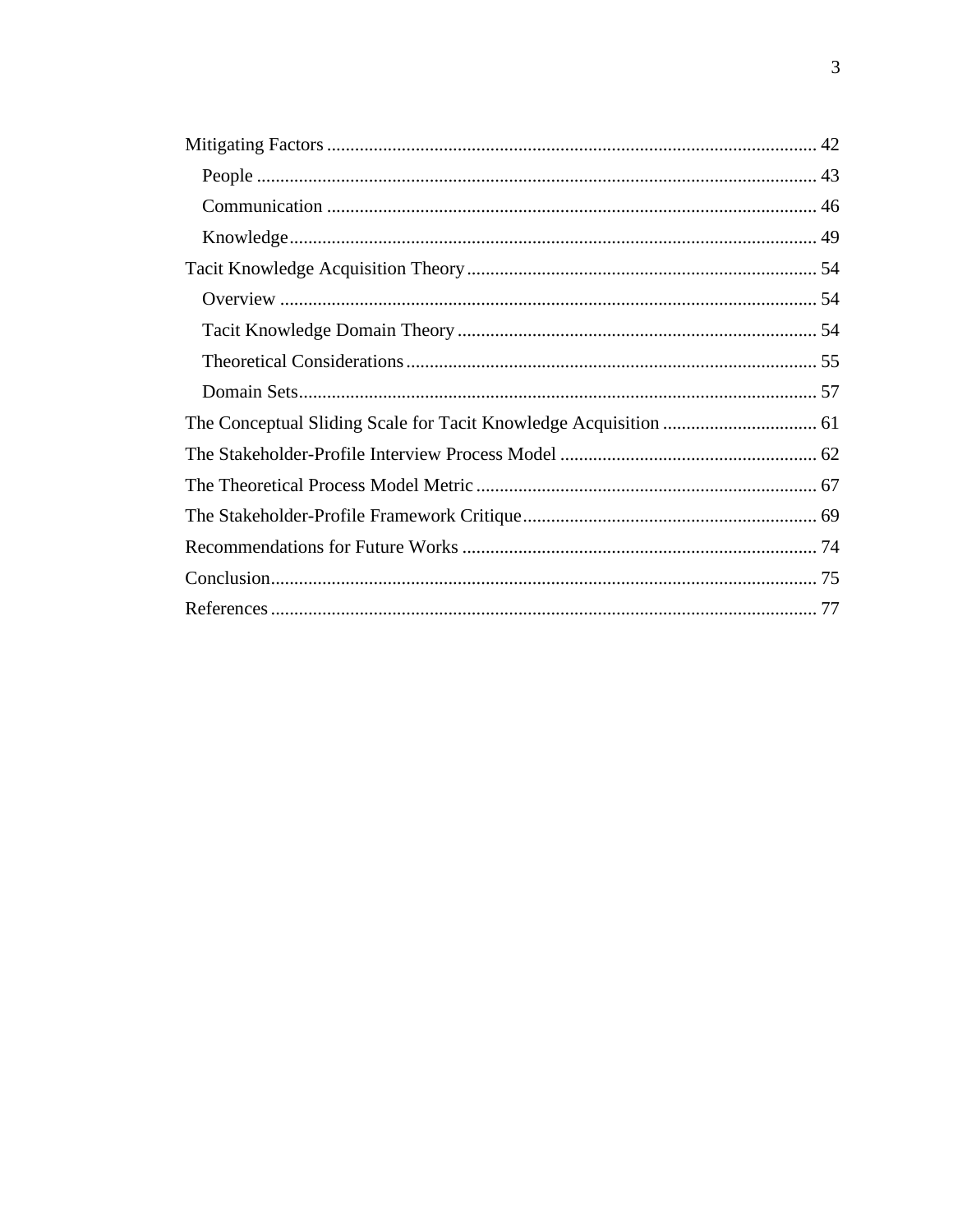## LIST OF FIGURES AND TABLES

| Figure 1. Conceptual overview of the stakeholder's tacit knowledge within the grand           |  |
|-----------------------------------------------------------------------------------------------|--|
| Figure 2. Contributions of the Stakeholder-Profile framework for tacit knowledge              |  |
| Figure 3. Illustration of the three key mitigating factors and their interactions in an       |  |
| Figure 4. Depiction of communication as a vehicle for facilitating knowledge transfer. 52     |  |
| Figure 5. Depiction of knowledge conversion, key factors, and framework's solution            |  |
| Figure 6. Breakdown of a person's capacities for tacit knowledge acquisition 58               |  |
| Figure 7. Illustration of the conceptual sliding scale, a predictive analysis gauge for tacit |  |
|                                                                                               |  |
|                                                                                               |  |

| Table 2. Detailed outline of the activities, entry and exit criteria for the interview process |  |
|------------------------------------------------------------------------------------------------|--|
|                                                                                                |  |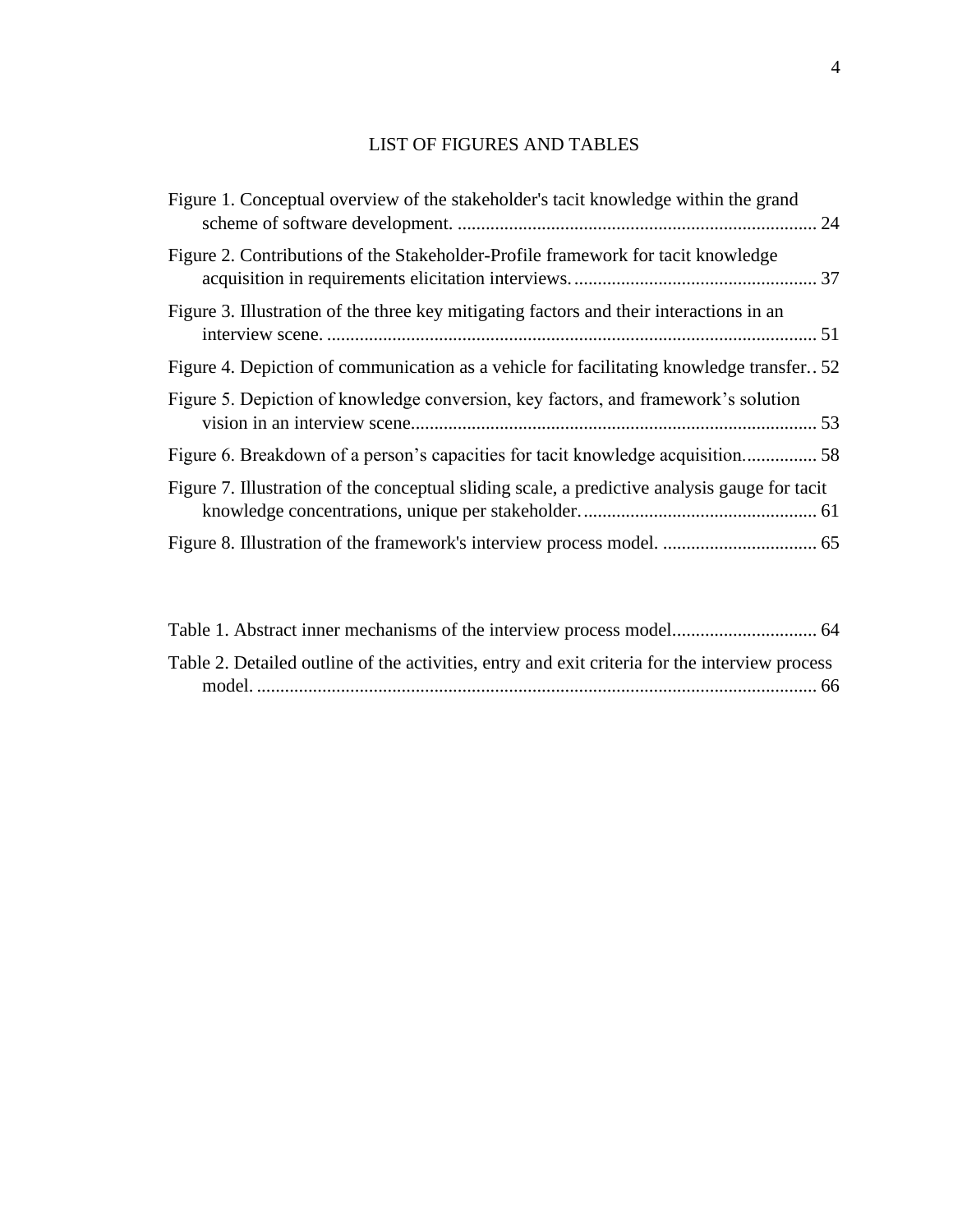#### **CHAPTER ONE – THEORETICAL BACKGROUND**

#### **Introduction**

<span id="page-12-1"></span><span id="page-12-0"></span> The stakeholder's tacit knowledge is one crown jewel of software requirements elicitation, as well as software development at large for that matter. This is because it is a key caveat for successful requirements elicitation, Requirements Engineering (RE), and in turn the entire Software Development Life Cycle (SDLC) at large. This is the case, as successful software project/product development is primarily dependent on the successful capturing and satisfaction of the stakeholder's needs, which in turn is premised on successfully harvesting and factoring in the stakeholders' tacit knowledge. This intricate notion is largely affirmed and echoed in the literature. However, the stakeholder's tacit knowledge does not exist or operate in vacuum. In fact, in peeling back the layers of where it conceptually stands, in relation to the surrounding concepts of requirements elicitation, RE, and SDLC consecutively, it is found to be right at the heart and center of all three activities. The stakeholder's tacit knowledge is intricately located at the heart of the already volatile and critical phase of RE. As such, it has enormous potential and leverage in failing the entire project/product development effort, if not addressed properly. Furthermore, it is so intimately laced within requirements engineering's how-to mechanism, requirements elicitation, and all its different levers. Positioned there, it faces an outstanding number of challenges and impediments. The notion that eliciting the stakeholder's tacit knowledge seems to be in the nucleus as a key, coveted goal, is echoed throughout the literature in various works.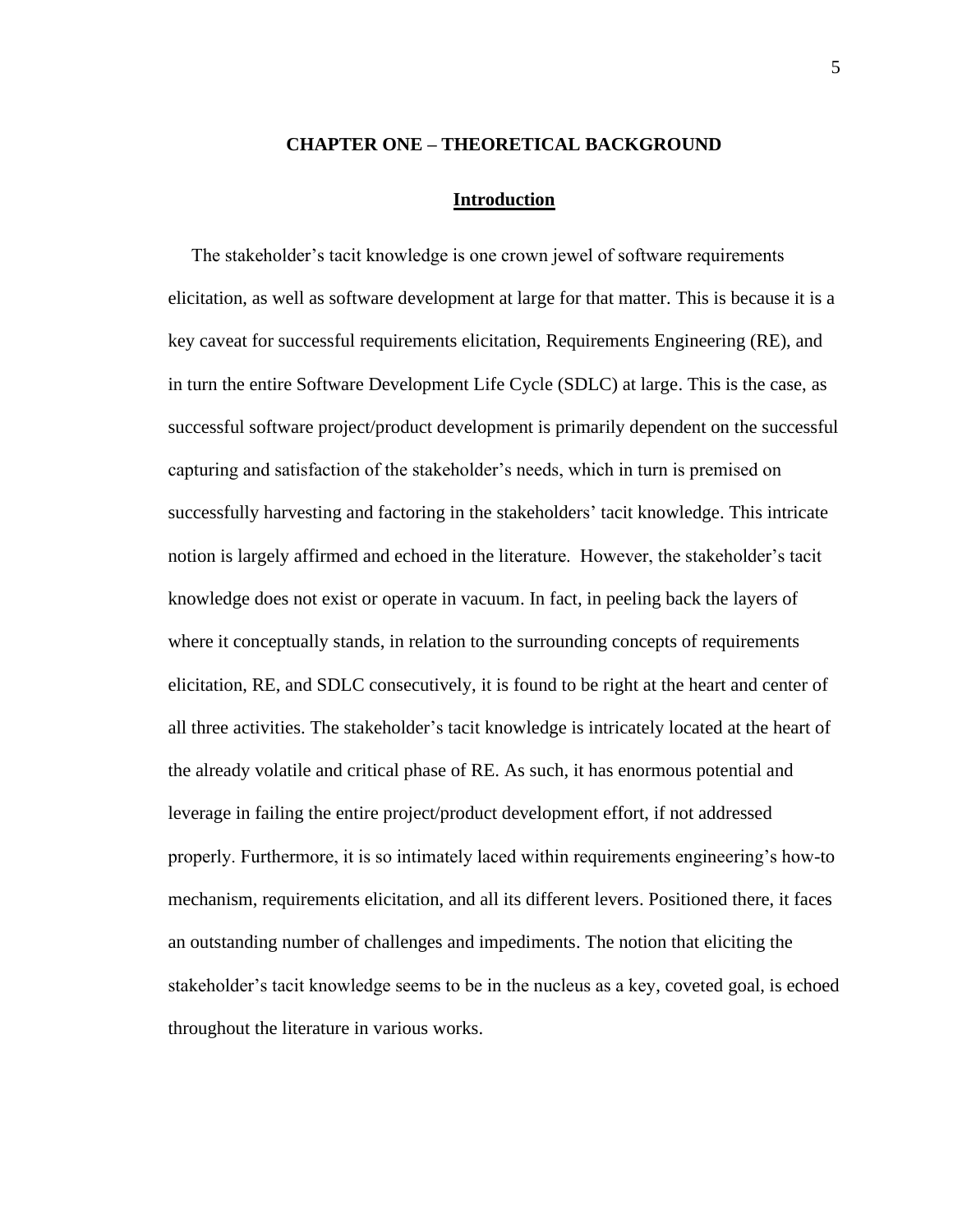The stakeholders' tacit knowledge is reported as one of the most significant elements that makes it all happen successfully or otherwise unsuccessfully, in reference to a successful requirements elicitation process and outcome, and project/product development at large. The related issues faced in addressing the stakeholder's tacit knowledge are mainly addressed under Knowledge Management—also known as KM—frameworks presented in various works, including Jiang-ping et al. (2009) and Basir & Salam (2015), among others.

 However, there are still outstanding, unmitigated issues with respect to available, individualized theorizations of people's tacit knowledge as individuals, in lieu of the literature reviewed. The literature widely calls for solutions and innovation to address some of the key outstanding issues. This creates the necessity to address the existing gap by developing and contributing an appropriate solution.

 To this end, this thesis presents a theoretical framework for tacit knowledge acquisition as an original contribution, focused on the stakeholder's individualized tacit knowledge, in the specific context of requirements elicitation interviews. The framework captures a holistic, methodical vision for tacit knowledge acquisition within a uniquely designed interview process model. The thesis offers two chapters in fulfillment of its intended goals. Chapter one will present the theoretical background necessary to illuminate the topic's background; examine the related overarching factors and underpinnings that influence tacit knowledge in the contextual, practical terms of the interview scene; and provide a literature review and analysis. Chapter two will detail the Stakeholder-Profile theoretical framework for tacit knowledge acquisition in requirements elicitation interviews.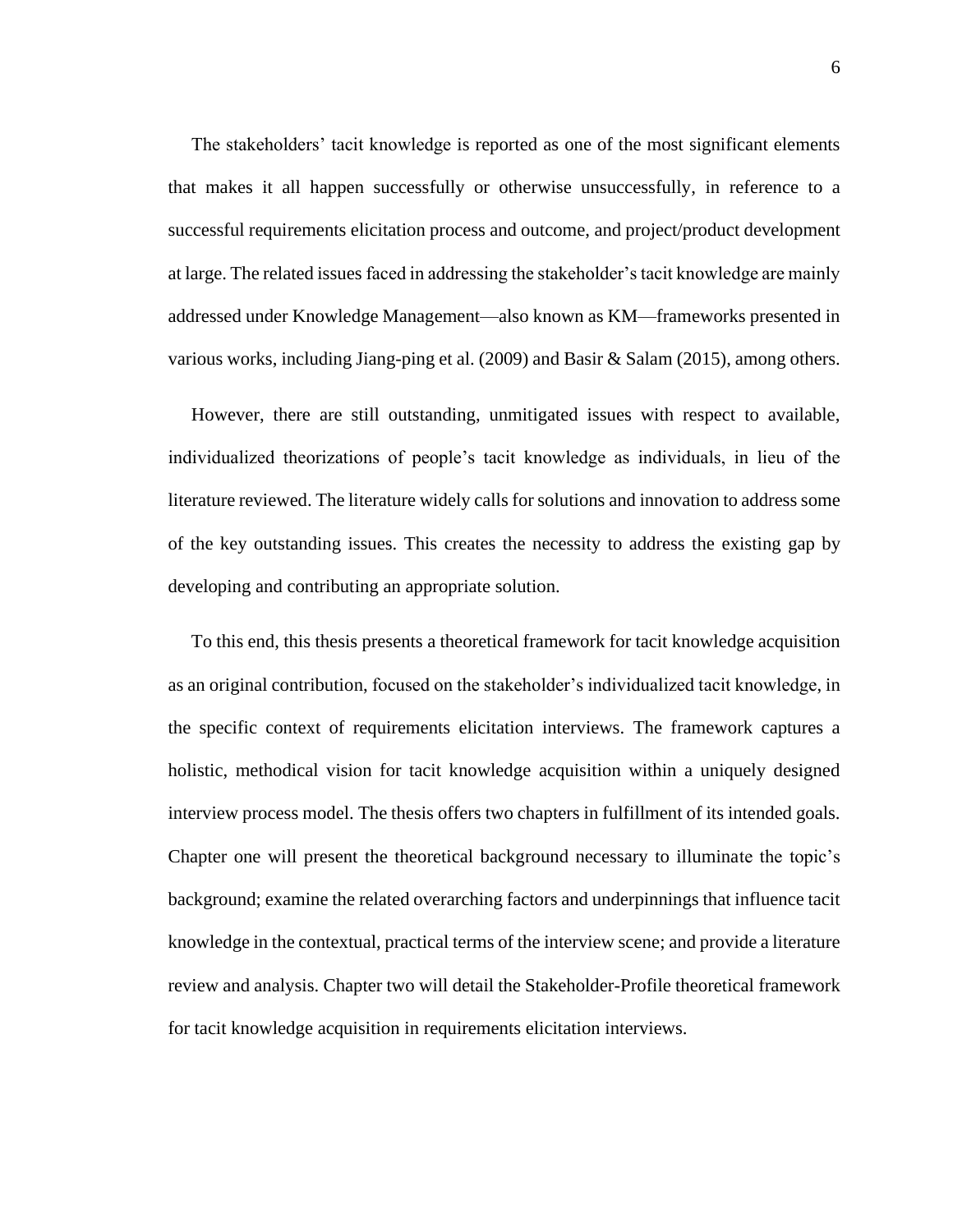#### **Chapter One Overview**

<span id="page-14-0"></span> Chapter one presents a comprehensive theoretical background and the conceptual discussion necessary to adequately illuminate the context of the topic: the stakeholder's tacit knowledge in view of requirements elicitation. This background highlights its significance and the role it plays contextually within the grand scheme of software development, requirements engineering, requirements elicitation, and more pointedly, requirements elicitation interviews.

#### **Requirements Engineering Definition**

<span id="page-14-1"></span> Requirements Engineering is the very first phase of the Software Development Life Cycle (SDLC).

 Saiedian & Dale (1999, p.420) state that "the first step in any software developmental effort is to determine exactly what the software system shall do." According to the authors, software requirements engineering is defined as the dedicated set of comprehensive activities of identifying, applying full-scope analysis for furtherance of the requirements, documenting as specification, and finally validating the documented requirements in reference to the real user's needs.

 Furthermore, and as an integral part of this developmental synthesis, the authors explain that collectively, requirements elicitation is defined as the precise process where software requirements are exposed or unearthed, surfaced, determined, extracted, collected, and established.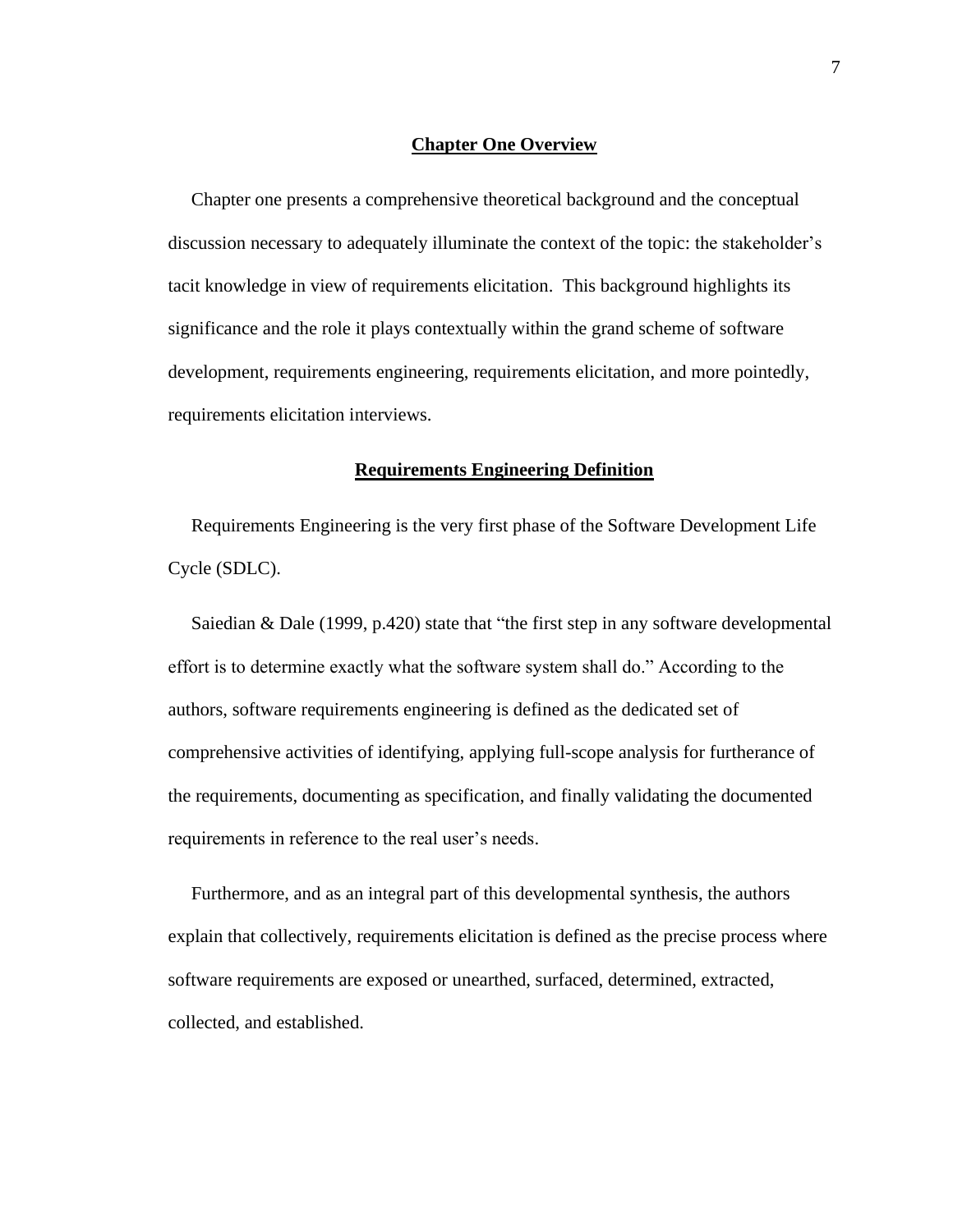Saiedian and Dale (1999) identify the key elements governing the quality of attributes and outcome of the elicitation process as the key players involved, namely the users and the developers. They explain that from the users' standpoint, quality elicitation equips them with the ability to better understand their boundaries and needs, such that they are more efficiently able to weigh their options and their respective consequences. From the developers' standpoint, quality elicitation affords a crystalline overview of the specification of the challenges at hand, from a high-level vantage point. It further emphasizes that the right challenges at hand are the actual ones being addressed and that the proposed solution/s is/are doable.

 In summation, Saiedian and Dale (1999) cite that the most significant aspect of a quality elicitation process is one where the developer and the user have a mutual understanding and a shared perspective and vision of the challenge at hand.

#### **Requirements Definition**

<span id="page-15-0"></span>The IEEE defines a requirement as follows:

(1) a condition or capability needed by a user to solve a problem or achieve an objective; (2) a condition or capability that must be met or possessed by a system or system component to satisfy a contract, standard, specification, or other formally imposed document; (3) a documented representation of a condition or capability as in definition  $(1)$  or  $(2)$ . (Jiang-ping et al., 2009, p.3)

 According to Leffingwell and Widrig (2010, p.19), two key elements denote requirements, namely problem domain and stakeholders needs. The authors maintain that the "most successful requirements journey begins with a trip to the land of the problem.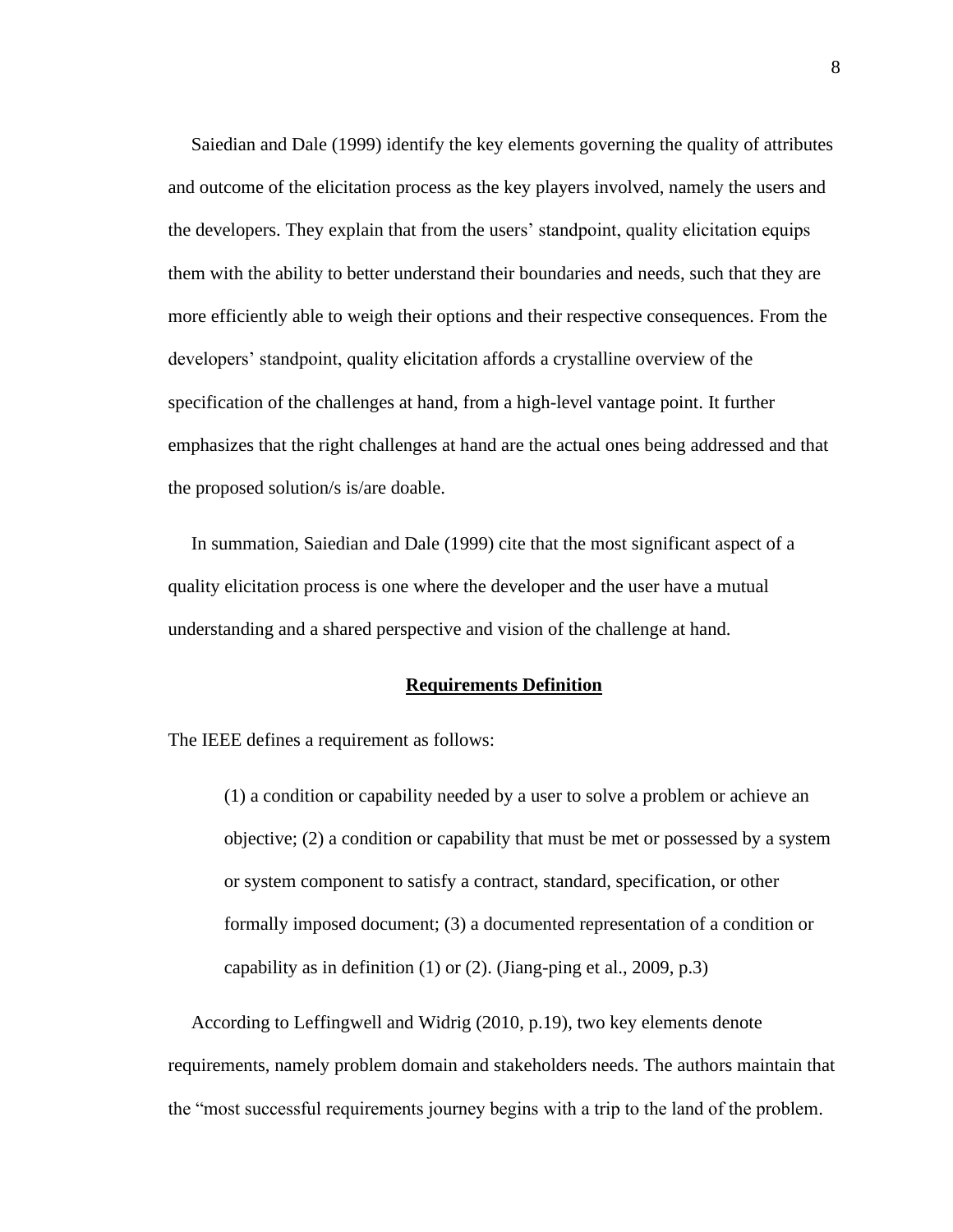This *problem domain* is the home of the real users and other stakeholders, people whose needs must be addressed in order for us to build the perfect system" (Leffingwell & Widrig, 2010, p.19).

#### **Requirements Significance**

<span id="page-16-0"></span> Software projects, products, and systems development endeavors are primarily undertaken to address people and society's needs, in order to offer solutions to outstanding challenges and problems within time, budget, and other specified constraints.

 Basir & Salam (2015, abstract) confirm that "the most cited reason for software failure is the inability to fully capture and implement the exact user requirements in a timely, operationally and financially expected manner."

 Notably, Friedrich and Poll (2007) and Chikh (2011) denote that "project failure is mostly an outcome of the challenges associated with the clear articulation of user's personal knowledge and expectation in the requirements specifications" (as cited in Basir & Salam, 2015, p.573). This clearly implies the personal, individual, tacit knowledge of people is a precursor for requirements elicitation and project success.

 Leffingwell and Widrig (2010, p.5) similarly echo and assert this very position, stating that "the goal of software development is to develop quality software-on time and on budget-that meets customer real needs."

 Requirements is the very first phase of the Software Development Life Cycle (SDLC); this phase is dedicated to discovering and gathering the stakeholder's needs. Consequently, it is the phase upon which the rest of the SDLC phases are dependent.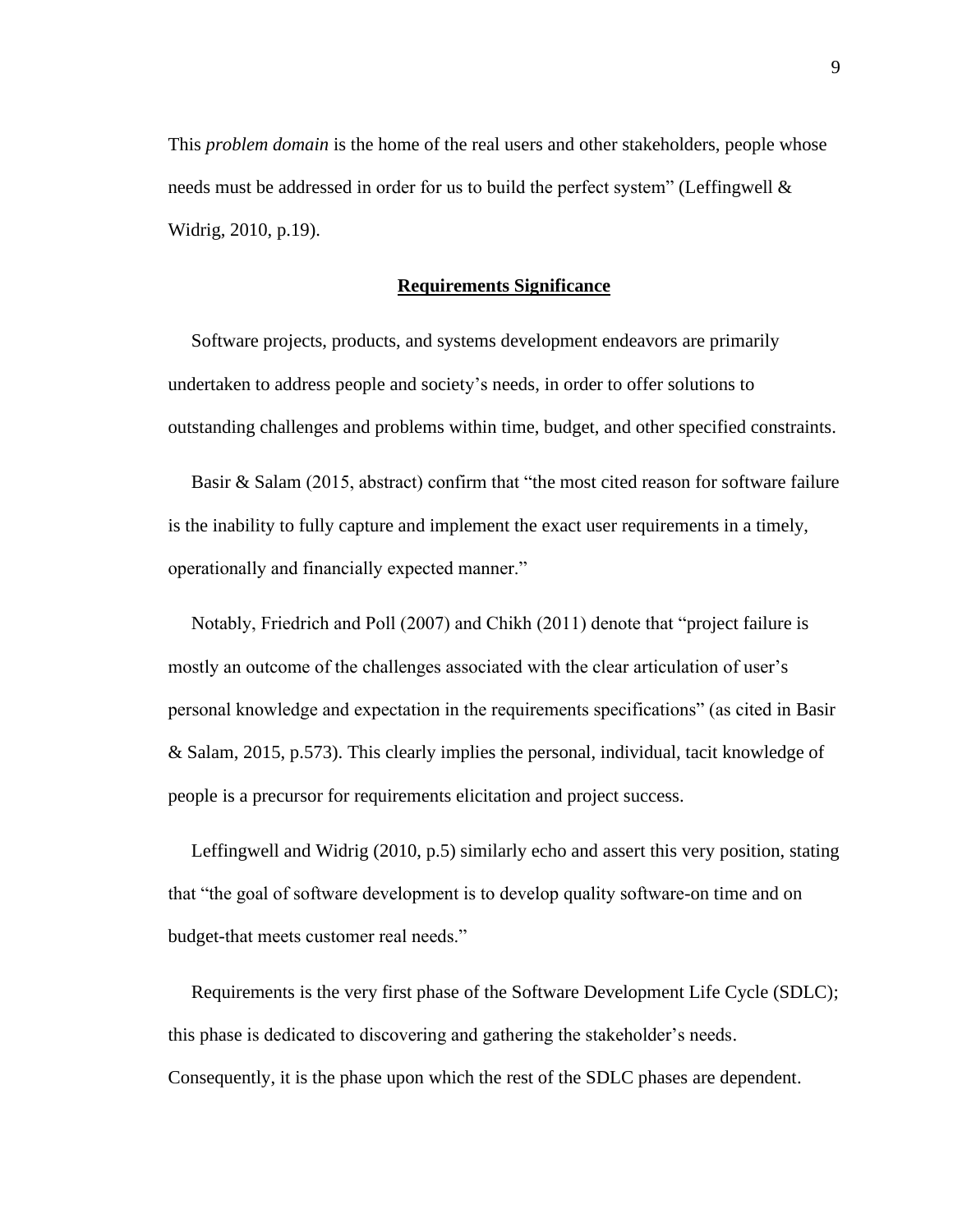Therefore, requirements hold the highest volatility and most risk out of all of the SDLC phases.

 Pfleeger (1998, p.135) asserts that "our understanding of system intent and function starts with an examination of requirements." Requirements are simply major determinants of the success or failure of the entire developmental effort. If the stakeholder's real needs are not accurately identified, captured, and reflected in the requirements phase, the erroneous outcome will then bleed into the rest of the SDLC phases. This in turn produces the wrong design and product specification, ultimately failing to meet the required stakeholder and societal needs, and consequently rendering the entire endeavor a failure. This failure also incurs a vast waste of invaluable human, capital, societal, and environmental resources.

 Leffingwell and Widrig (2010, p.5) stress that "project success depends on effective requirements management. Requirements errors are the most common type of systems development error and the most costly to fix."

 Abbas et al. (2017, para.1) also contend that requirements are of huge, key value in any software development endeavor. So much so, that it is extremely hard in the end to attain user satisfaction if the requirements have not been properly validated in the initial phases.

 Additionally, Weigers (2006) asserts that "if you don't get the requirements right, it doesn't matter how well you execute the rest of the project" (as cited in Abbas et al., 2017, para.2).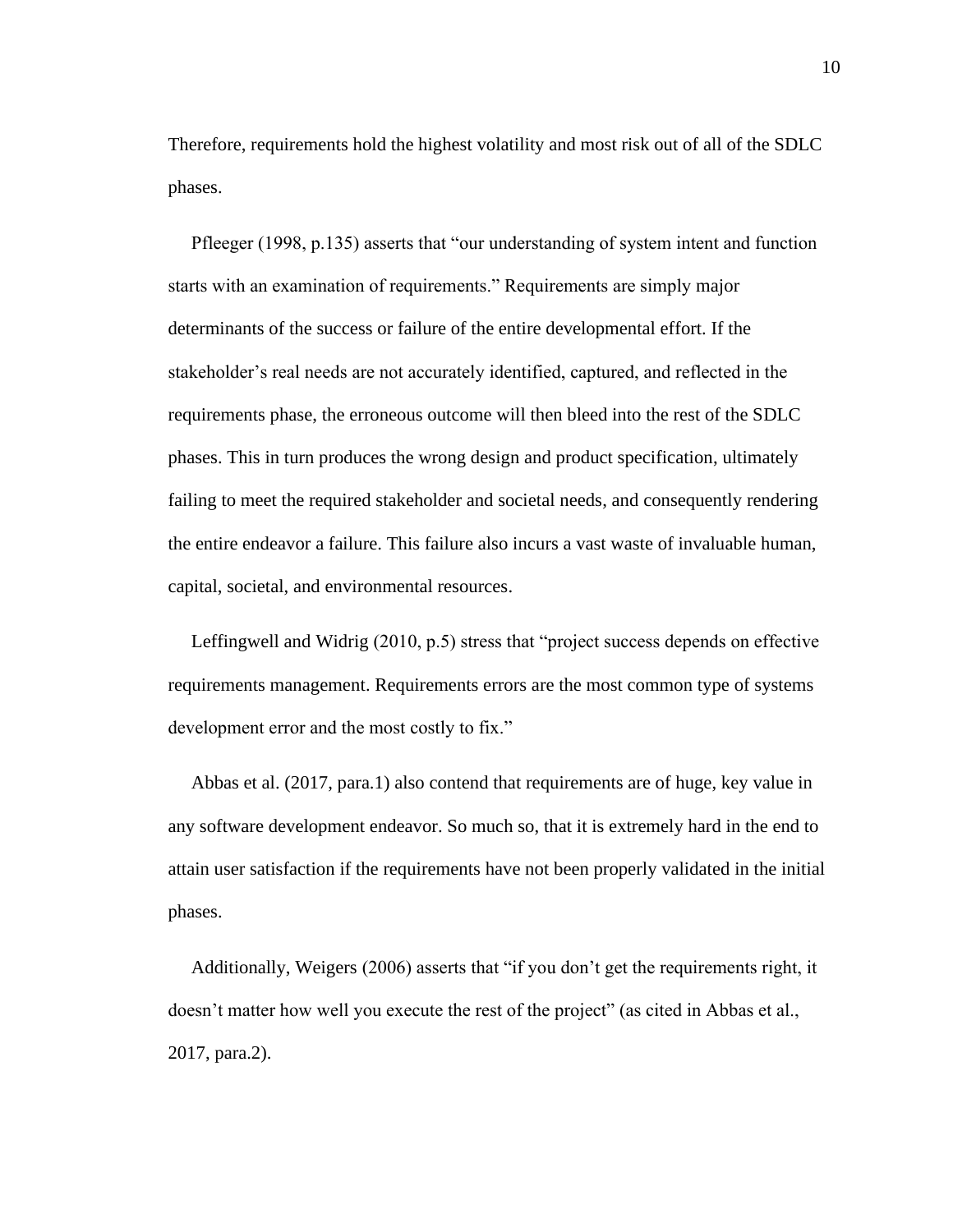Friedrich and Poll (2007, abstract) warn that "building software from requirements that are incomplete and not fully understood" leads to "products that are either faulty or ultimately not being used at all."

 Similarly, Basir & Salam (2015, abstract) confirm that "the most cited reason for software failure is the inability to fully capture and implement the exact user requirements in a timely, operationally, and financially expected manner."

#### **Requirements Categories**

<span id="page-18-0"></span> Researchers in the literature categorize requirements into two main categories: explicit and implicit, or tacit.

 Basir & Salam (2015, abstract) echo this dichotomy. According to the authors, explicit requirements denote clearly articulated, easily expressed, and well-established requirements, laying the bounds within which the system must function. However, implicit or tacit requirements are those covertly and deeply hidden, embedded requirements that must be captured properly to avoid major and consequential setbacks.

 Jiang-ping et al. (2009, para.6) contend that explicit requirements are those precise requirements that can be easily and mutually relayed and understood by the stakeholders and the software developers. This is in terms of "speech, character, or multimedia."

 Tacit requirements depict the more elusive, difficult to articulate and relay requirements, and they are difficult to precisely target, surface, and elicit. This is because tacit requirements reside deeply within people's (the stakeholders and developers) minds, and therefore are not readily reachable nor articulable.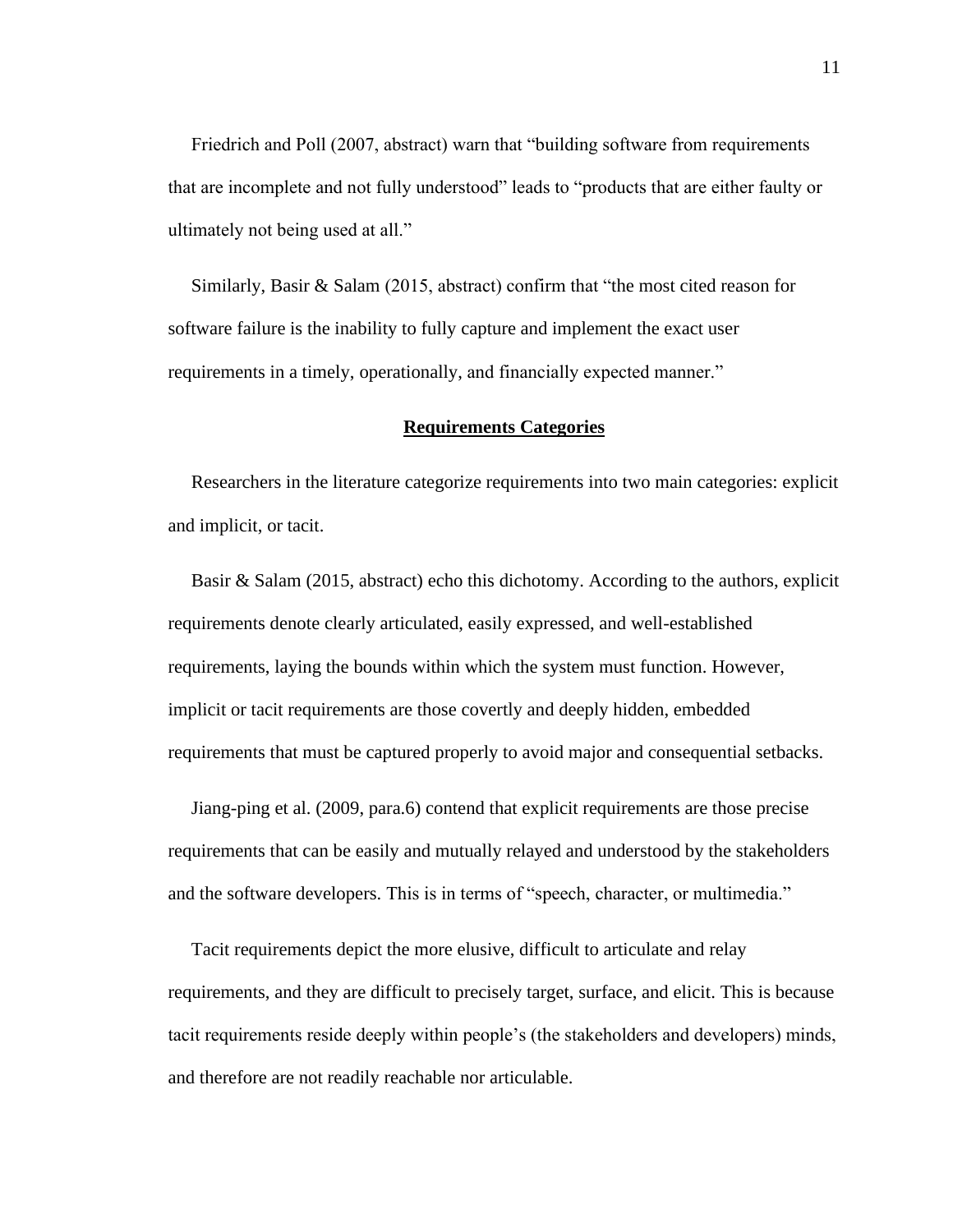Jiang-ping et al. (2009, para.7) highlight key attributes depicting tacit requirements. They explain that tacit requirements are difficult to articulate, put into code, relay, state, or convert in genre from tacit to explicit. Tacit requirements frequently relate to the "application domain" and are often the "user's tacit knowledge" (Jiang-ping et al., 2009, para.7). They are experience-based requirements that are accrued incrementally and cumulatively over time by the development team.

#### **Requirements Activities and Phases**

<span id="page-19-0"></span> The requirements phase includes several activities and processes and is denoted by two major transformative phases. According to Pfleeger (1998, p.136), these phases are requirements elicitation and analysis, and requirements definition and specification. The requirements elicitation and analysis phase involves problem analysis, problem description, prototyping, and testing transformatively, leading to the requirements definition and specification phase, where documentation and validation occurs.

#### **Requirements Elicitation Definition**

<span id="page-19-1"></span> Requirements Elicitation is the very first stage of the requirements engineering phase. It is the stage dedicated to discovering and gathering the needs of people. The people referenced are referred to as users or stakeholders in this context, whose lives are going to be impacted by using the system/product being developed, either through direct use or through indirect societal impact.

 According to Abbas et al. (2017, para.3), requirements elicitation is the phase dedicated to grasping the full range of existing issues with accuracy.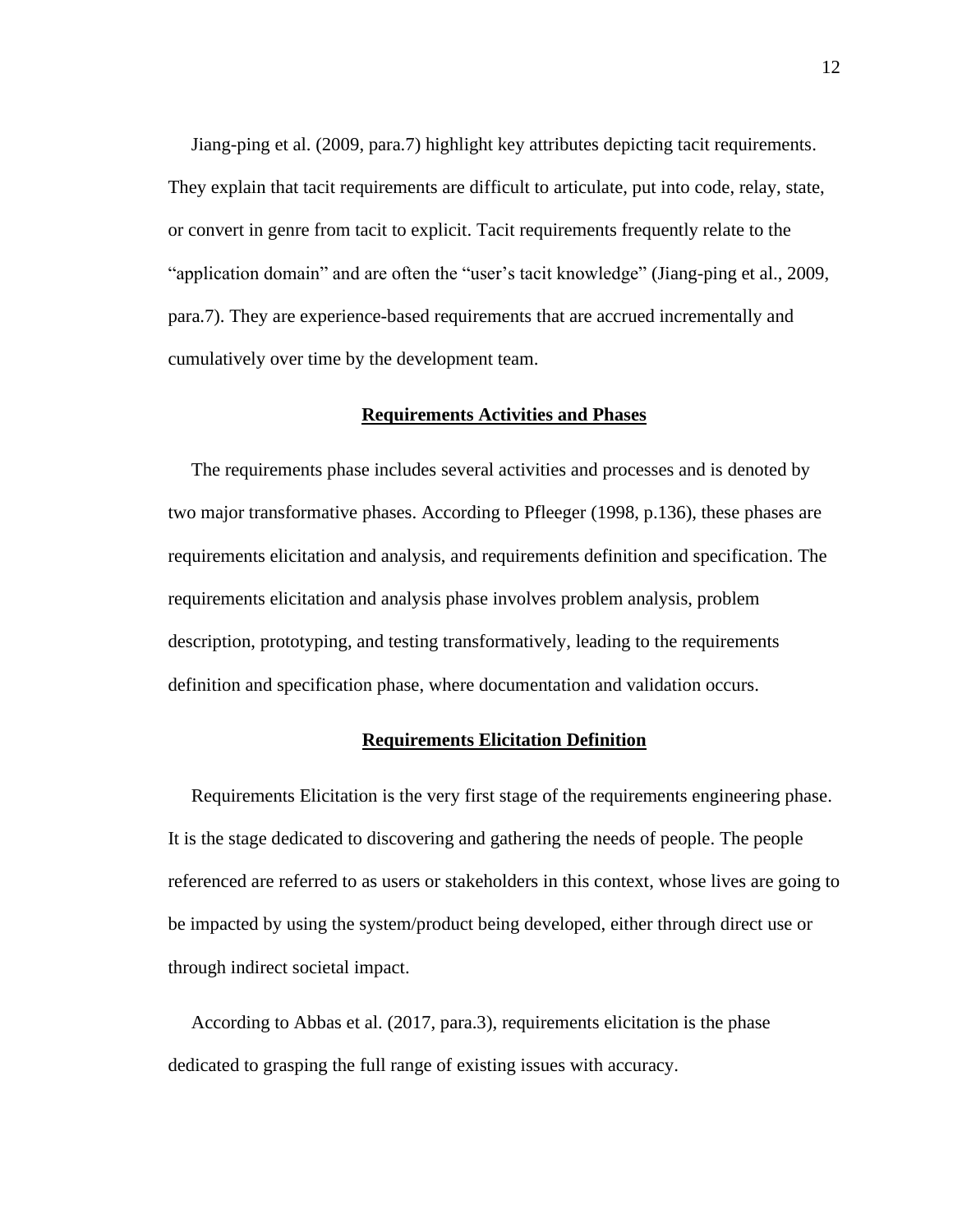Sajjad and Hanif (2010) characterize requirements elicitation as the process where systems and users' requirements are filtered and specified, and the information regarding the proposed system's behavioral attributes, functionality, and boundaries is established (as cited in Basir & Salam, 2015, p.572).

#### **Requirements Elicitation Methods**

<span id="page-20-0"></span> Requirements elicitation methods depict the how-to mechanisms and the various methods through which the function of requirements elicitation is to be carried out. According to Abbas et al. (2017, pp. 2-7), available elicitation methods include the following: Interviews, Observation, Card Sorting, Brainstorming, Prototyping, JAD [Joint Application Design], Mind Maps, Questionnaires, and Ethnography.

 Sutcliffe and Sawyer (2013, abstract) report on emerging and more creatively oriented trends in requirements methodology and show that there are possibilities for providing advanced simulations with respect to areas of "domain knowledge modelling."

 The authors reference NL and IR—most likely referencing Natural Language and Information Retrieval respectively in this context—and text mining tools as all aiding in the disambiguation and categorical organization of requirements. The authors cite that these tools exhibit more development and progressive growth in comparison to model checking tools which exhibit more evolution and intricacy.

 The authors additionally report a comparably novel area in requirements elicitation referred to as collaborative social support. This area, according to them, aides in the ranking, categorical sorting, and grouping of requirements collections for what is referenced as genres or "product line versions" (Sutcliffe & Sawyer, 2013, p.92).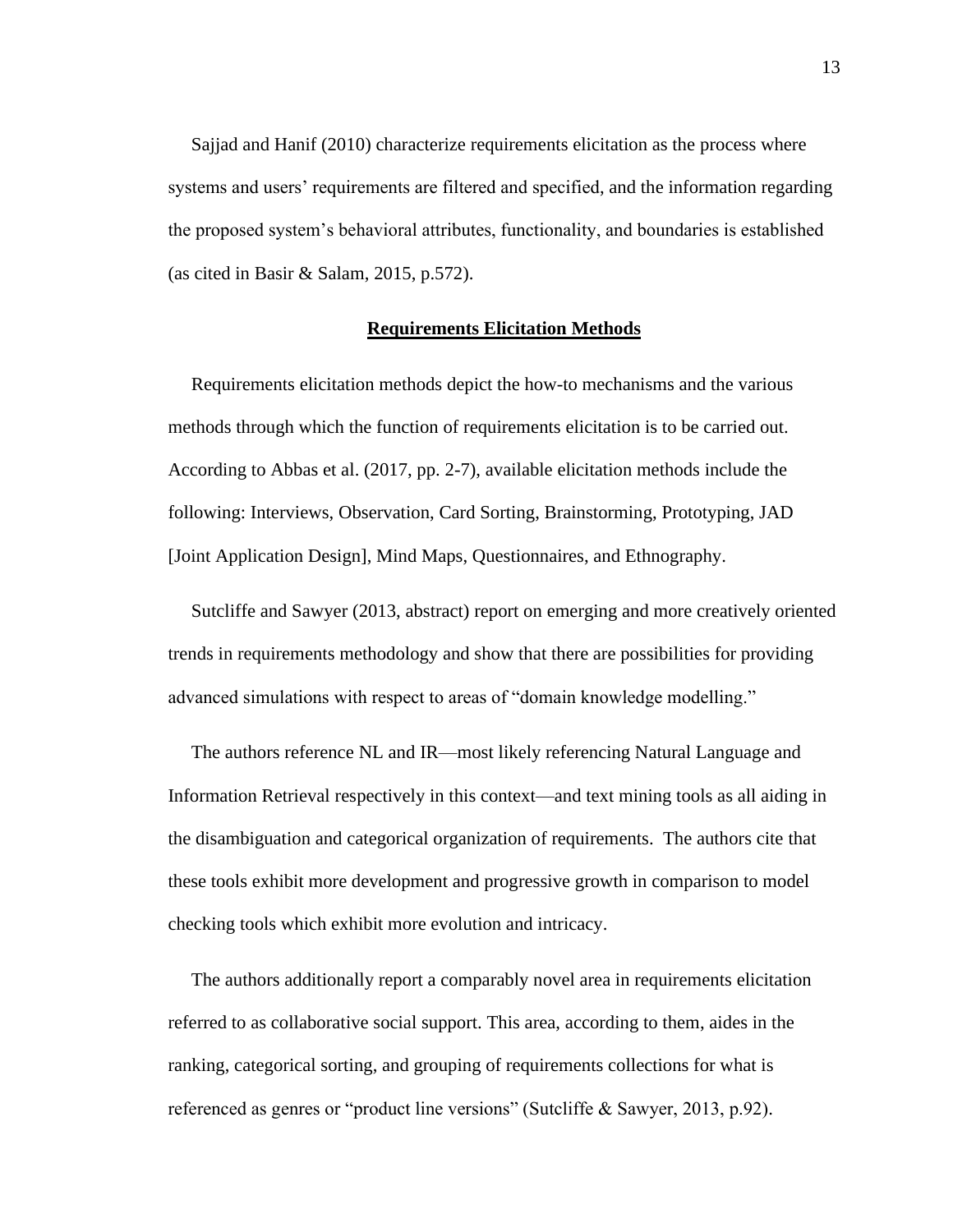Maiden and Rugg (1996) further highlight more specialized techniques rooted in knowledge engineering, such as "... (AHP) Analytic Hierarchy Process and laddering" (as cited in Sutcliffe & Sawyer 2013, p.92).

 According to Knauss (2012), new surfacing trends are also emerging for requirements methodology via "social media and netography (Internet logging and requirements capture)" (as cited in Sutcliffe & Sawyer, 2013, p.92).

#### **Requirements Elicitation Interviews**

<span id="page-21-0"></span> Leffingwell and Widrig (2010, p.101) define interviewing as "a simple and direct technique that can be used in most circumstances."

 Ferrari et al. (2016, p.2) illustrate that an interview usually "involves two roles: a customer and a requirements analyst."

 Abbas et al. (2017, para.5) state that "an interview is a verbal method for sharing ideas of different stakeholders. It is a face-to-face meeting between the client and expert who ask questions and discuss different solutions for that problem."

 Furthermore, Abbas et al. (2017, para. 6-8) define interviews in terms of three main categories: Unstructured, Semi-structured, and Structured interviews.

 Unstructured interviews depict an informal setting where a free range of undetermined questions are asked. These settings exhibit inadequacies in the range of gathered knowledge. This is because while certain topics are comprehensively covered by questioning, others are left out.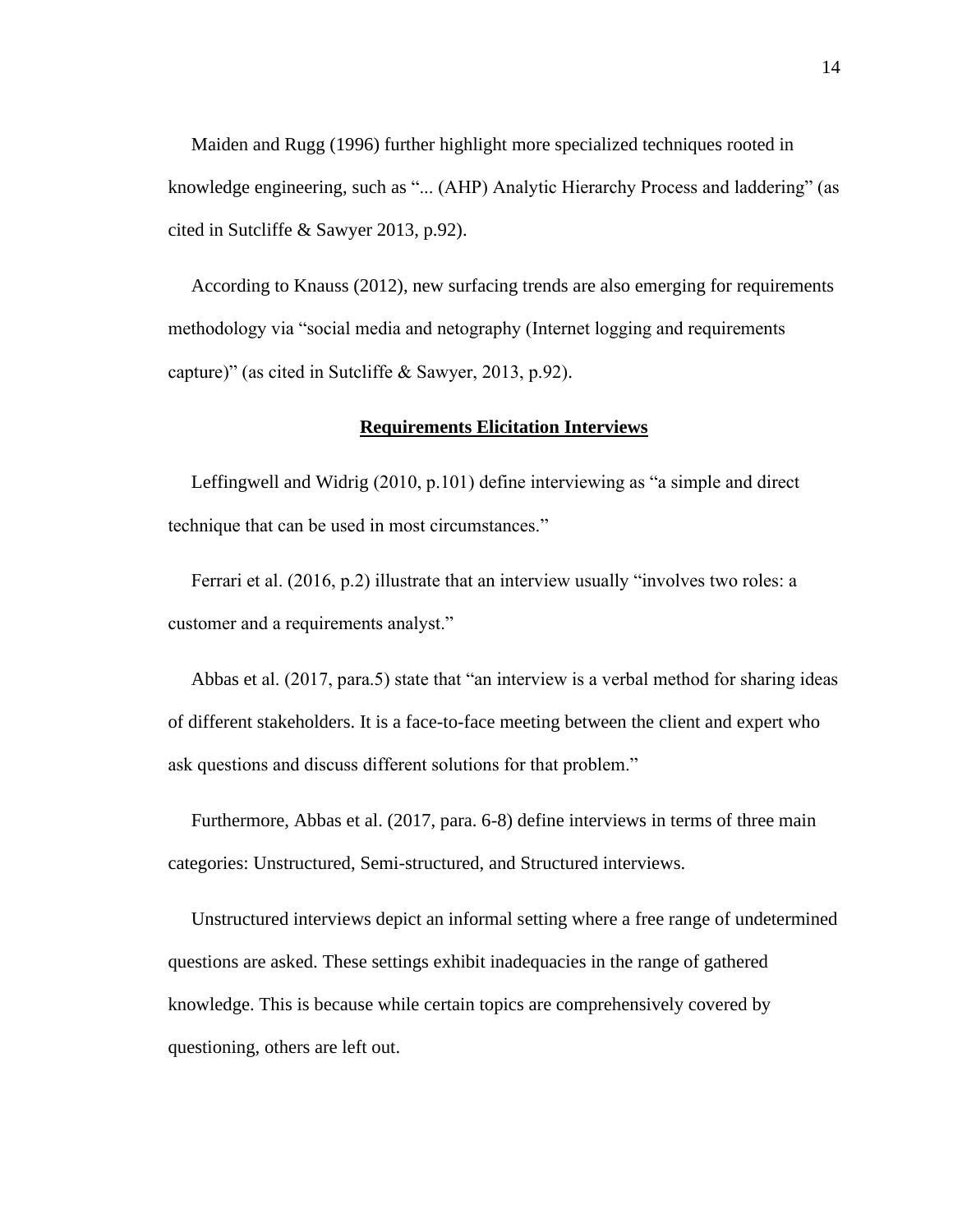Semi-structured interviews depict a proportionally flexible setting. An interviewer prepares a predetermined set of questions but accommodates additional spur-of-themoment ones as they arise during the interview.

 Finally, Structured interviews depict a stricter setting where requirements analysts prepare their questions ahead of time. Analysts must strictly adhere to gathering information solely from the prepared questions. The information gathered in this setting is further compiled in matrix form or other "visualization notations" (Abbas et al., 2017, para. 6-8).

#### **Requirements Elicitation Challenges**

<span id="page-22-0"></span> This section presents an overview of the overarching issues and contributing factors to the challenges exhibited in requirements elicitation holistically, and the next section covers requirements elicitation interviews more pointedly.

 Leffingwell and Widrig (2010, p.89) characterize requirements elicitation as plagued by what they call the "Three endemics; the 'Yes, But', the 'Undiscovered Ruins', and the 'User and the Developer' syndromes."

 According to the authors, the "Yes, But" syndrome is one rooted in the essence of human nature, as well as the lack of opportunity for the users to be able to interact with the software product in real time in the same capacity as a touchable solid device.

 The authors liken the quest of capturing the requirements to that of the "Undiscovered Ruins," eluding clearly to their tacit element as they do so. This notion depicts what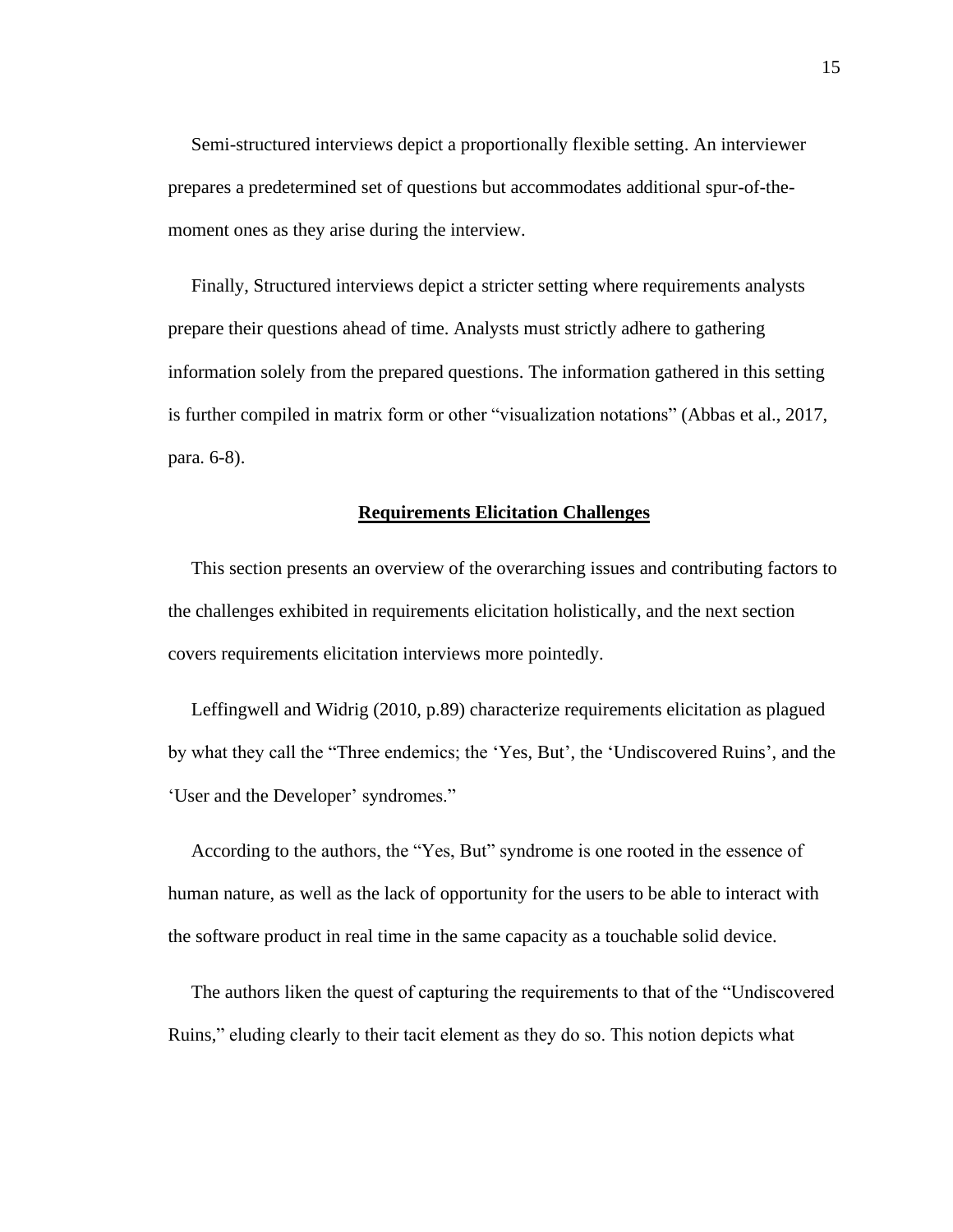seems to be a bottomless phenomenon, where no matter how much you think you have gathered, much more still remains.

 Finally, there is the "User and the Developer" syndrome. This syndrome depicts the extreme range of dissimilarities between the user and the developer, as a result rendering key communication challenges.

 Abbas et al. (2017, abstract) reveal that efficient communication, especially with respect to tacit knowledge, poses a key challenge between analysts and users in elicitation settings.

 Notably, Abbas et al. (2017, abstract) assert that tacit requirements are those that remain deeply hidden within experts' minds such that they are not easily or readily expressible or articulated to others. This leads to ambiguities and misunderstandings that consequently result in system failures.

 For clarity, the stakeholders are considered experts with knowledge in their own domains.

 Additionally, Saiedian and Dale (1999, abstract) report that based on their experience, "many projects fail even before they reach the formal specification stage...because too often the developer does not truly understand or address the real requirements of the user and his environment."

 Moreover, dissymmetry in knowledge levels between stakeholders and developers is also cited as a major challenge faced in requirements elicitation, a strong sentiment echoed often in the literature. For instance, Jiang-ping et al. (2009, abstract) maintain that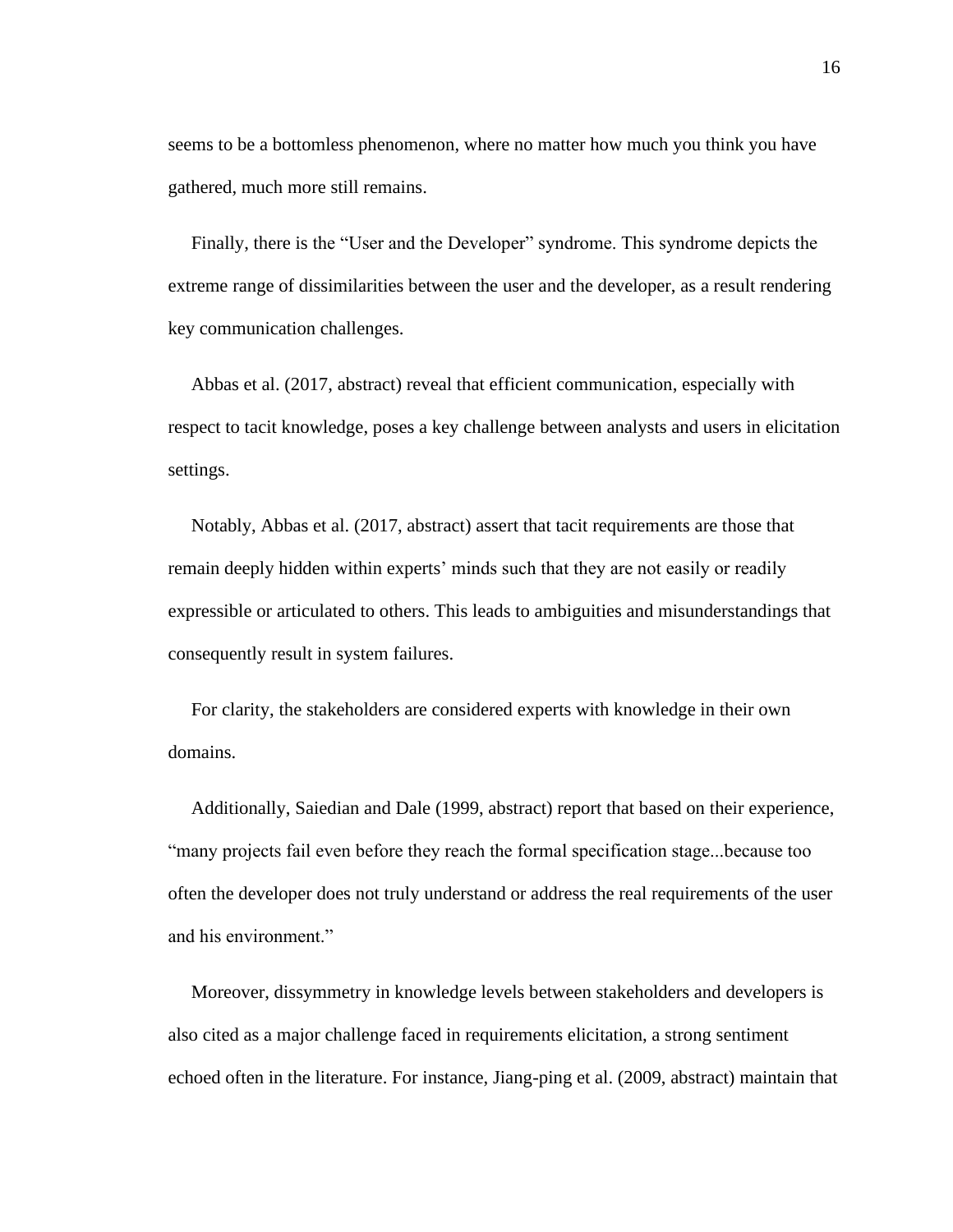"the bottleneck of requirement eliciting is the knowledge dissymmetry between clients and developers." Furthermore, that the struggle to reconcile this knowledge dissymmetry and bridge its gap is ultimately "the driving force of software requirements elicitation and the foundation of their cooperation" (Jiang-ping et al., 2009, abstract).

 Noteworthy to report, Sutcliffe and Sawyer (2013, para.1) reveal that although requirements elicitation is characterized in the literature as a "relatively mature area of RE," requirements elicitation "still remains problematic; missing or mistaken requirements still delay projects and cause cost over-runs." Additionally, "no firm definition has matured for requirements elicitation in comparison to other areas of RE" (Sutcliffe & Sawyer, 2013, para.1). Despite consensus on what it entails, "elicitation and requirements analysis share an ill-defined boundary, necessarily so since to gather information involves understanding it to determine its worth" (Sutcliffe  $&$  Sawyer, 2013, para.1).

 Saiedian and Dale (1999, p.421-422) further highlight challenges affecting requirements elicitation, including "Poor communication" and "Resistance" to innovative ideas on the client's part. This is an aspect that the requirements engineer must be critically able to "recognize and mitigate because it highlights issues to the customer that are not being addressed adequately."

 Furthermore, Saiedian & Dale (1999, p.421-422) highlight that there are "articulation/expertise problems" involving heavy use of technical jargon with which either the client or the developer is unfamiliar; the sophistication and "complexity of modern software systems;" and finally, "problem perspective differences."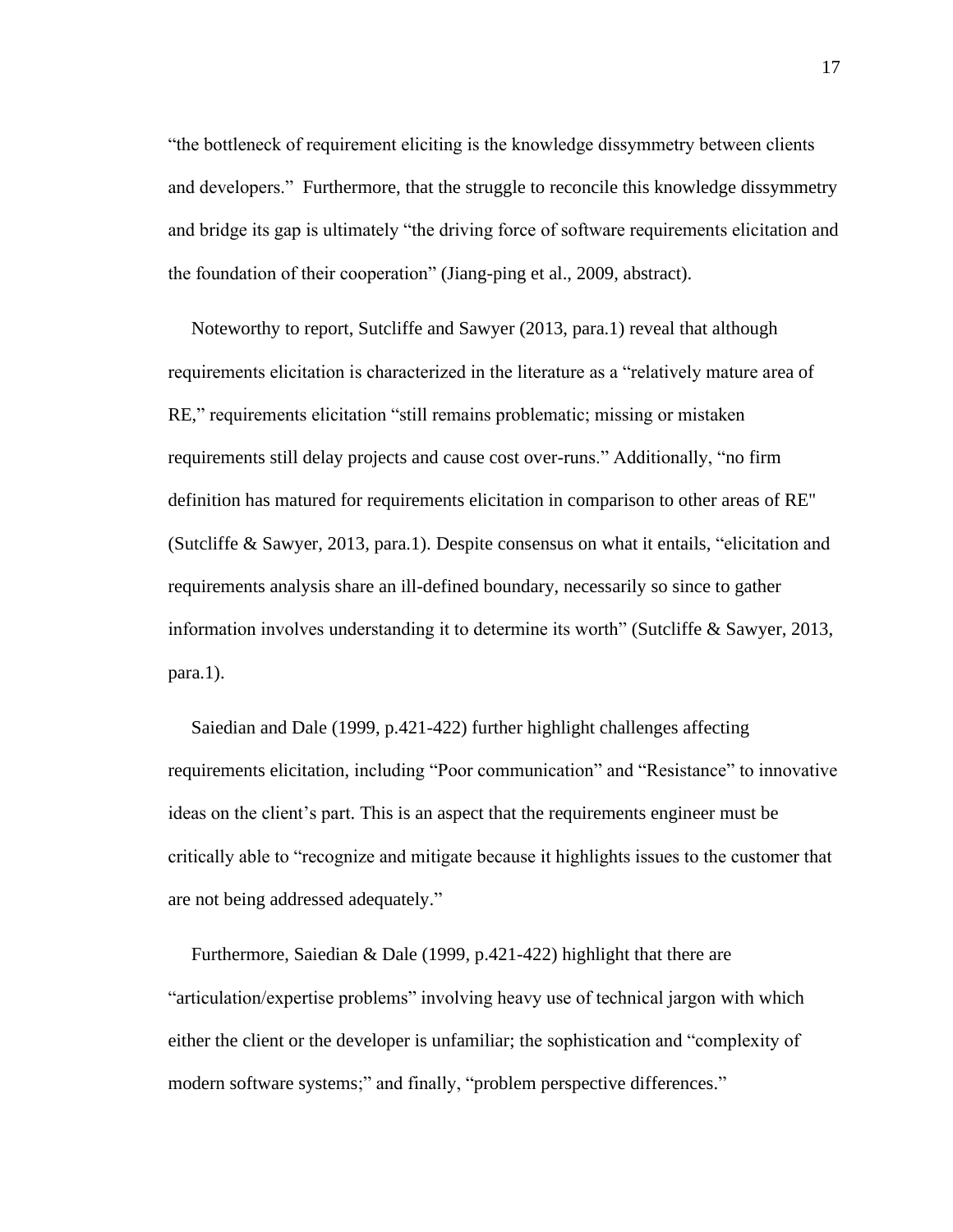#### **Requirements Elicitation Interviews' Challenges**

<span id="page-25-0"></span> People are complex beings, and Interviews are complicated by just this very personal trait and factor. Interviews are also the most people-centered elicitation setting. As Leffingwell and Widrig (2010, p.101) put it, it is the setting where people are "up close" and personal," with the analyst and the stakeholder face to face with one another. Consequently, the process is further compounded by the complexity aspect of people's nature, as it often interferes with the proceedings and outcome of the elicitation process. Potentially, aspects such as personal biases, beliefs, predispositions, and idiosyncrasies can all interfere with and influence the quality and outcome of the elicitation process.

Leffingwell and Widrig (2010, p.101) reflect just this very notion and affirm that "... one of the key goals of interviewing is to make sure that the biases and predispositions of the interviewer do not interfere with a free exchange of information."

 The authors further explain that this is a particularly thorny issue to tackle, as according to the teachings and science of sociology, "it is extremely difficult to truly understand others because each of us is biased by our own conceptual filter, one that results from our own environment and cumulative experiences" (Leffingwell & Widrig, 2010, p.101).

 Moreover, Ferrari et al. (2016, abstract) cite that ambiguity in oral communication poses a major challenge by impeding the effective knowledge exchange in requirements elicitation interviews, potentially leading to requirements that lack clarity or completeness.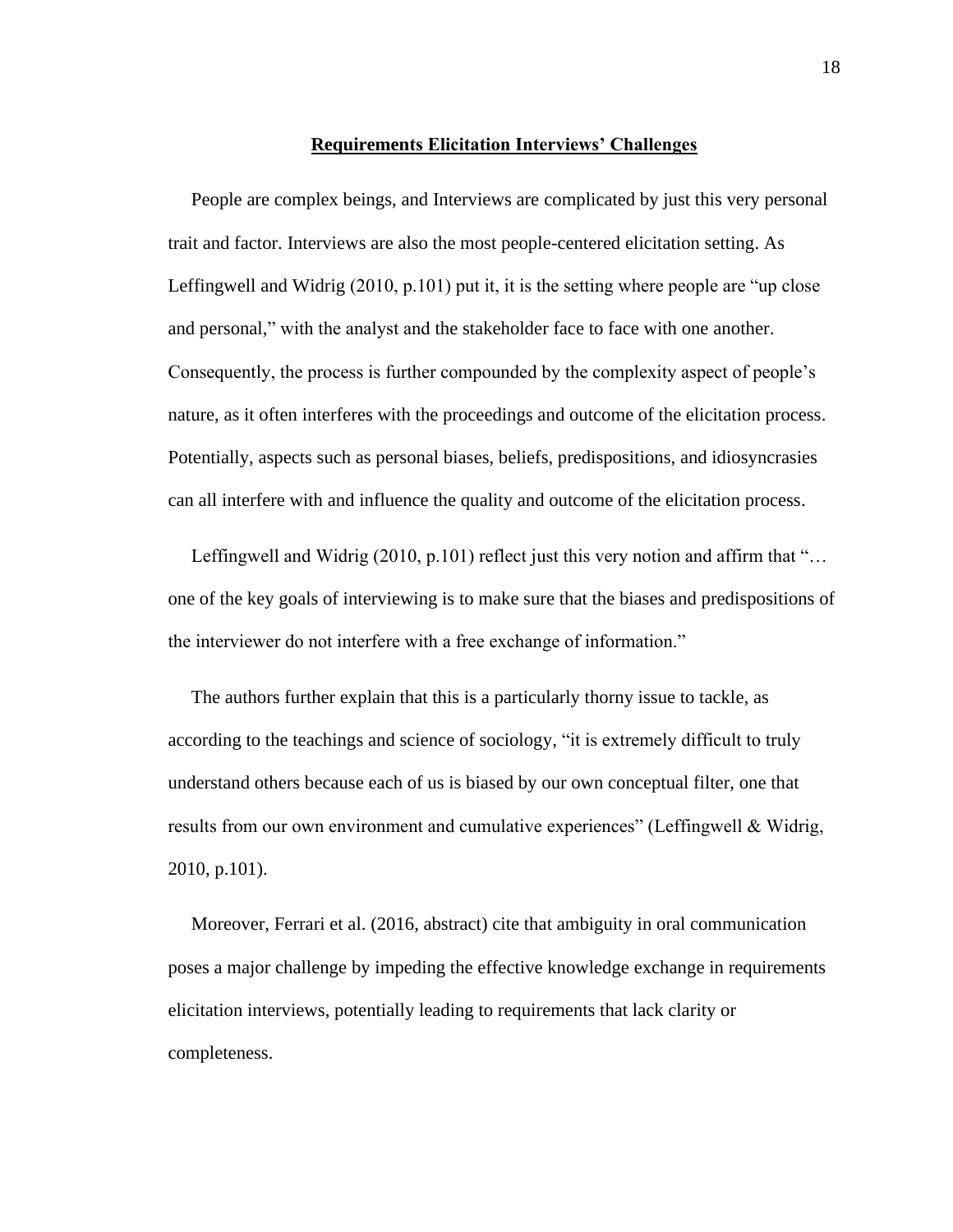Distanont et al. (2012) cite further contributing factors that may impact the quality of the elicitation process to include "the trustworthiness and motivation of the customer, to the absorptive capacity of the requirements analyst" (as cited in Ferrari et al., 2016, p.2).

 Additionally, Abbas et al. (2017, para. 10-11) present a critique of issues faced in interviews. The authors explain that interviews have an extremely limited number of participants, as well as a prohibitive expense factor that further discourages additional interviewing. Interviews are time demanding and may require intermittent following-up for elucidation and validation purposes. The quality of the gathered information in interviews is contingent upon the professional expert level, efficiency, and experience of the interviewer.

#### **Tacit Knowledge Significance**

<span id="page-26-0"></span> Considering the comprehensive theoretical discussion presented thus far on the contextual whereabouts of tacit knowledge per stakeholders in context of elicitation, and with respect to the conceptual, spatial relationship of requirements, requirements elicitation and requirements elicitation interviews, two main takeaways can be determined. Firstly, requirements are the most important and most volatile phase of the entire Software Development Life Cycle (SDLC) phases. This is primarily due to its determinant potential and ability to fail the entire project.

 Secondly, the stakeholder's/user's tacit knowledge is one key goal to elicitation and project success. This element is highly impactful in the qualitative outcome of the requirements and consequently project development at large.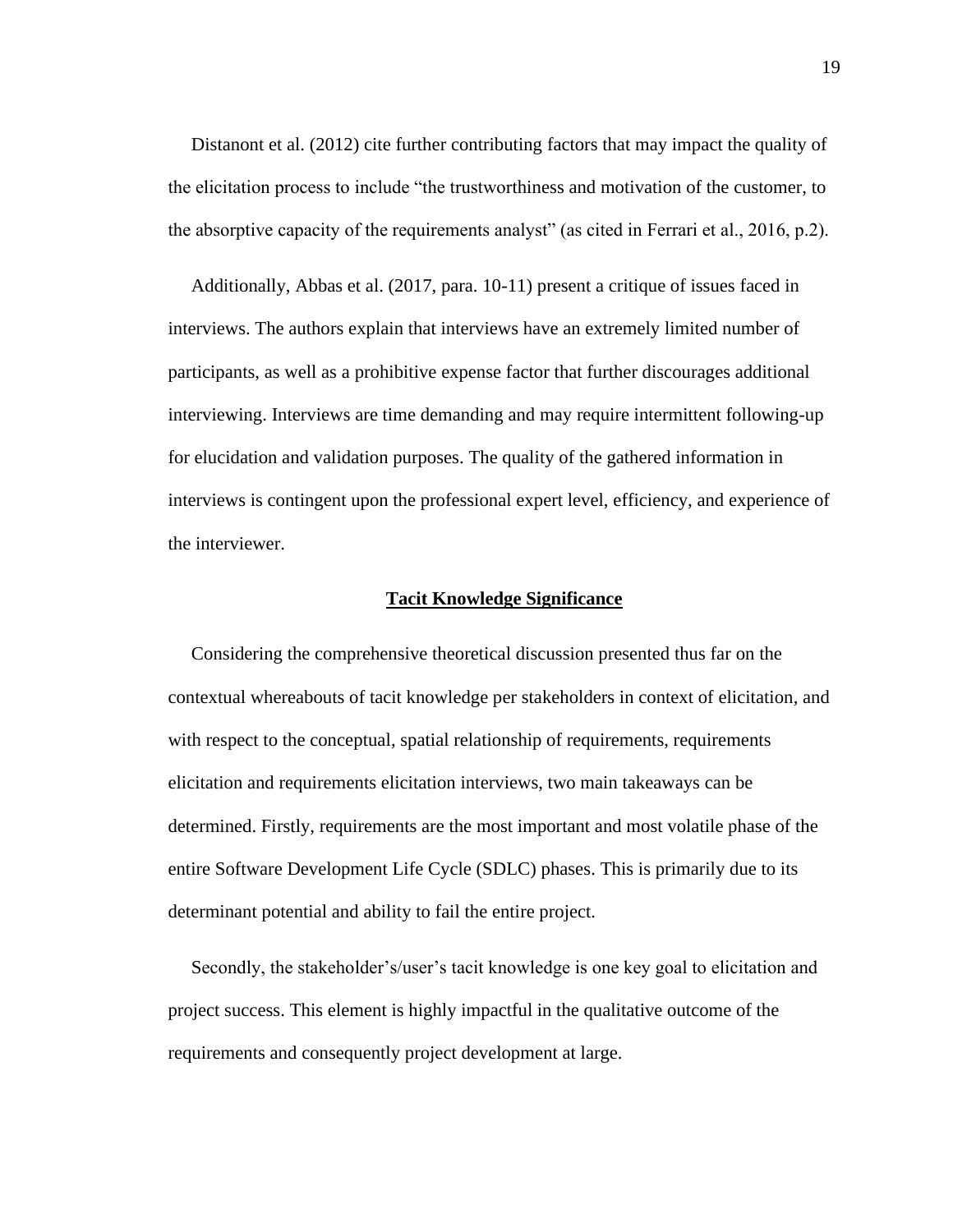The stakeholder's tacit knowledge reflects and mirrors their real tacit needs and requirements. Jiang-ping et al. (2009, para.7) confirm that "tacit requirements are often user's tacit knowledge." As such, it is one of the most important goals in arriving at a successful elicitation and development outcome, irrespective of the elicitation method used.

 This notion is especially critical in the context of requirements elicitation interviews, particularly as they are cited as the most effective and most widely used elicitation method. Interviews are also where the personal-people's element is most pronounced in comparison to other settings.

 It is especially imperative that we arrive at the stakeholder/user's tacit knowledge to achieve successful elicitation and development outcomes, bearing in mind that arriving at what is tacit comes with its own slew of particular difficulties. This is due to the nature of what is tacit as being covert, deeply hidden within, difficult to articulate and express, and even harder to elicit, whereas what is explicit is easily and readily expressed, retrieved, and relayed, as has been established in our prior discussions on requirements categories.

 Notably, the quality of the elicitation underway is dependent upon eliciting not just what is explicit, but more so importantly on what is tacit.

 Basir & Salam (2015, p.573) stress that to ultimately satisfy the end user, and produce quality software, both the explicit and tacit components of requirements must be fully attained and upheld by the development team.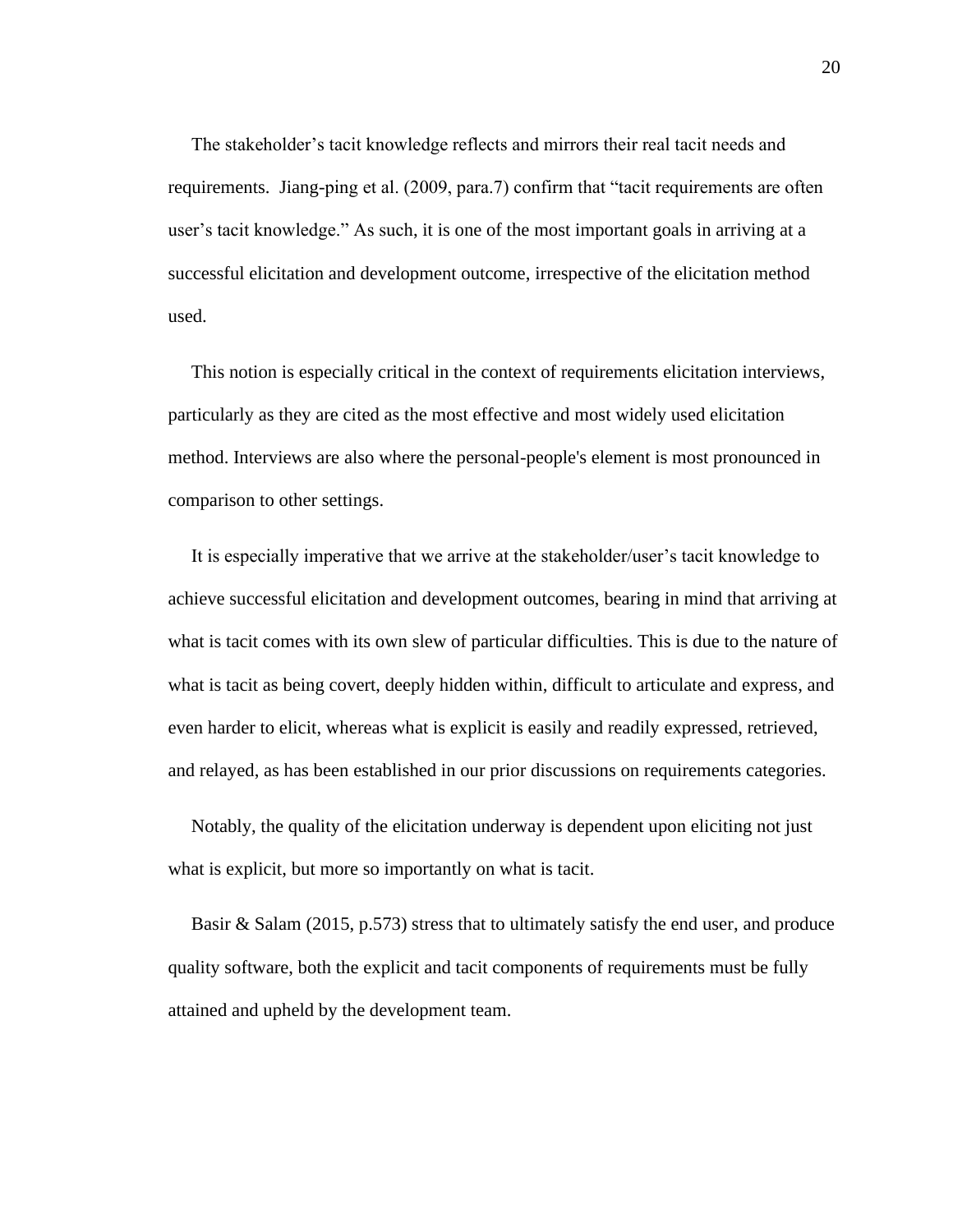#### **Knowledge Management (KM) Perspectives**

<span id="page-28-0"></span> This section offers a presentation of the conceptual definitions of knowledge and Knowledge Management, and an example of knowledge models. The discussion serves to illuminate and enlighten the upcoming contextual presentation of the literature review.

 Markus (2001) divided knowledge into two distinct categories, namely explicit and tacit. Explicit knowledge can be readily codified with ease, as well as documented and catalogued in a formal way, whereas tacit knowledge resides deeply within the brains and minds of people with expert knowledge, such as the stakeholders. Such knowledge may remain covertly hidden and tucked within, until it is appropriately unearthed, surfaced and captured using the right method (as cited in Abbas et al., 2017, para.13).

 Abbas et al. (2017, para.14) further note that reaching in to surface and utilize expertise-type knowledge, which is tacit knowledge held in expert people's brains and minds, poses a critical challenge for most organizations due to its very multiplexed nature.

 According to Preece et al. (2001), the term Knowledge Management "in general is about the efforts that have to be applied to capture, store and deploy knowledge using IT to facilitate business process [*sic*] in the organization" (as cited in Basir & Salam, 2015, p.573).

 Moreover, according to Ghani (2009), "the central idea of KM is that [*sic*] the work efforts to create, codify and share valuable knowledge to the organization" (as cited in Basir & Salam, 2015, p.573).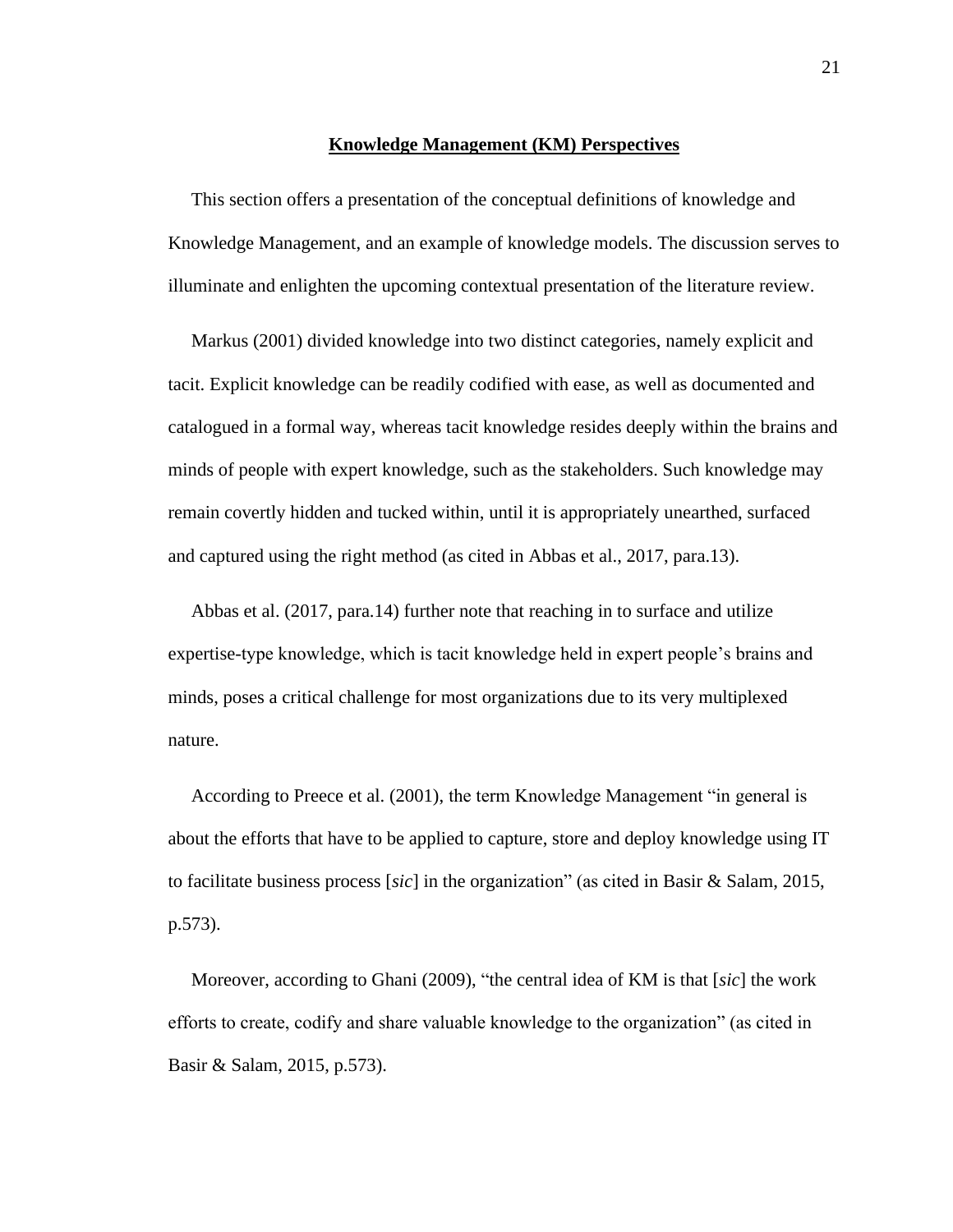Furthermore, according to Alavi and Leidner (1999), Knowledge Management is classified as "a systemic and organizationally specified process for acquiring, organizing, and communicating both tacit and explicit knowledge of employees so that other employees may make use of it to be more effective and productive in their work" (as cited in Basir & Salam, 2015, p.573).

 Sagsan (2006) and Sagsan and Zorlu (2010) assert that the primary goal of Knowledge Management is to "capture tacit knowledge which is considered as individual knowledge and convert it to explicit knowledge, in order to complete the rest of the stages of knowledge management" (as cited in Bashir et el., 2015, p.573).

 Notably, Andrade et al. (2006) argue that the field of software engineering stands to benefit the most from Knowledge Management because it is centered on the use of knowledge intensive practices (as cited in Basir & Salam, 2015, p.573).

 According to Basir and Salam (2015, p.573) and with respect to knowledge models, the literature reports that although several models for Knowledge Management exist, one particular model stands out for its accuracy and quality in achieving its intended goals and reliability of use over time. This top model is known as the Nonaka/Takeuchi or SECI Knowledge Management model, where SECI denotes socialization, externalization, combination, and internalization, respectively.

 According to Grzybowska and Gajdzik (2013), the SECI model's efficacy is precisely depicted in terms of the "representation of knowledge conversion in the process of introducing organizational changes" (as cited in Basir & Salam, 2015, p.573).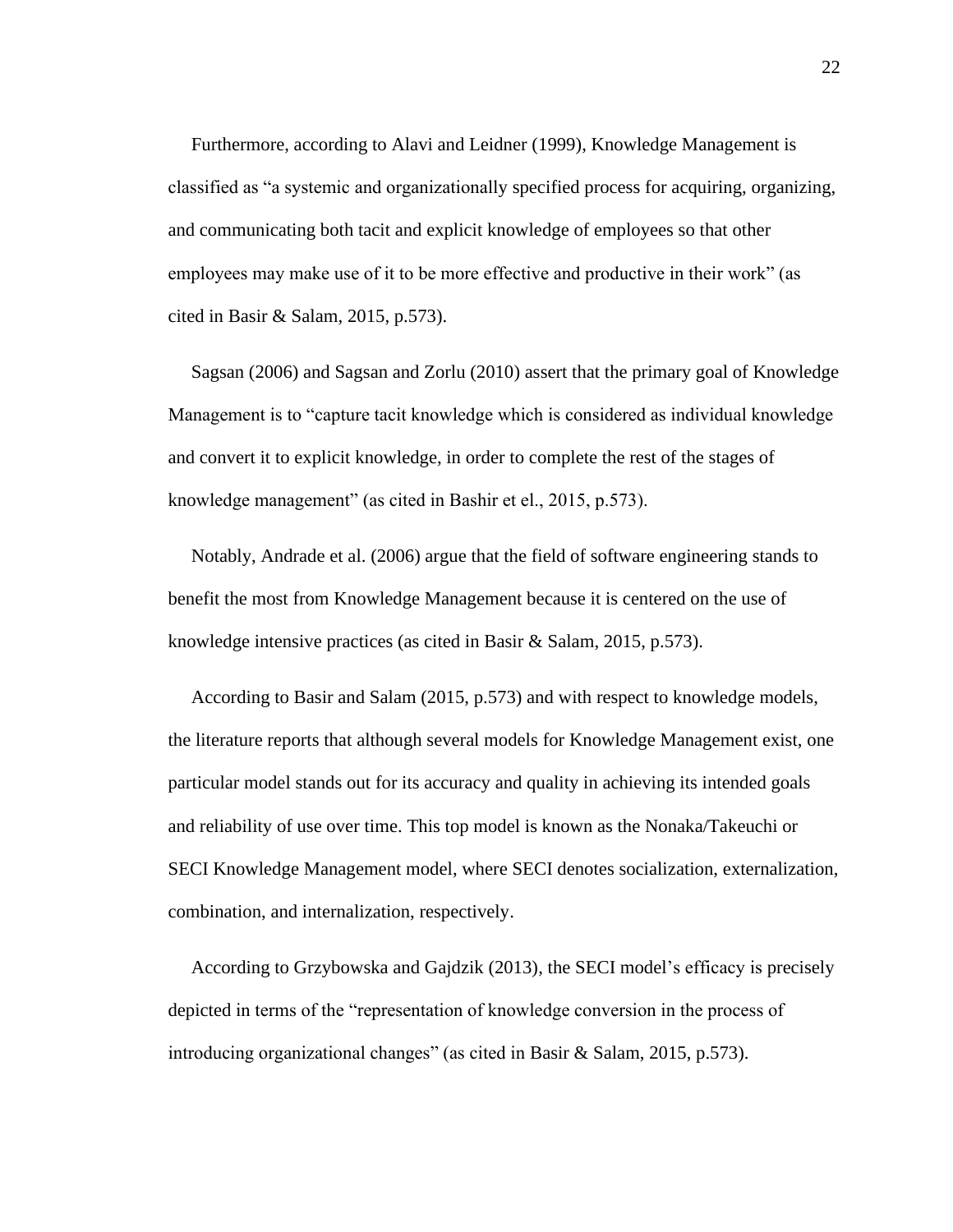Nonaka (1998) denotes a key premise of the SECI model regarding knowledge flow. The author explains that experiential type knowledge held by expertise has the tendency to convert back and forth in a constant state of dynamic flow, from explicit to tacit, either consciously or unconsciously (as cited in Mohamed, 2010, para.5).

 Furthermore, according to Mohamed (2010), the Nonaka/Takeuchi or SECI model depicts two key types of knowledge, namely explicit and tacit. The model further establishes four modes of dynamic knowledge conversion and flow among them to define and explain how knowledge is created, captured, stored, and reused, as follows:

Nonaka defined four modes of knowledge conversion, firstly, in the *socialisation* mode (tacit to tacit), knowledge workers acquire new knowledge directly from each other. Secondly, the *externalization* mode represents the articulation of tacit knowledge into tangible form. Thirdly, in the *combination* mode, different forms of explicit knowledge are combined to generate new factual knowledge. Finally, the *internalization* mode (Explicit to Tacit) comes as a result from the three previous modes. (para.5)

Figure 1 is introduced below to illustrate the contextual and spatial view of the stakeholder's tacit knowledge in relation to the grand scheme of software development, requirements engineering, and requirements elicitation, including elicitation interviews. The diagram aims to showcase the central role that the stakeholder's tacit knowledge leverages in all of these activities.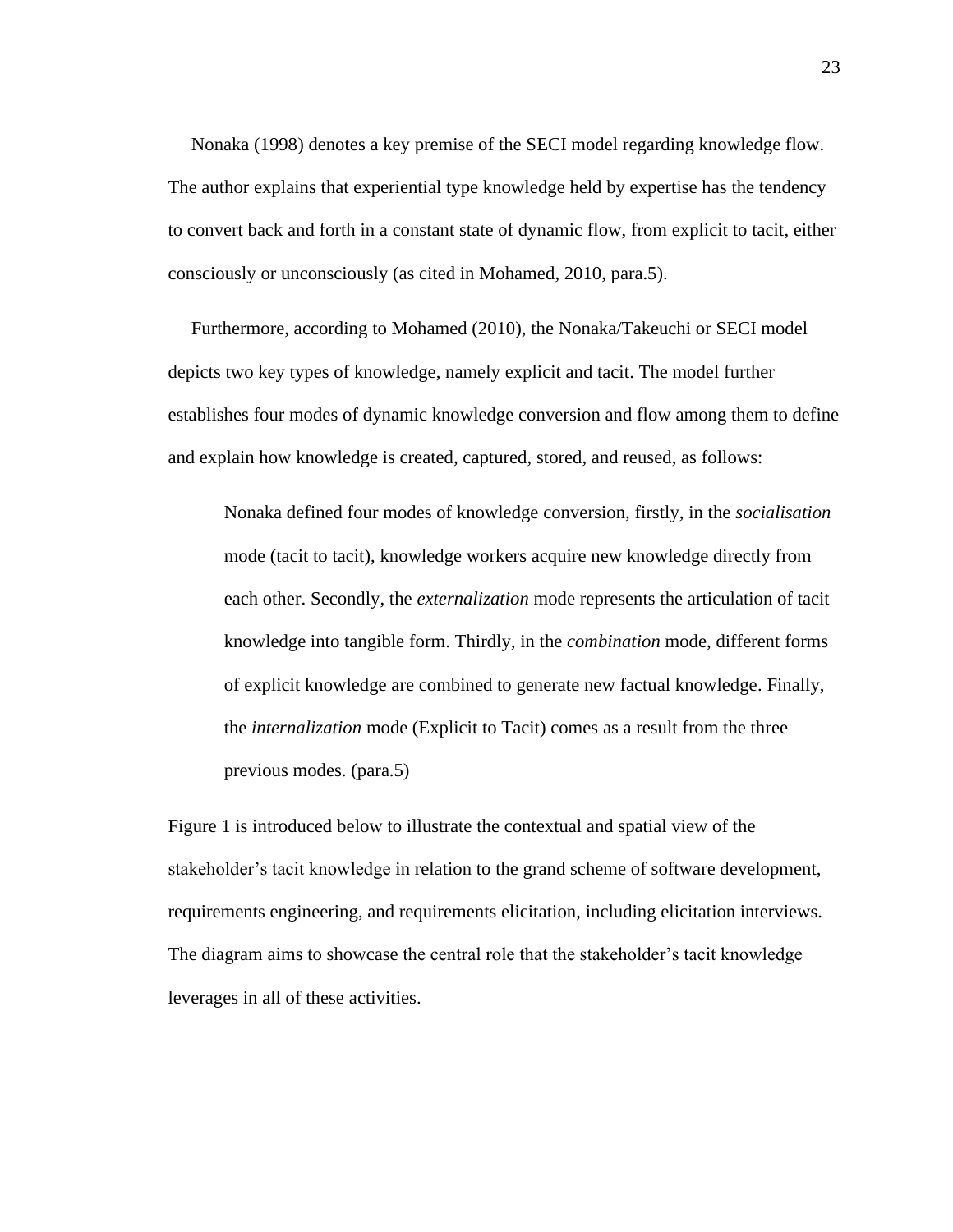

<span id="page-31-1"></span>**Figure 1. Conceptual overview of the stakeholder's tacit knowledge within the grand scheme of software development.**

## **Literature Review Analysis**

<span id="page-31-0"></span> The literature surveyed in this thesis depicts a scarcity in the direct identification and availability of prescriptive, dedicated approaches for arriving at a stakeholder's tacit knowledge, in the context of requirements elicitation interviews.

 Two main approaches, however, are identified as methods adopted by researchers in addressing the issue. These approaches are ambiguity in oral communication by Ferrari et al. (2016) and knowledge-based frameworks by Jiang-ping et al. (2009) and Basir and Salam (2015).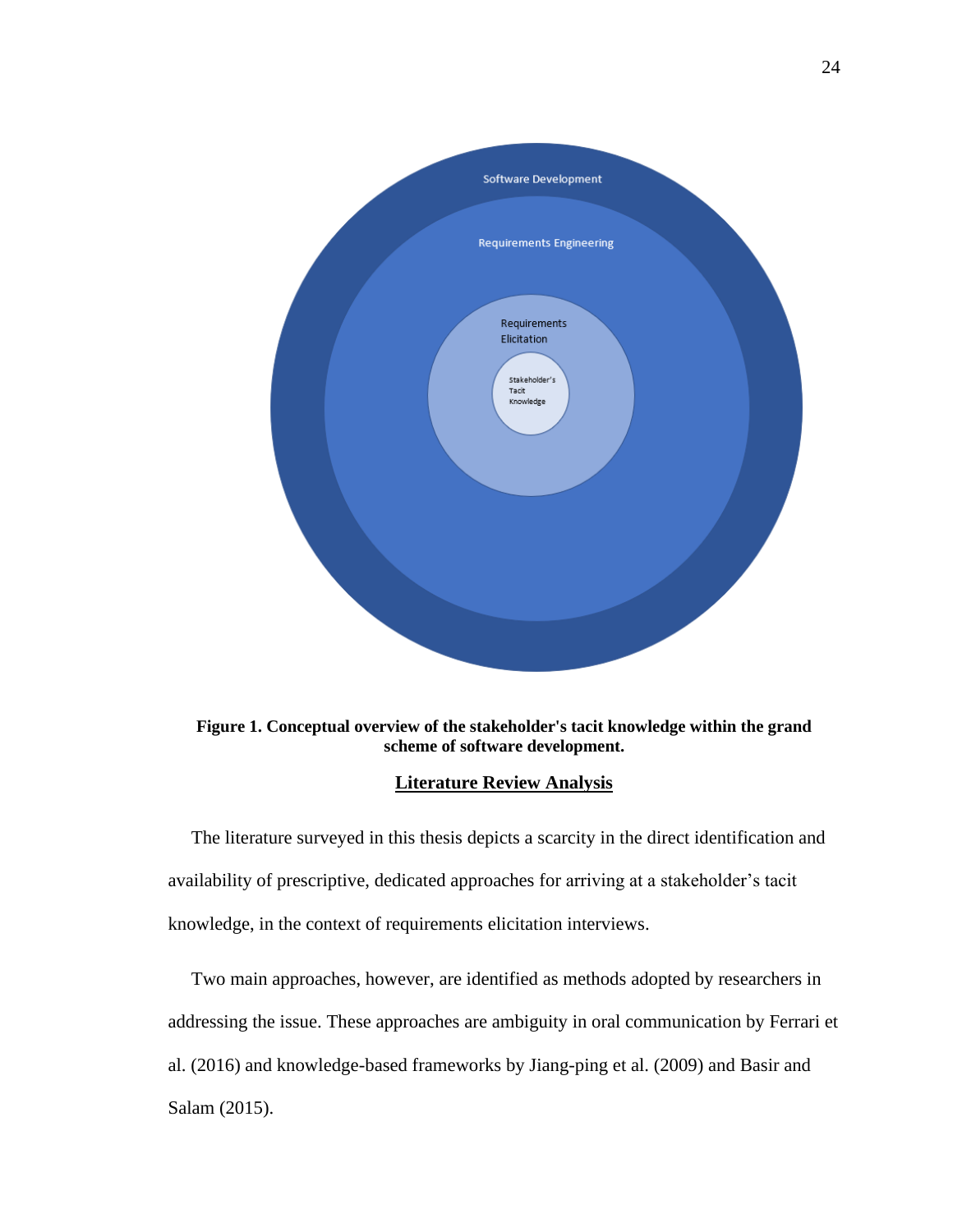Firstly, Ferrari et al. (2016) utilize an oral communication approach versus a Knowledge Management approach centered on characterizing ambiguity. They argue that "ambiguity in communication is often perceived as a major obstacle for knowledge transfer, which could lead to unclear and incomplete requirements documents" (Ferrari et al., 2016, abstract). They introduce a framework for categorizing and quantifying ambiguity to arrive at tacit knowledge in elicitation interviews.

 Secondly, there is a knowledge-based approach, which falls under the umbrella of Knowledge Management (KM). In this approach, Jiang-ping et al. (2009) and Basir and Salam (2015) used the SECI knowledge model to address the stakeholder's tacit knowledge. However, they referenced the SECI model in light of different, nuanced processes and contexts.

 Jiang-ping et al. (2009, para.6) used the Nonaka/Takeuchi (SECI) model in the context of what is known as requirements elicitation process (REP). REP is defined by the researchers as "a management process of users and stakeholders, in which knowledge can be divided into explicit knowledge and tacit knowledge."

 Basir & Salam (2015), on the other hand, used the SECI model in reference and context of tacit requirements elicitation. The researchers utilize their knowledge approaches in settings that are not necessarily labelled as interviews, although they do not exclude them either. Basir & Salam (2015) more precisely encourage a multi-elicitation approach.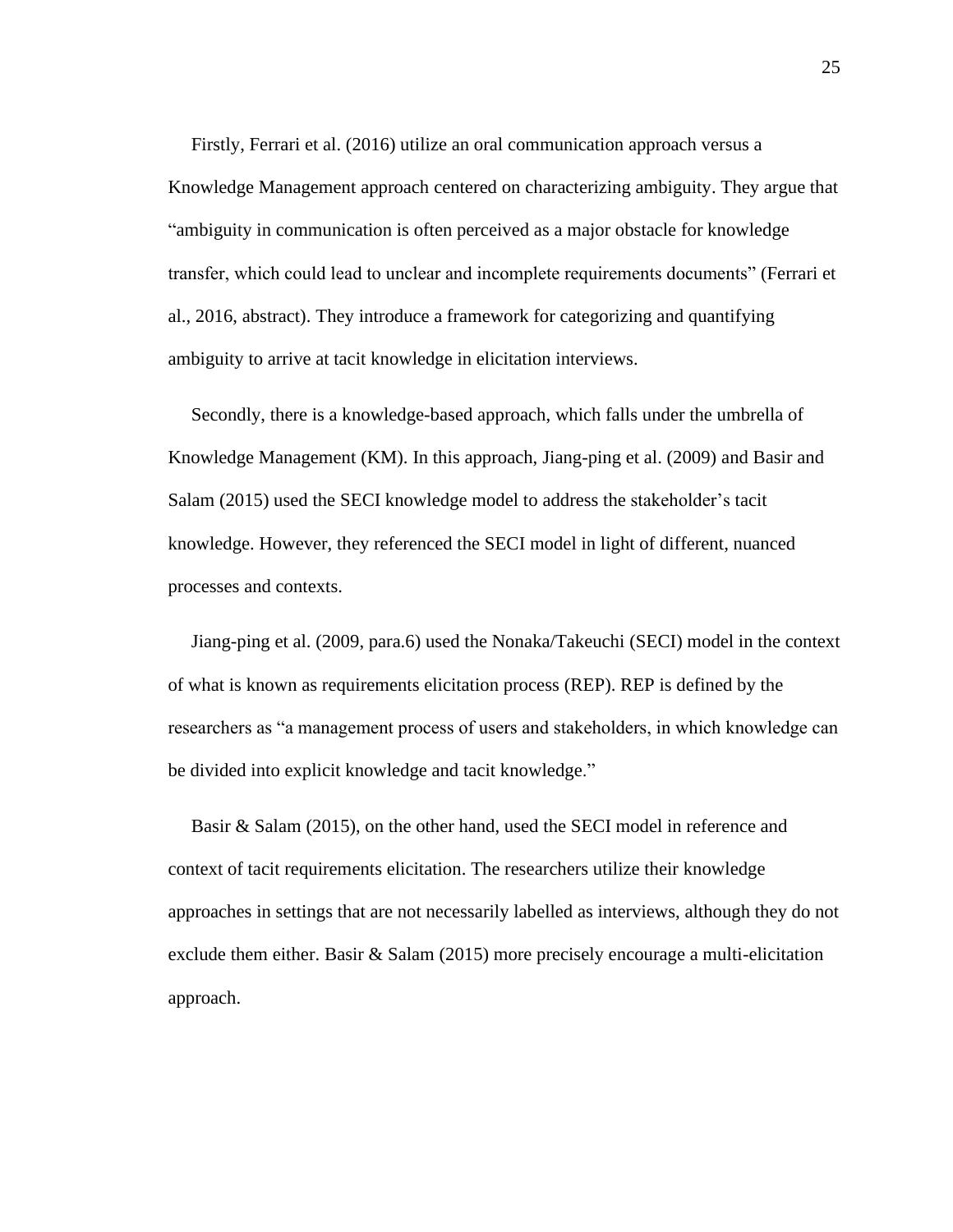#### **Literature Critique**

<span id="page-33-0"></span> Ferrari et al. (2016) devised an ambiguity framework for tacit knowledge. This framework references the Gervasi Model and categorizes instances of ambiguity captured in oral communication in requirements elicitation interviews. The researchers stated they discovered ambiguity as a tool for unlocking tacit knowledge. They experimented with their framework in 34 interviews. Potential for wider-scale applicability and how far the framework taps into the tacit domain are thoughts that come to mind.

 Jiang-ping et al. (2009) presented a knowledge conversion framework referencing the Nonaka/Takeuchi (SECI) model contextually with the application of Requirements Elicitation Processes (REPs). The framework observes REP as a people and knowledge intensive process, with a dilemma of deep knowledge dissymmetry between developers and clients at its center. It offers a knowledge conversion model, synthesized from studying characteristics of knowledge in REP, SECI model, dissymmetric knowledge flow theory, and knowledge communication. The framework prescribes stringent rules of engagement and communication to drive a successful elicitation outcome. The framework was tested by two case studies.

 Some of the framework's rules seem subjective. For example, Jiang-Ping et al. (2009, para.17) cite that "...only most honest, trustworthy, knowledgeable people..." should participate. In this sense, questions arise with respect to the metrics that may govern the enforcement of these rules, in addition to how such metrics might be applied, as well as how any potential conflicts due to the seeming subjectivity of the rules might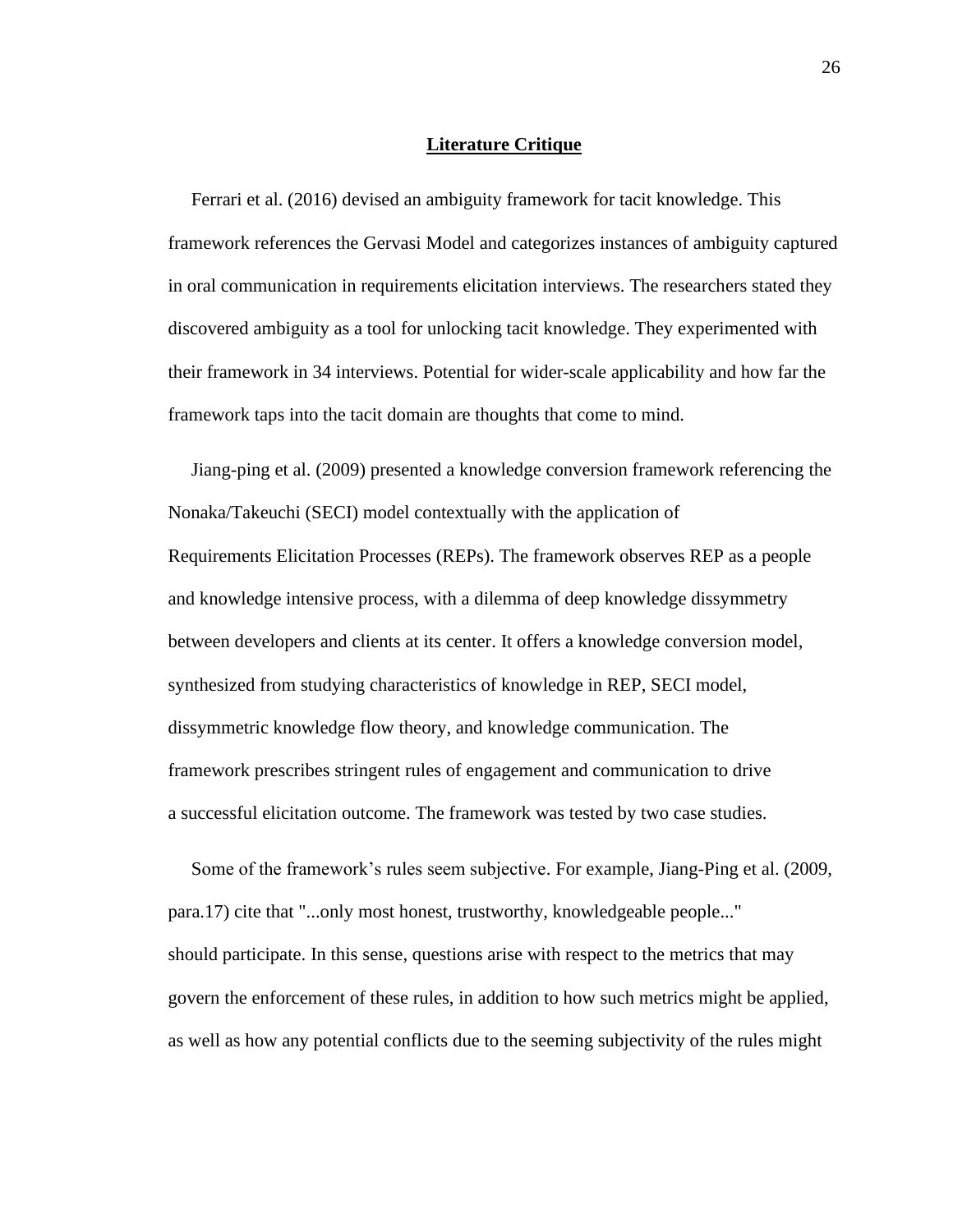be mitigated. It is also unclear if the framework is exclusive and/or specific for interviews. Finally, the potential for wider-scale applicability also comes to mind.

 Basir & Salam (2015) devised a requirements elicitation framework for tacit knowledge in which they highlighted similarities in attributes across the processes of tacit requirements elicitation and tacit knowledge elicitation. The researchers compared the two processes contextually in the light of Knowledge Management (KM) and the Nonaka/Takeuchi (SECI) model. The researchers theorize that tacit knowledge extraction is possible where the two processes converge. The framework suggests usefulness in adopting a multitude of elicitation approaches. Therefore, it is difficult to discern its specific effectiveness and applicability in interviews. The inner workings and howto mechanisms' areas of the framework exhibit some abstractions and seem more highlevel along those areas. The framework is yet to be tested.

#### **Conclusion**

<span id="page-34-0"></span> In summary, chapter one has presented the comprehensive theoretical background necessary to illuminate and enlighten the thesis' topic, the stakeholder's tacit knowledge in the context of requirements elicitation, with a focused interest in elicitation interviews. The topic has been studied in the grand scheme of software development.

 In peeling back the layers of software development, requirements engineering, requirements elicitation, and requirements elicitation interviews, the stakeholder's tacit knowledge is found to be positioned right in the heart and center, at the core of all these phases and activities. Consequently, it leverages an instrumental, key role in the entirety of the process.

27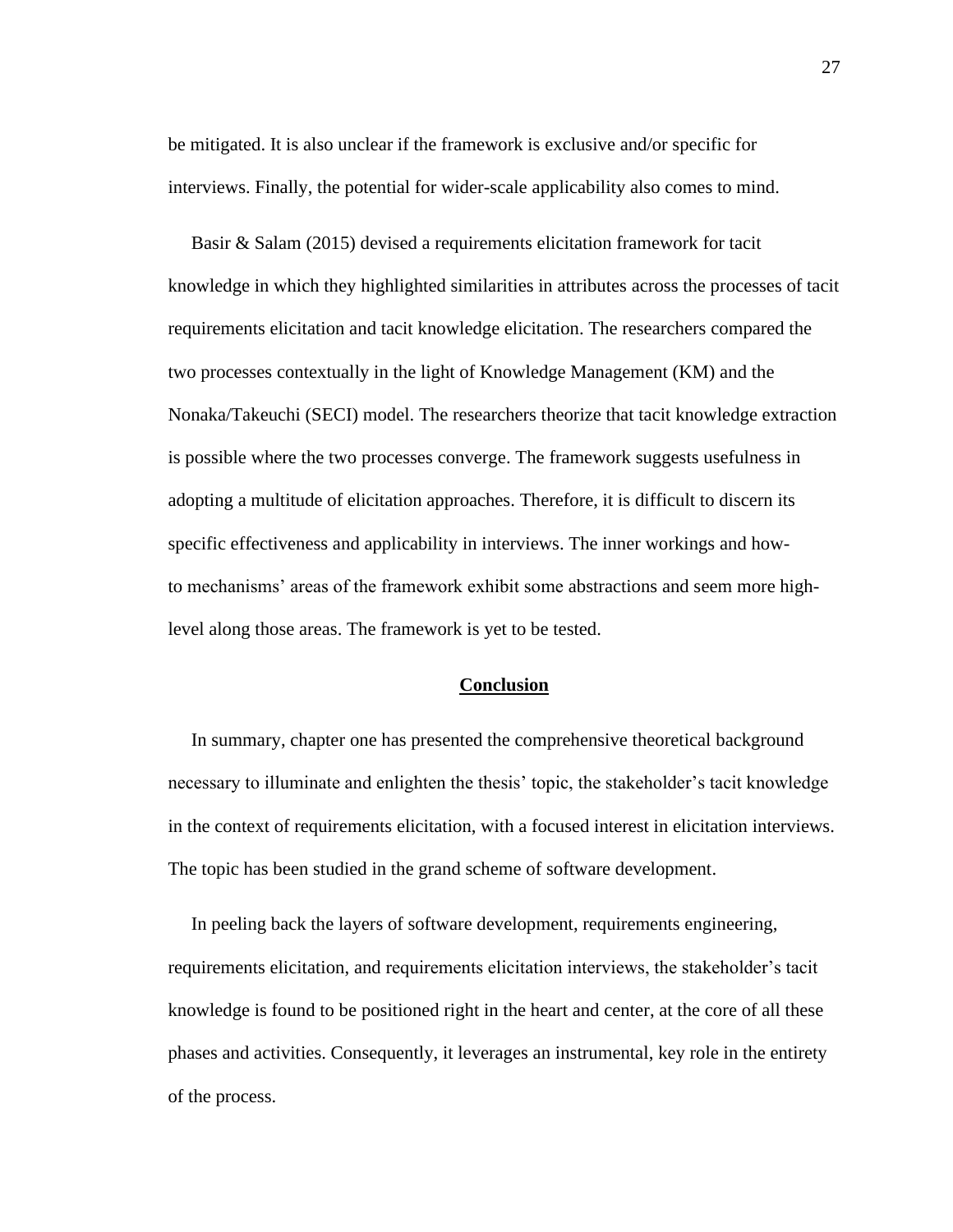The topic's role and significance, in addition to the overarching factors and underpinnings, have also been examined. Finally, a literature review, analysis, and critique have also been presented.

 Next, in chapter two, the thesis will present its original contribution and final deliverable: the Stakeholder-Profile theoretical framework for tacit knowledge acquisition in requirements elicitation interviews. The framework presents a holistic, methodical vision for tacit knowledge acquisition within a uniquely designed interview process model.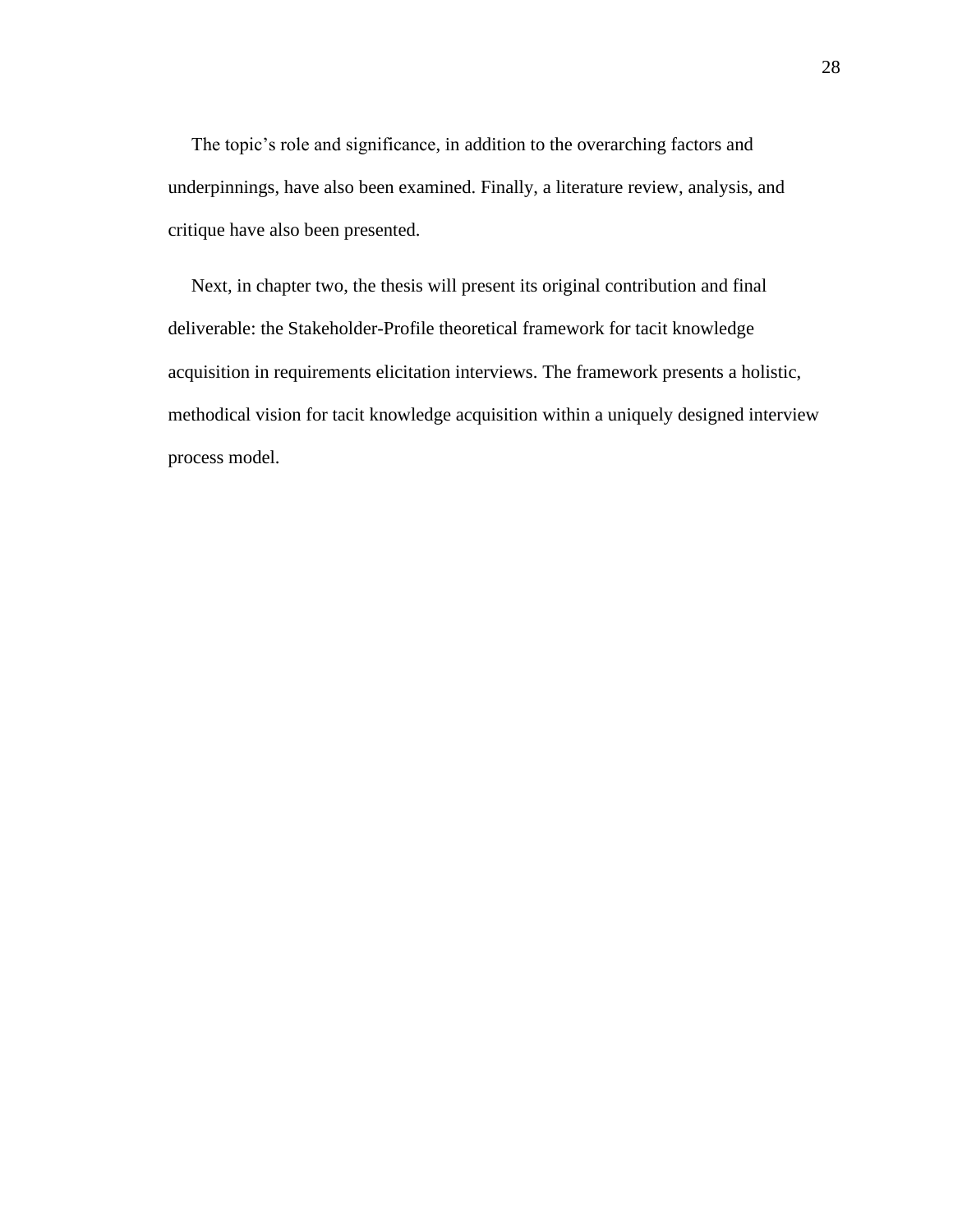# **CHAPTER TWO – THE STAKEHOLDER-PROFILE THEORETICAL FRAMEWORK FOR TACIT KNOWLEDGE ACQUISITION IN REQUIREMENTS ELICITATION INTERVIEWS**

#### **Introduction**

 In view of the discussion presented in chapter one, two main takeaways can be established. One, the requirements phase is the most important phase of the Software Development Life Cycle (SDLC), and two, the stakeholders' tacit knowledge is one of the most important aspects and crown jewels of successful requirements elicitation, and in turn, software project/product development overall, irrespective of the elicitation method used. Despite the key role that the stakeholders' tacit knowledge plays in calibrating and harvesting successful requirements elicitation—and the overall successful project/product development—the literature is still open to decisively available, established, dedicated and effective methods or models that address this concern. The thesis contribution is to offer one such prescriptive method: the Stakeholder-Profile, a theoretical, knowledge management framework for tacit knowledge acquisition in requirements elicitation interviews. The framework is an original thesis contribution, presenting a holistic, methodical vision for tacit knowledge acquisition within a uniquely designed interview process model.

 As a reminder, in chapter one we mentioned that tacit knowledge is an issue primarily covered under the umbrella of Knowledge Management (KM), and we presented just enough content to illuminate the literature analysis and review. Here in chapter two, we revive one of the key definitions that we presented for Knowledge Management in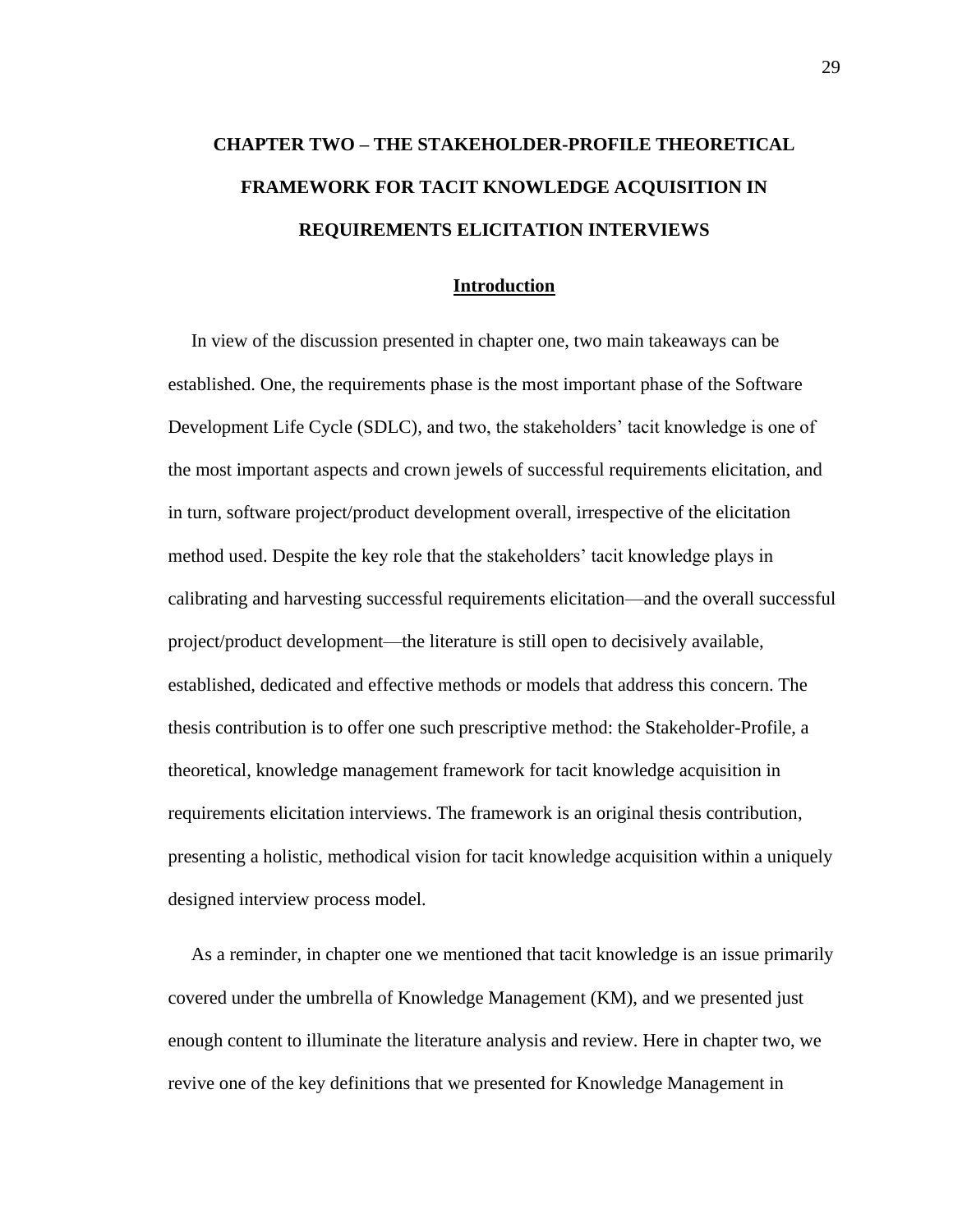chapter one, in addition to a number of selected views of tacit knowledge, to provide the adequate, in-depth context for the core content presented hereby in this chapter.

# **Literary Selected Views of Tacit Knowledge in Light of Knowledge Management (KM)**

 Knowledge Management (KM) has garnered much attention in academia and business alike as a highly dynamic, interdisciplinary field that strives to create what is known as "knowledge models and group communication frameworks to manage knowledge creation and reuse" (Mohamed, 2010, para.3).

 According to Preece et al. (2001), Knowledge Management "in general is about the efforts that have to be applied to capture, store and deploy knowledge using IT [Information Technology] to facilitate business process [*sic*] in the organization" (as cited in Basir & Salam, 2015, p.573).

 According to Mohamed (2010, para.2), the notion of KM has also become incredibly important because knowledge is an asset that is extremely critical to the competitive edge, profitability, and sustenance of many organizations. These organizations principally relied on talent and expertise as assets and knowledge sources. These organizations, however, recognized that not all knowledge could be fully extracted, captured, stored, and reused, particularly tacit knowledge. The organizations realized that expertise really resides within people. Due to this fact, people holding the knowledge are mobile and free to disjoin these organizations or retire at will. This factor, therefore, poses a major threat to these organizations in terms of losing their competitive edge and business, should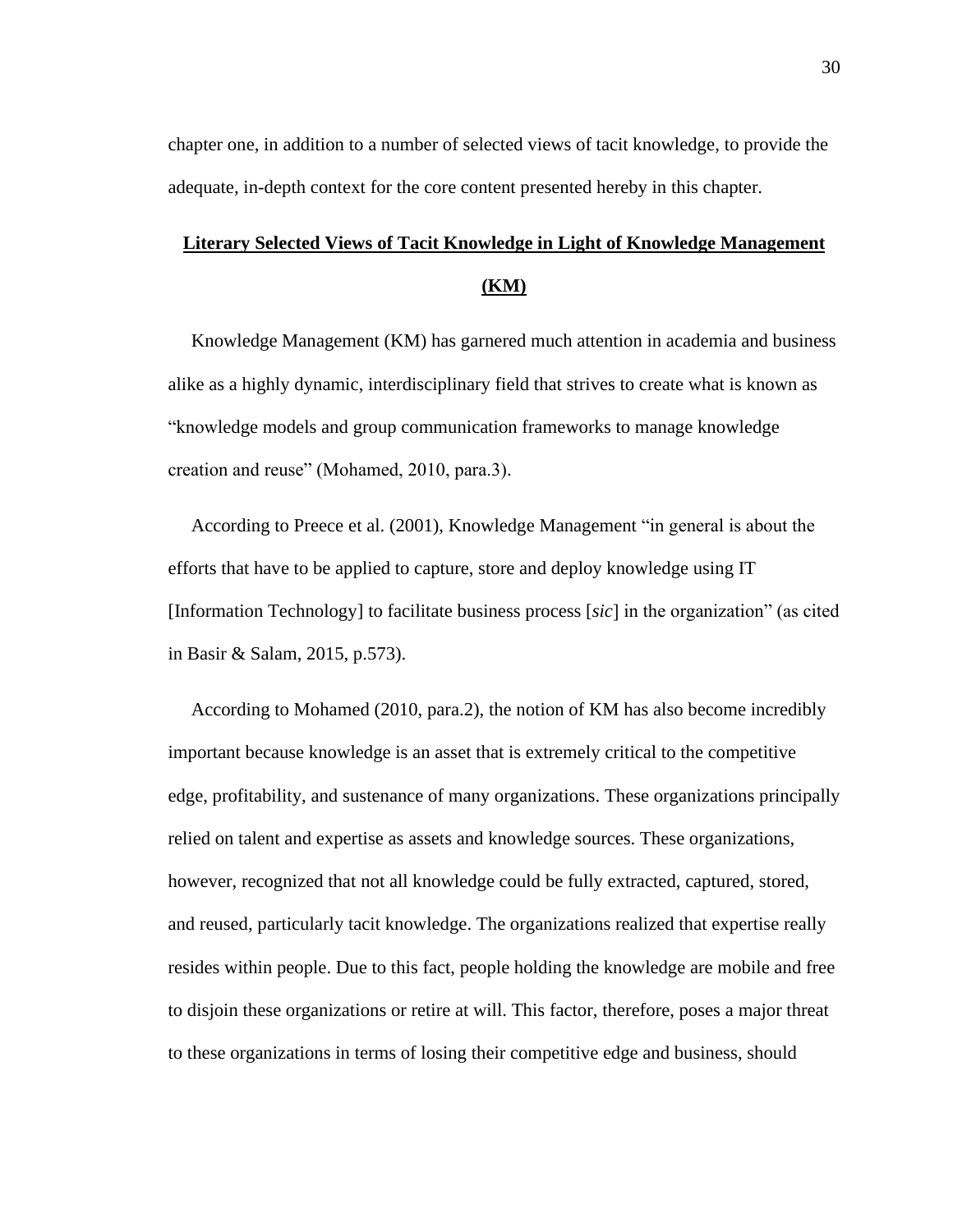people decide to leave, essentially taking the knowledge contained in their heads right along with them.

 The term knowledge itself has sparked much debate in the literature on many levels; for instance, what constitutes knowledge versus information; how is knowledge classified; and what constitutes tacit knowledge (Hildreth & Kimble, 2002).

 The literature at large has established that there are two types of knowledge: explicit and tacit. Primarily, explicit knowledge is defined as knowledge that is easily expressed, articulated, relayed, and codified. Such is the knowledge found in books, publications, and manuals. In contrast, tacit knowledge is proposed to be the knowledge deeply resident within people's awareness, brains, and experiences. Tacit knowledge is behaviorally-inspired, procedural type knowledge, which is covert and difficult to articulate, relay, and codify. Such definitions are reflected in the works of Jiang-ping et al. (2009), Abbas et al. (2017), Basir & Salam (2015), Mohamed (2010), and Hildreth & Kimble (2002), all citing the perspectives of Nonaka and others.

 According to Blandford & Rugg (2002), tacit knowledge is "knowledge which is not accessible to introspection via any elicitation technique" (as cited in Friedrich & Van der Poll, 2007, para.1).

 Hildreth and Kimble (2002) offer several unique perspectives on the concept of knowledge itself and how it is viewed across the literature. Despite their independent and unique perspectives, researchers concur on the fact that knowledge is either explicit or tacit, but where they differ is on how they envision the engagement between the two knowledge aspects. Furthermore, according to Hildreth and Kimble (2002), some KM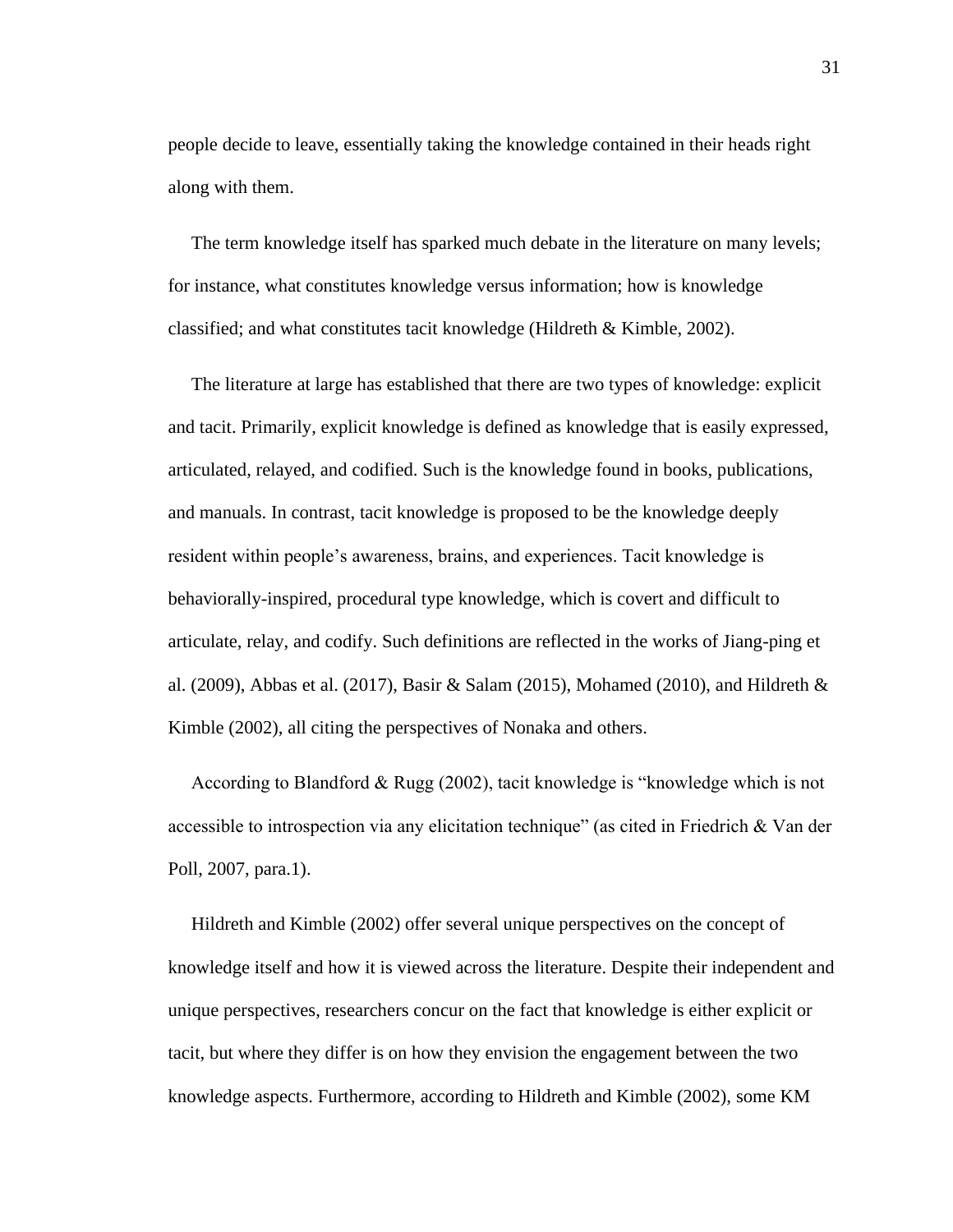researchers view knowledge as a dichotomy, while others view it instead as a continuum existing across a spectrum. Yet, others, such as Nonaka, view knowledge as a complementary entity. The view of knowledge as a dichotomy mainly stems from the realization that not all knowledge can be captured or articulated, hence the existence of tacit knowledge and its distinct, covert nature.

 Leonard and Sensiper (1998) adopt the view that knowledge is a continuum, with the bulk of knowledge falling somewhere along two extreme edges of a spectrum. On one extreme edge, knowledge is mostly explicit, clearly accessed, and stated, independent of the people that sourced it, and they further describe such knowledge as "objective, rational, and created in the 'then and there'" (as cited in Hildreth & Kimble, 2002, para.11). On the other extreme, knowledge is mostly tacit, "semiconscious and unconscious knowledge held in people's heads and bodies…subjective experiential and created in the 'here and now'" (as cited in Hildreth & Kimble, 2002, para.11).

 Polanyi views tacit knowledge as one of which there is an inner awareness but difficulty in articulation, mainly because it has become deeply hardened and entrenched within the subconscious mind. This type of knowledge, according to Polanyi (1967), "represents a level of understanding that cannot be externalized because it is inaccessible to consciousness: put simply we know more than we can tell" (as cited in Hildreth  $\&$ Kimble, 2002, para.15).

 On the other hand, Nonaka views the two types of knowledge, explicit and tacit, not as distinct aspects, but rather as reciprocal ones, engaging constantly with one another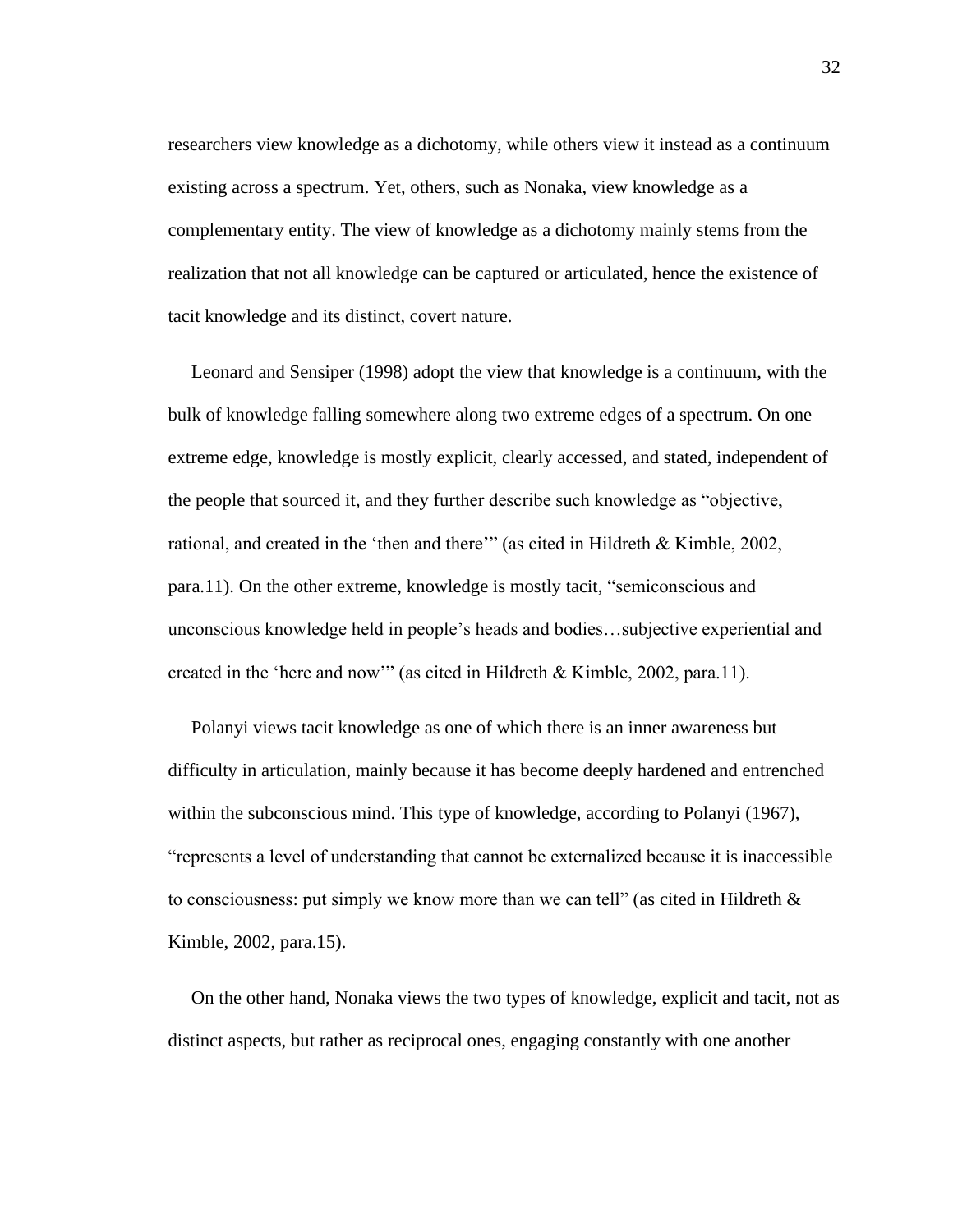within expressive contexts inspired by human interaction. Nonaka depicts this process as the "knowledge conversion process" (Hildreth & Kimble, 2002, para.17).

 Nonaka (1991, p.98) offers an original depiction of tacit knowledge that is often referenced in the literature as follows:

…highly personal. It is hard to formalize and therefore difficult to communicate to others …tacit knowledge is deeply rooted in action and in an individual's commitment to a specific context …tacit knowledge consists partly of technical skills [and partly] of mental models, beliefs and perspectives so ingrained that we take them for granted and cannot easily articulate them. (as cited in Hildreth & Kimble, 2002, p.16)

#### **Goals, Rationale, & Supporting Theories and Perspectives**

## **Goals**

 The stakeholder's tacit knowledge is one key to successful requirements elicitation and in turn software development at large. However, tacit knowledge presents challenges, largely due to its elusive, covert nature rendering it difficult to articulate and relay, let alone to elicit. Because there are still outstanding issues related to the successful harvesting of tacit knowledge, there is a need to devise a solution that identifies and addresses some of the outstanding issues. Notably, the goal of the thesis is to present one such solution: the Stakeholder-Profile theoretical framework for tacit knowledge acquisition in requirements elicitation interviews.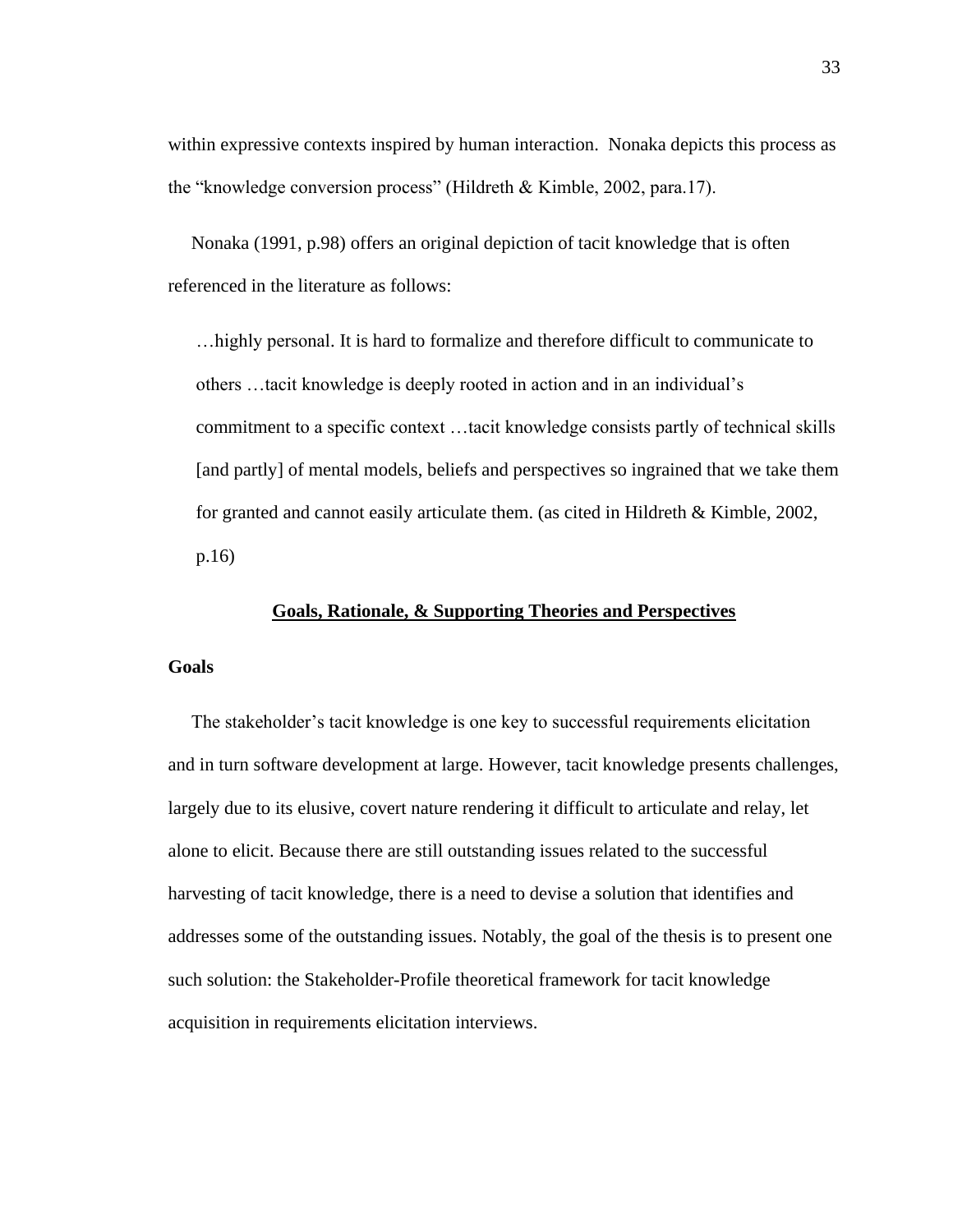#### **Rationale**

 The rationale behind the creation of the Stakeholder-Profile considers a deliberate, active scrutiny of a requirements elicitation interview scene, with an eye out for the key players in the scene, their relationship dynamics, and the mitigating factors impacting the successful harvesting of the stakeholder's tacit knowledge.

 From observation and scrutiny of the interview scene and analysis of different literary theories, including KM theories, set theory, and other conceptual perspectives, we contribute new knowledge in terms of a unique solution vision to address the stakeholder's tacit knowledge acquisition in requirements elicitation interviews.

#### **Supporting Theories and Perspectives**

 The framework utilized the following theories and conceptual perspectives to support and synthesize its theory and vision. As we progress through the presentation of the framework's details, we will highlight how we apply the various theories and perspectives to each phase.

 The Stakeholder-Profile adopted several conceptual considerations that were echoed by various works in the literature. For instance, the framework posits the notion that we should adopt a people first approach, which entails primarily observing a personable, getting to know you perspective, thereby encouraging a more active and positive cooperation between analysts and stakeholders. Such an atmosphere is key to successful requirements elicitation, and more broadly software development at large, as reflected in the work of Saiedian and Dale (1999).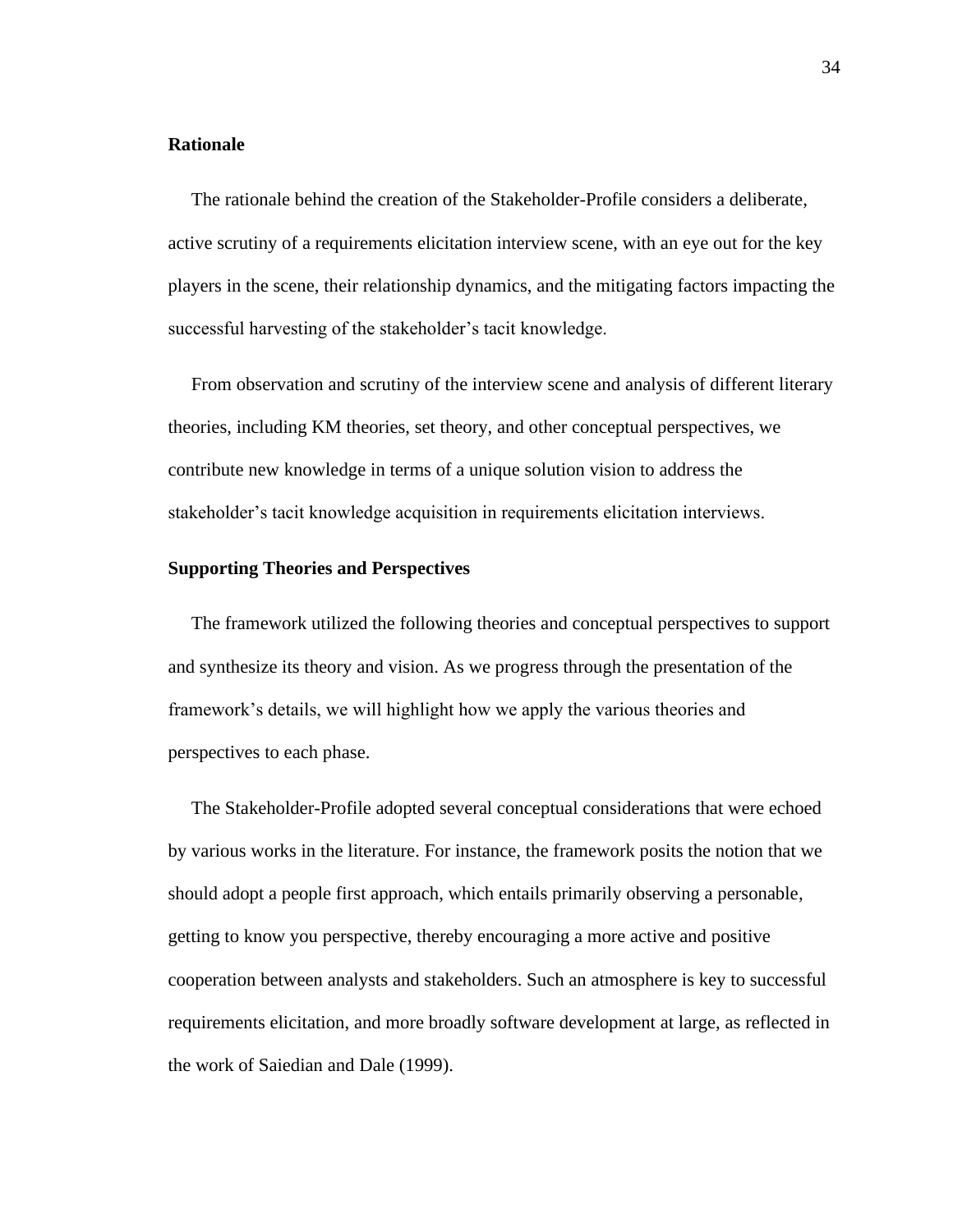Most notably, the framework adopts a Knowledge Management (KM) approach for tacit knowledge. This is a well-placed and appropriate approach, as the issue being addressed is a major component of knowledge. It is the tacit knowledge of people that is being addressed here. We rely on foundations of KM principles illustrated in the Nonaka/Takeuchi (SECI) model and the Polanyi theory of knowledge (Hildreth & Kimble, 2002). The emphasis and significance of knowledge management approaches for tacit knowledge is reflected in the works of Basir  $\&$  Salam (2015) and Jiang-Ping et al. (2009), as covered in the discussions presented in chapter one.

 Additionally, we draw from basic set theory and Clark's Common Ground Theory to motivate this framework. By starting the interview process with tacit knowledge probing questions—obtained directly from the domain analysis of the stakeholder's knowledge background—the framework strives to illuminate and streamline the mutual communication space between analyst and stakeholder. Thus, the framework aims to bring their visions closer together and strives to level their shared knowledge. By beginning the interviewing and elicitation process from a place of potentially relevant and shared knowledge, the framework also strives to elevate the quality of the exchanged content. This is explained in detail in the domain section of the framework. In turn, such a people-centric approach aims to bring the analyst and the stakeholder closer together, based on mutual communication, understanding, and objectives. This is an essential element highlighted in Clark's Common Ground Theory (CG), as presented in the work of Sutcliffe and Sawyer (2013), and will be covered in the upcoming discussions.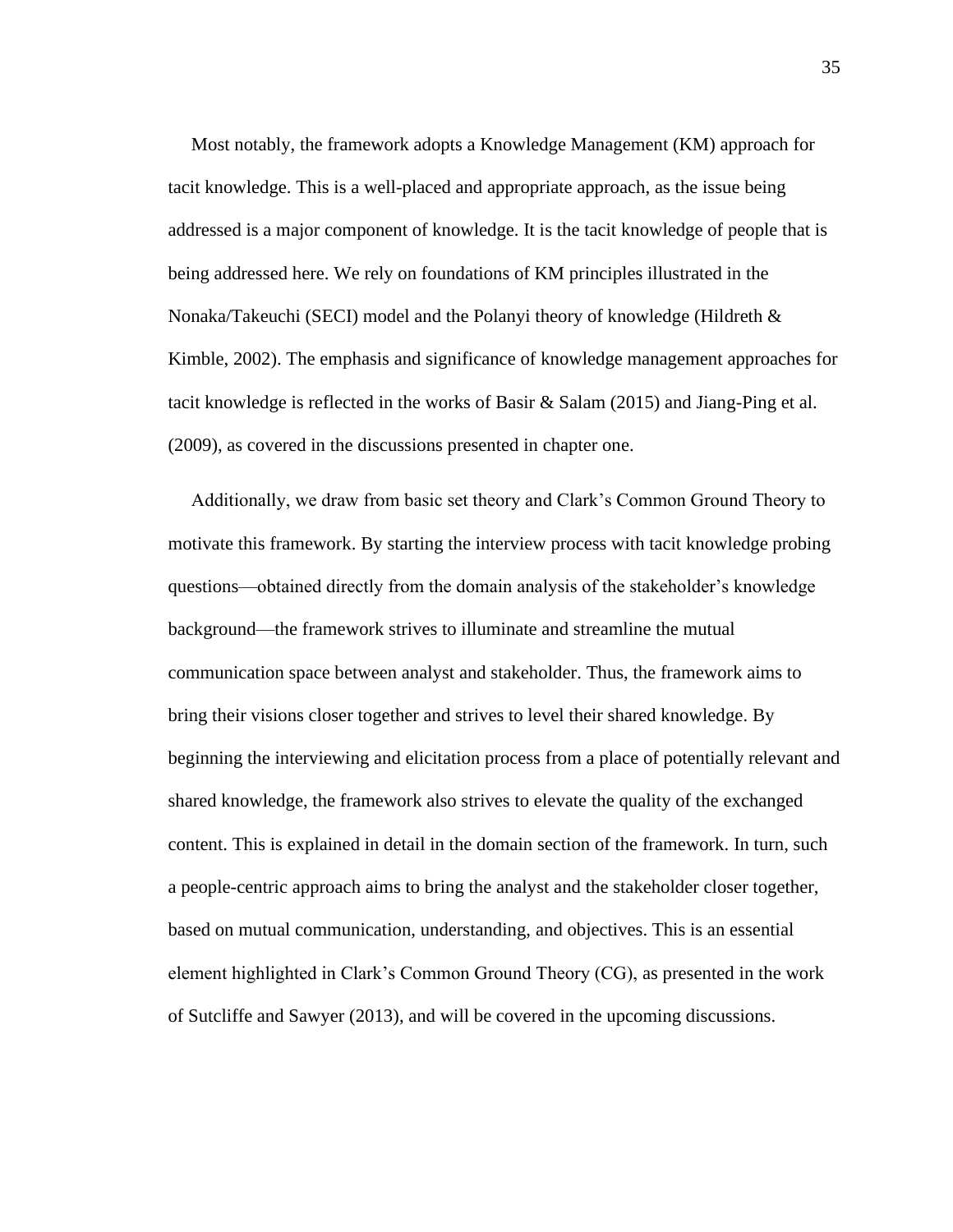Ultimately, the framework's primary vision is to develop a creative, holistic theoretical vision of the stakeholder's tacit knowledge by treating them as individuals; to encourage the probing of the ever-so-problematic unknown domain; to go beyond the conventional boundaries of explicit knowledge; and to entertain a look beyond the surface and deeper over the horizon. All are notions echoed and encouraged in the work of Sutcliffe and Sawyer (2013).

## **The Stakeholder-Profile Contributions**

 We introduce the Stakeholder-Profile contributions. First, we provide the framework's definition and its conceptual solution vision. Second, we detail the key mitigating factors impeding the flow of tacit knowledge in a requirements elicitation interview. Third, we delve into the synthesis of the theory of the stakeholder's tacit knowledge acquisition; this includes the domain theory and the sliding scale theory, which segues into a specific application in the uniquely designed interview model. Fourth, we present the interview process model, highlighting its three key abstract entities: a questionnaire, a tacit knowledge probing question repository, and a requirements elicited repository. Fifth, we introduce the three-tiered quality metric, designed to assess the interview process outcome's efficacy with some initial parameters. Sixth and last, we provide a critique that identifies areas for further exploration and the practical limitations of our framework.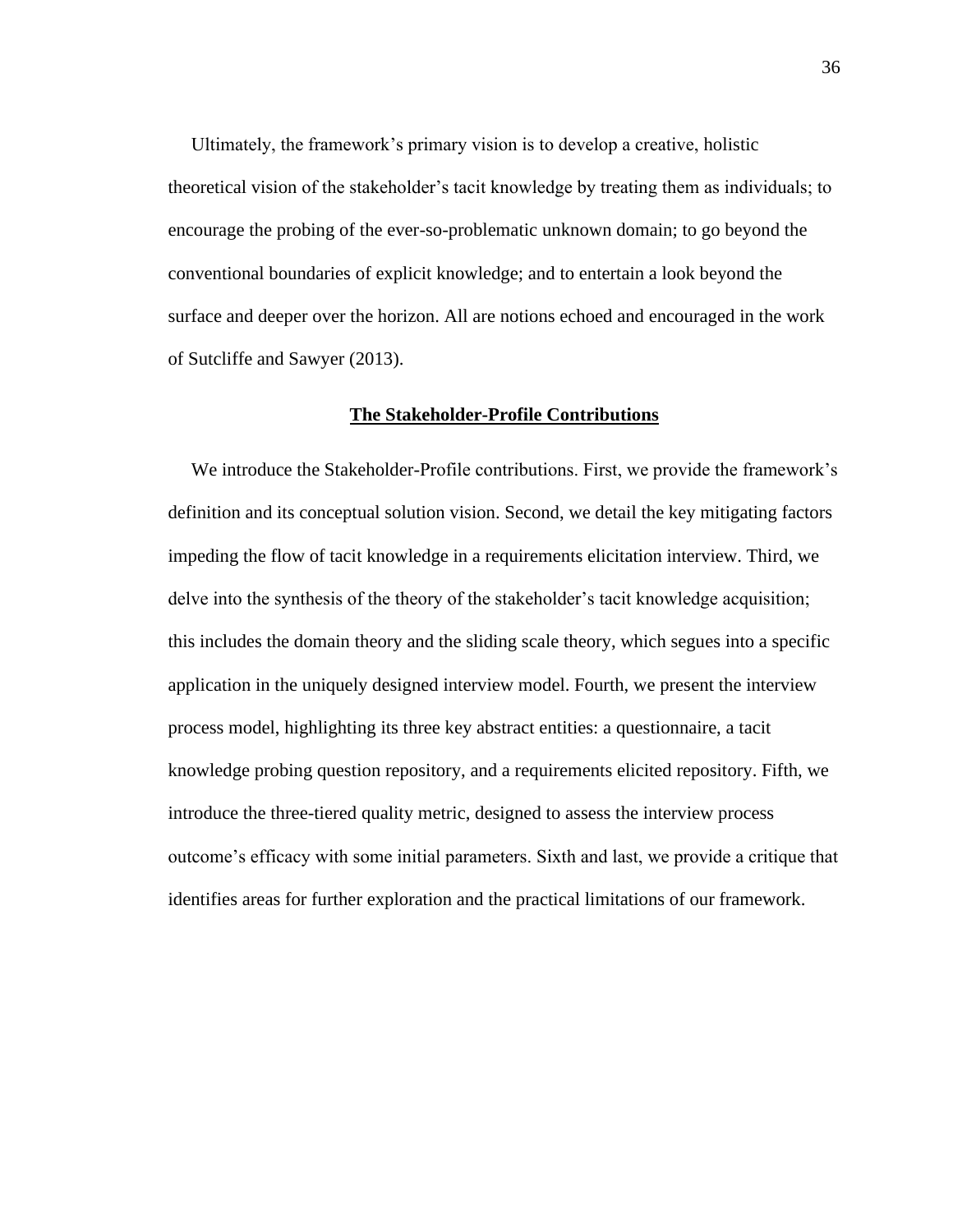Figure 2 below captures an overview of the contributions of the Stakeholder-Profile for tacit knowledge acquisition in a nutshell.



**Figure 2. Contributions of the Stakeholder-Profile framework for tacit knowledge acquisition in requirements elicitation interviews.**

#### **The Stakeholder-Profile Definition**

 The Stakeholder-Profile framework is a new, methodical process for acquiring a stakeholder's tacit knowledge in requirements elicitation interviews. The framework is comprised of several stages that are designed to flow as a cohesive, unified approach; it may be viewed as a system, a solution model, or a blueprint with defined inner-workings, minus implementation-specific data and details. Such data are beyond the scope of this project. For consistency, we will refer to our approach as a framework. To arrive at this framework, we perform problem analysis, identify mitigating factors, derive a new theoretical solution, and design a conceptual implementation setting for applying our solution. We further critique our approach with a proposed, conceptual metric.

 The purpose of the Stakeholder-Profile is to focus on the synthesis and accrual of a stakeholder's tacit knowledge, and to then identify tacit knowledge areas that could be probed to extract requirements in an elicitation interview. The framework strives to honor the notion that people play a key role in successful requirements elicitation and software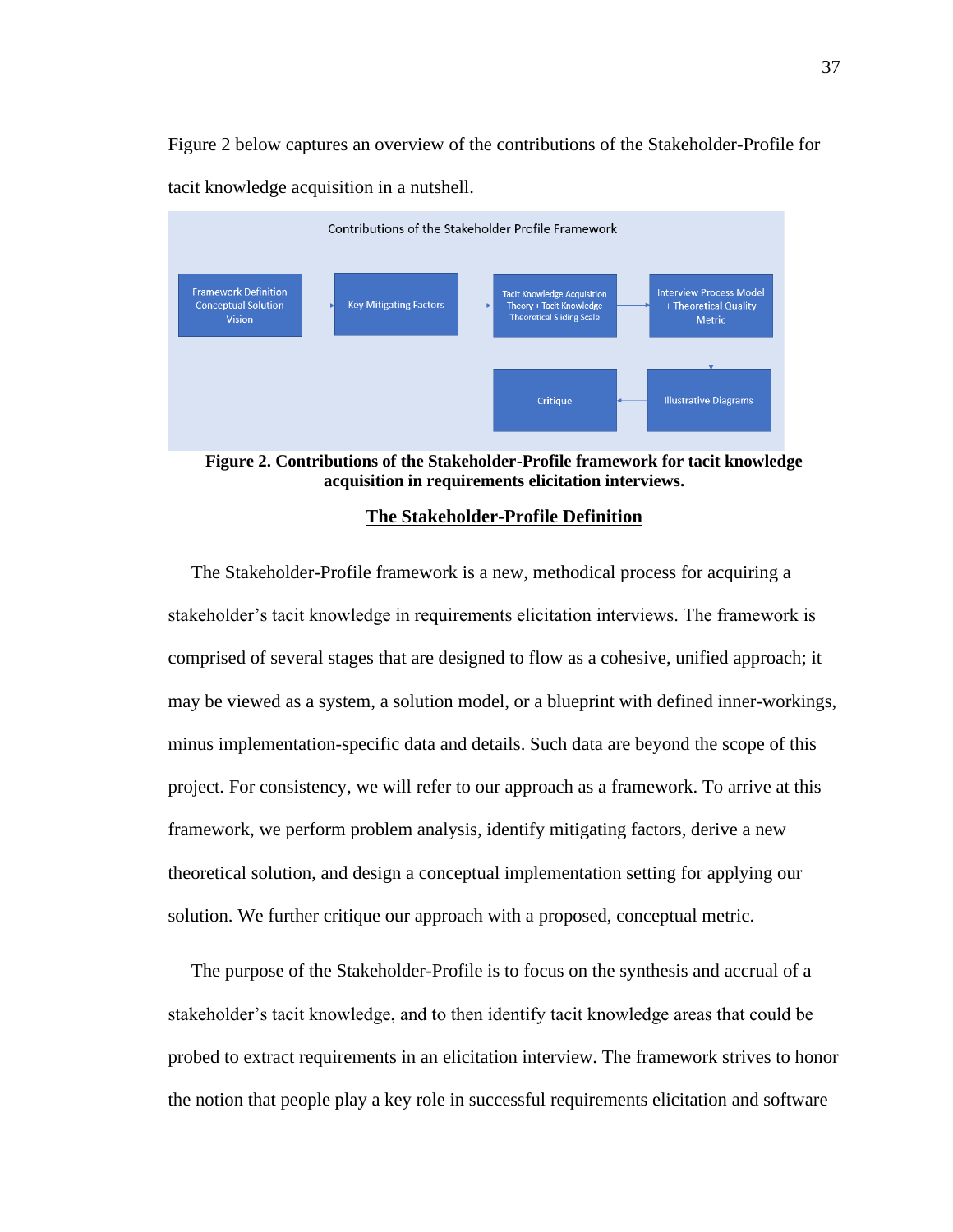development by emphasizing a people-first approach. Requirements elicitation—and software development ideally for that matter—is an activity undertaken to address and cater to people's needs, and it is people who articulate their awareness of these needs by communicating their respective knowledge. It is then true that people's own knowledge, particularly tacit knowledge, must be accurately captured by requirements analysts during elicitation to facilitate a successful process and outcome. Depending on the elicitation quality and outcome, the entire project could be rendered a success or otherwise a failure, so the framework takes into account all of these aspects in its solution derivation.

#### **Conceptual Solution Vision**

 The challenge of attaining the stakeholder's tacit knowledge begins and ends with the stakeholders themselves, as people. Arriving at this framework stems from a vision that holds a few points. The first point is that in principle, people, knowledge, needs, and requirements are conceptually connected elements. The second point is that knowledge, needs, and requirements all emanate from people. Thus, the framework follows an approach centered on people. The third point is that people, knowledge, needs, and requirements all have tacit and explicit components.

 The main observation to establish is that requirements are people's real needs, which they communicate to requirements analysts during elicitation interviews to be addressed, satisfied, and met. Because there is a tacit component to people's knowledge that cannot be easily articulated, relayed, and documented, and further because this tacit component is often needed, it then becomes especially important to capture it and to further do so accurately, to fully satisfy people's requirements and needs.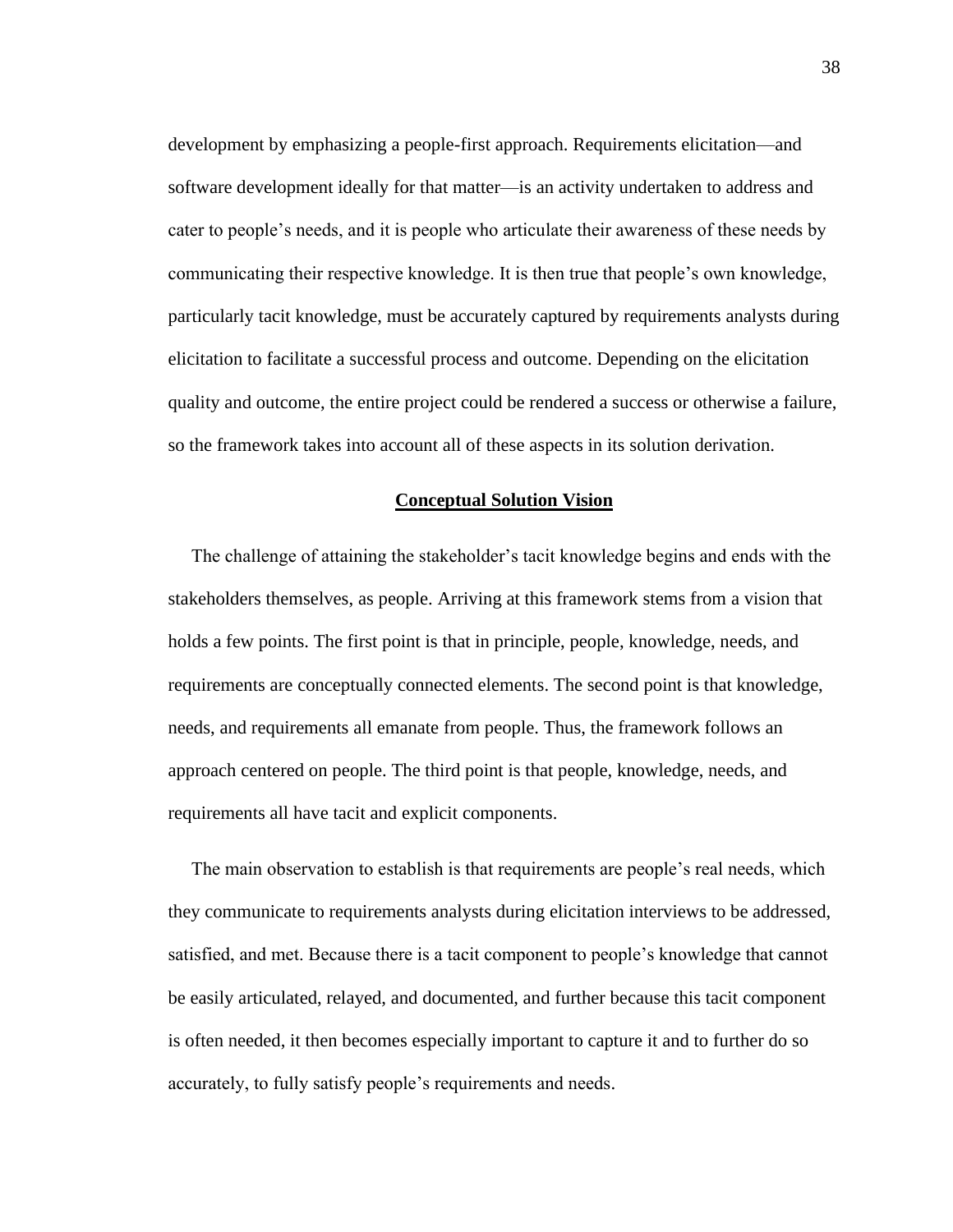This aspect of capturing the stakeholder's tacit knowledge in elicitation settings is particularly critical and evident. This is especially true in situations where the explicit which is the more easily and readily expressed, understood, and documented aspect of knowledge—still does not suffice to either fully capture the full and necessary extent of the requirements, or to attain the required levels of quality and satisfaction. This assertion is fully discussed in chapter one per Basir & Salam (2015, p.573).

 To this end, this notion clearly establishes that tacit knowledge has importance and volatility, as it is positioned to play a make-or-break role in the success or failure of requirements elicitation and software development at large, situationally. It then becomes highly appropriate, if not necessary, to invest in a dedicated solution approach to investigate and address its whereabouts.

 In the light of this view, the thesis' visionary goal is to develop a theoretical solution model that observes and prioritizes the key element of *people* for their tacit knowledge as individuals, within the specific context of requirements elicitation interviews. The goal is to fully adopt an approach that clearly puts people first as the mechanism through which elicitation operates, in order to address people's own needs. From there, the goal is to design the solution model completely around this sole premise—that requirements originate from people—as a foundation. Based on the extensive discussions presented in chapter one, people are the ones who have the knowledge about their unmet needs and a vision on how their needs may be satisfied. It is requirements that have the obligation to satisfy and cater to people's needs, that is if they wish to be successful. This process being centered on people entails addressing the human component, in terms of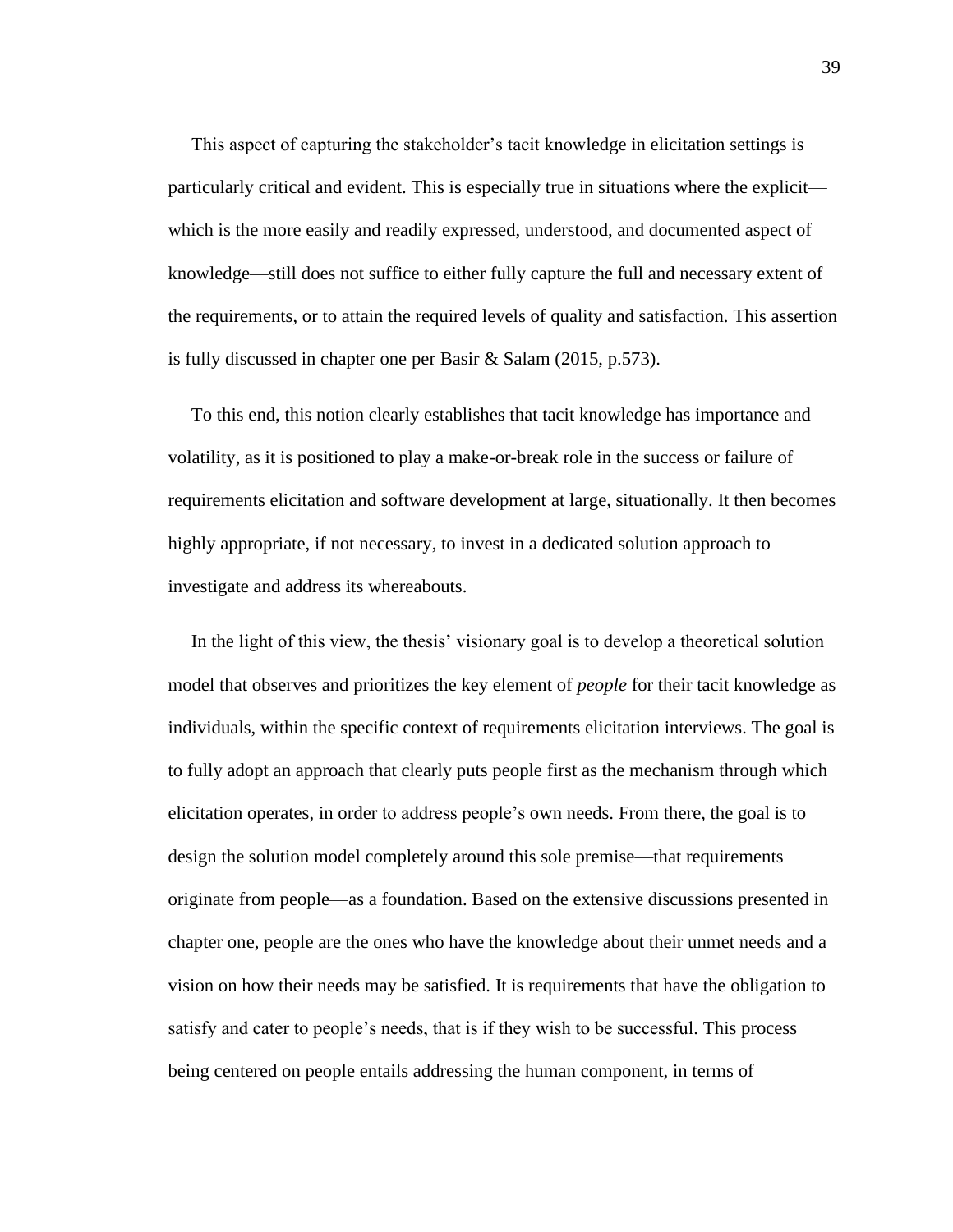appreciating and accommodating the personal element of people and their situations. And finally, this process follows the understanding that the way to gather, extract, and address people's needs and requirements is to directly engage and solicit their knowledge in both of its aspects, explicit and tacit, situationally as needed.

 We would like to emphasize that the following trio of elements—knowledge, needs, and requirements—all have explicit and the more critical and elusive tacit components to them. There are no outstanding issues with respect to what is explicit, which, as defined by the literature at-large, is that which is easily expressible, understandable, and codifiable. Therefore, special investment must be made in what is tacit, as tacit is defined by the literature at-large as that which is elusive, difficult to discern in articulation, and inherently resident within people's awareness, such as know-how, procedural and experiential type knowledge, and expertise. This notion is especially critical in requirements elicitation settings where both components qualitatively are needed to address and satisfy the full spectrum of people's needs holistically and accurately.

 The thesis's vision manifested in the Stakeholder-Profile's framework, in a nutshell, is on an individual person's tacit knowledge, also known as a stakeholder in our software engineering field. The framework's vision is not one of an eclectic set of fragmented unrelated elements, but rather a conceptually-fluid, cohesive, visionary system, with elements that feed into and complement each other, working together in unison. The framework is centered around putting *people first,* front and center as individuals, together with their needs, getting to know them, and understanding the makeup and synthesis of their tacit knowledge as individuals. The framework also considers how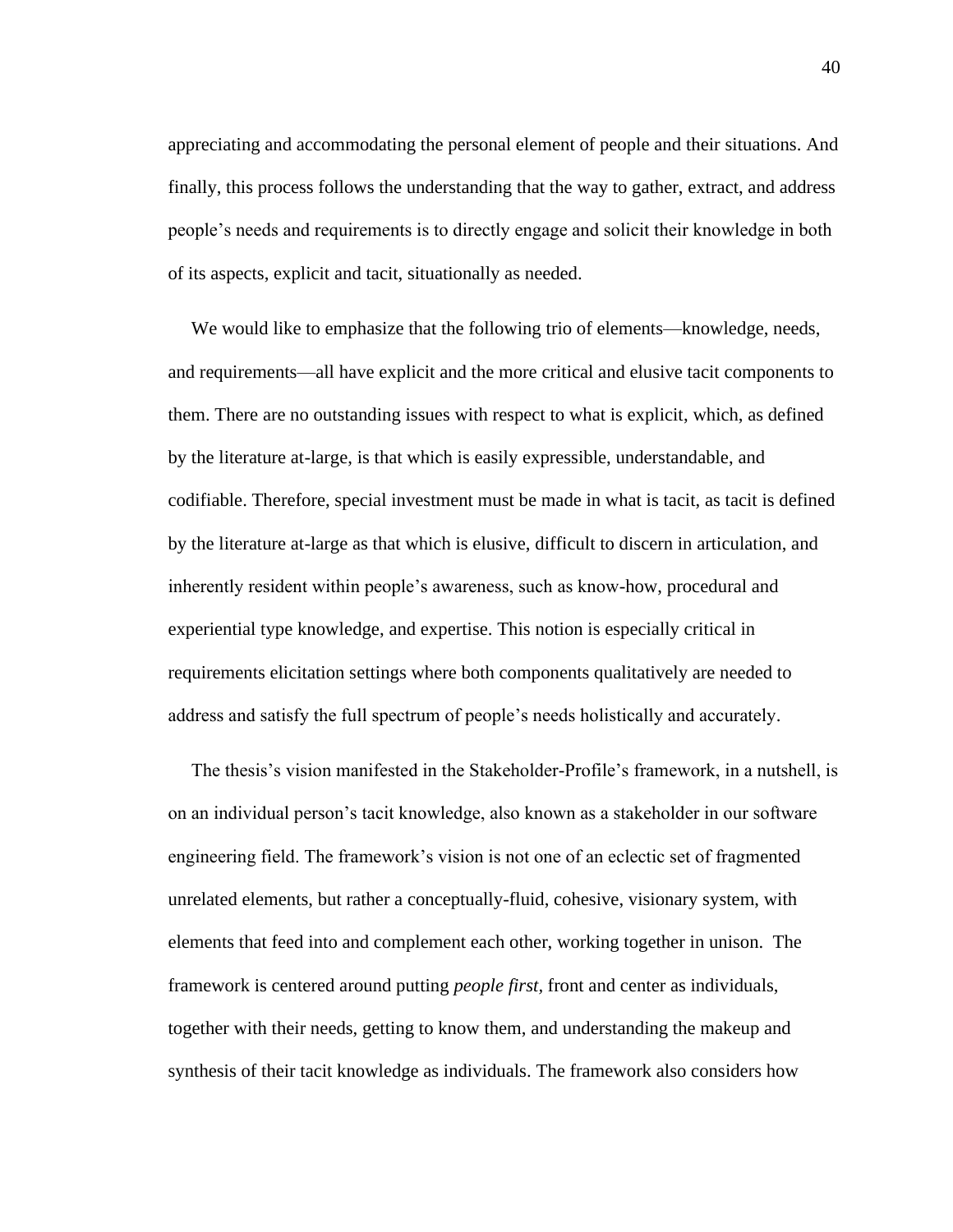people acquire and accrue their knowledge over time, during the spans of their lives and through multiple venues. Furthermore, the framework strives to use this sole premise, meaning people's tacit knowledge, to develop a strategy for structuring the interview process in terms of derived interview questions, to further the elicitation process itself. Finally, the framework intends to conceptually measure the efficacy of this approach via a theoretical, three-tiered quality metric, in terms of three parameters: accuracy, relevancy, and completeness.

 The framework observes that a person accrues knowledge in a continuum across different phases over the span of their lives. Furthermore, the framework regards a person's cumulative life knowledge to be contained in a cumulative life knowledge domain. This life knowledge domain is comprised of several distinct knowledge domains with varying degrees of overlap among them. Each of these identified knowledge domains consists of key areas of tacit knowledge which can be probed, thus establishing an initial pool of elicitation questions, themes, and categories. The initial yields from this probing process can be further utilized as benchmarks to initialize a repository of elicited tacit requirements, and these benchmarks can be directly traceable by referring to the stakeholder for validation and verification. From there on, a requirements elicitation repository can be built and updated in an iterative manner during the interviewing process, until the process achieves its intended goals and per the stakeholder's satisfaction.

 The metric is utilized after the interviewing process is complete to the satisfaction of the stakeholder. The metric's idea is to comparatively relate and map tacit knowledge

41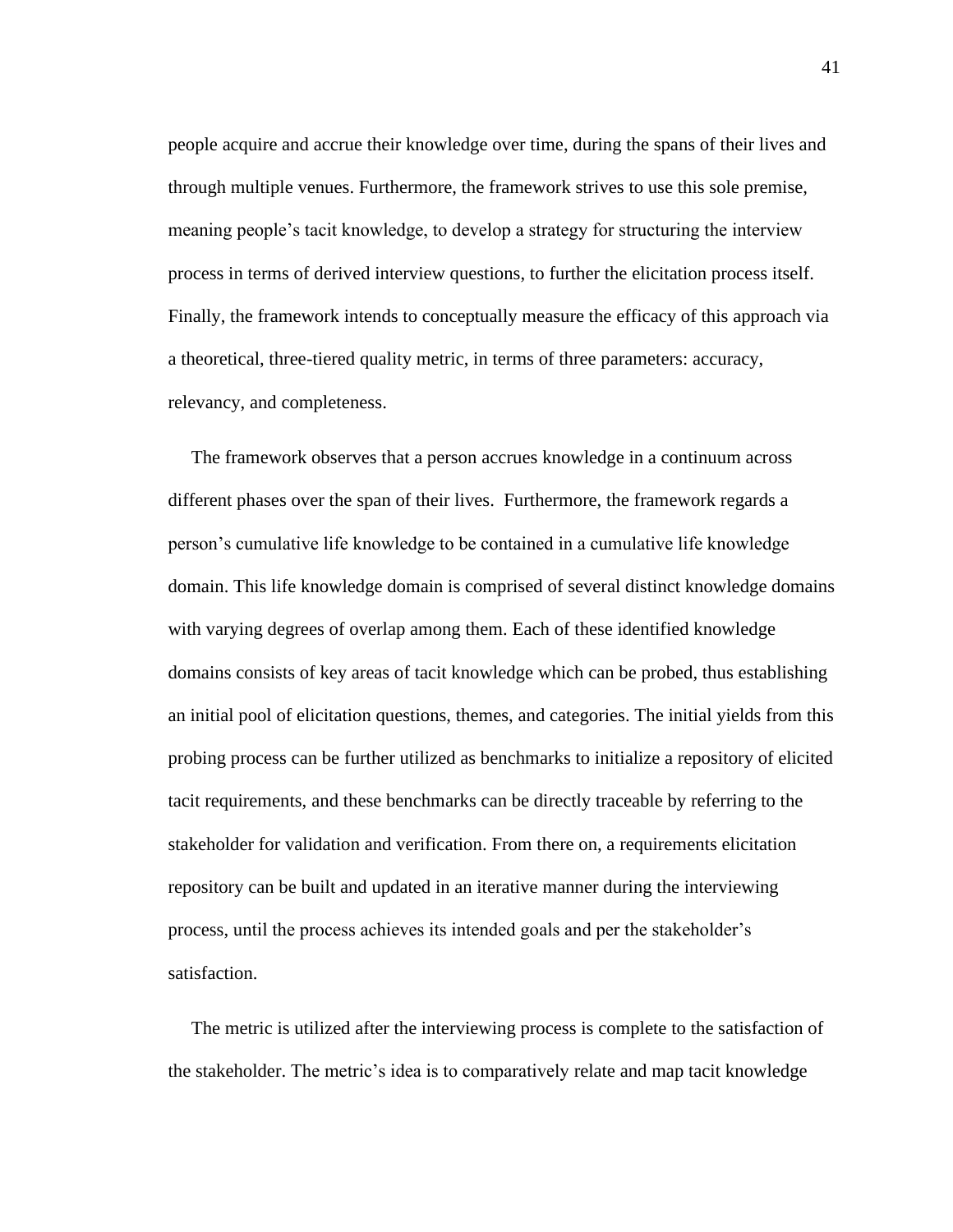probing questions to requirements they helped elicit. The metric would operate by considering the totality of the requirements elicited from the initial tacit knowledge probing question repository, built and updated across the lifetime of the interview iterations, and evaluate the yields in terms of accuracy, relevancy, and completeness. The metric and repositories are conceptual only and are therefore abstract from specific implementation details.

 Based on accommodating a people-first approach, the framework strives to achieve some of the following objectives: foster a more personable and favorable relationship; build mutual trust and cooperation; reach a common vision; and further the requirements positively. By introducing the framework to the stakeholder and explaining to them the framework's vision—one that is holistically and wholeheartedly invested in an approach that has prioritized and accommodated them as individuals, with the purpose of learning about their unique tacit knowledge to craft the best possible requirements and build systems for them, so as to address their real, specific needs and earn their satisfaction we may achieve more successful elicitation outcomes.

#### **Mitigating Factors**

 The mitigating factors component of the framework is dedicated to the study and analysis of the interview scene, as well as the identification of the key players and the dynamic of knowledge flow among them.

 The Stakeholder-Profile's vision and analysis of the interview scene is supported by the following theories and models: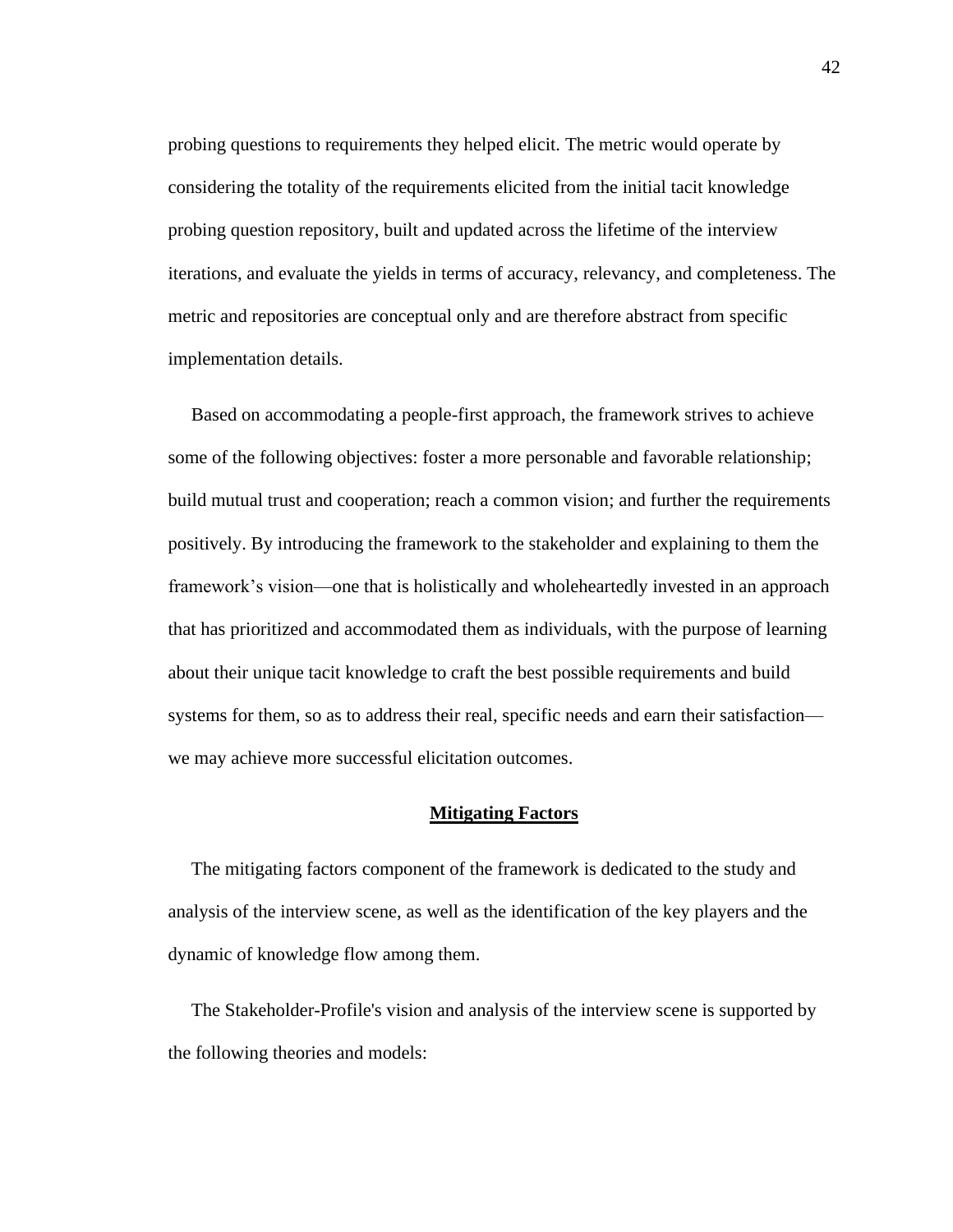The Nonaka/Takeuchi or SECI knowledge management model, as featured in Mohamed (2010, para.5)

Clark's Theory of Common Ground, as featured in Sutcliffe and Sawyer (2013, pp. 93-94)

 The interview scene consists of two people, according to Ferrari et al. (2016, p.2), namely a stakeholder and a requirements analyst, as they are exchanging their knowledge via oral communication. Based on an active scrutiny of the interview scene, three key factors are identified as the mitigating factors impacting the successful flow and harvesting of tacit knowledge in a requirements elicitation interview. The trifecta consists of people, communication, and knowledge.

#### **People**

 First and foremost in the trifecta is people. When we are building systems, products, projects, and services, we are doing so to observe and address people and society's needs. We must then place people at the heart and center of our development and elicitation agenda versus any other element. We must adopt an approach that is holistically accommodating to the totality of people's personal situations, including their different abilities, socio-cultural and economic specificities, and emotional and physical states of being. Sutcliffe and Sawyer (2013, p.100) urge that "the common ground quest is to be more sensitive to the stakeholder's setting, feelings, norms and culture." Additionally, Saiedian and Dale (1999, p.419) confirm that "the success of our products and systems are largely determined by our attention to the human dimensions of the requirements process."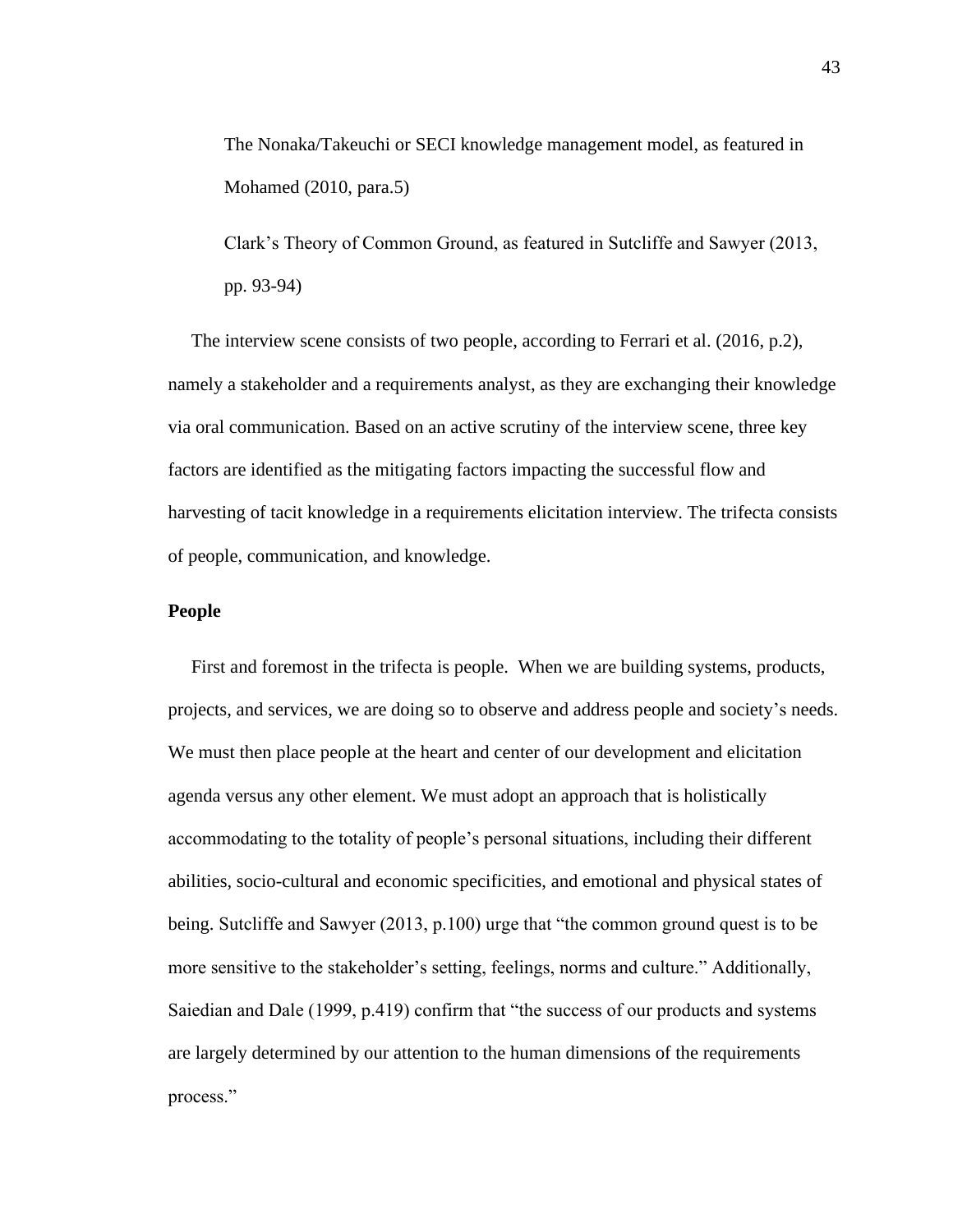To accurately understand and gather people's needs, we must invest in a dedicated approach centered on getting to know them so that we can access their relevant tacit knowledge, and in turn utilize this knowledge to adequately address and satisfy their needs. Therefore, we must know our audience.

 The role of people in the context of requirements elicitation, regardless of the elicitation method used, cannot be overemphasized, as it is people, as individuals, and their tacit knowledge, that the literature deems key to successful requirements elicitation and software development endeavors at large. This thesis considers people and their tacit knowledge as the sole, prime concept around which the framework is holistically built.

 People are unique, dynamic, and complex beings. People's uniqueness, complexities, knowledge, and idiosyncrasies are securely tucked and packaged within their very beings; they naturally carry it everywhere they go. This personal makeup is encountered in every interaction people have, and requirements elicitation interviews are certainly no different. Quite the contrary; in an elicitation interview setting, the personal element is even more pronounced. It is front and center, unavoidably present, and must be appreciated, understood, and well accommodated to establish a fruitful setting and a successful elicitation outcome. Such an outcome means attaining the already elusive and challenging, yet key and relevant, tacit knowledge. A key challenge in accommodating some of the personal elements arising from the complexities of our human nature is compounded by the fact that we ourselves are human beings, so we are biased in our stature by our visionary perspectives, socialization, cultural and belief systems and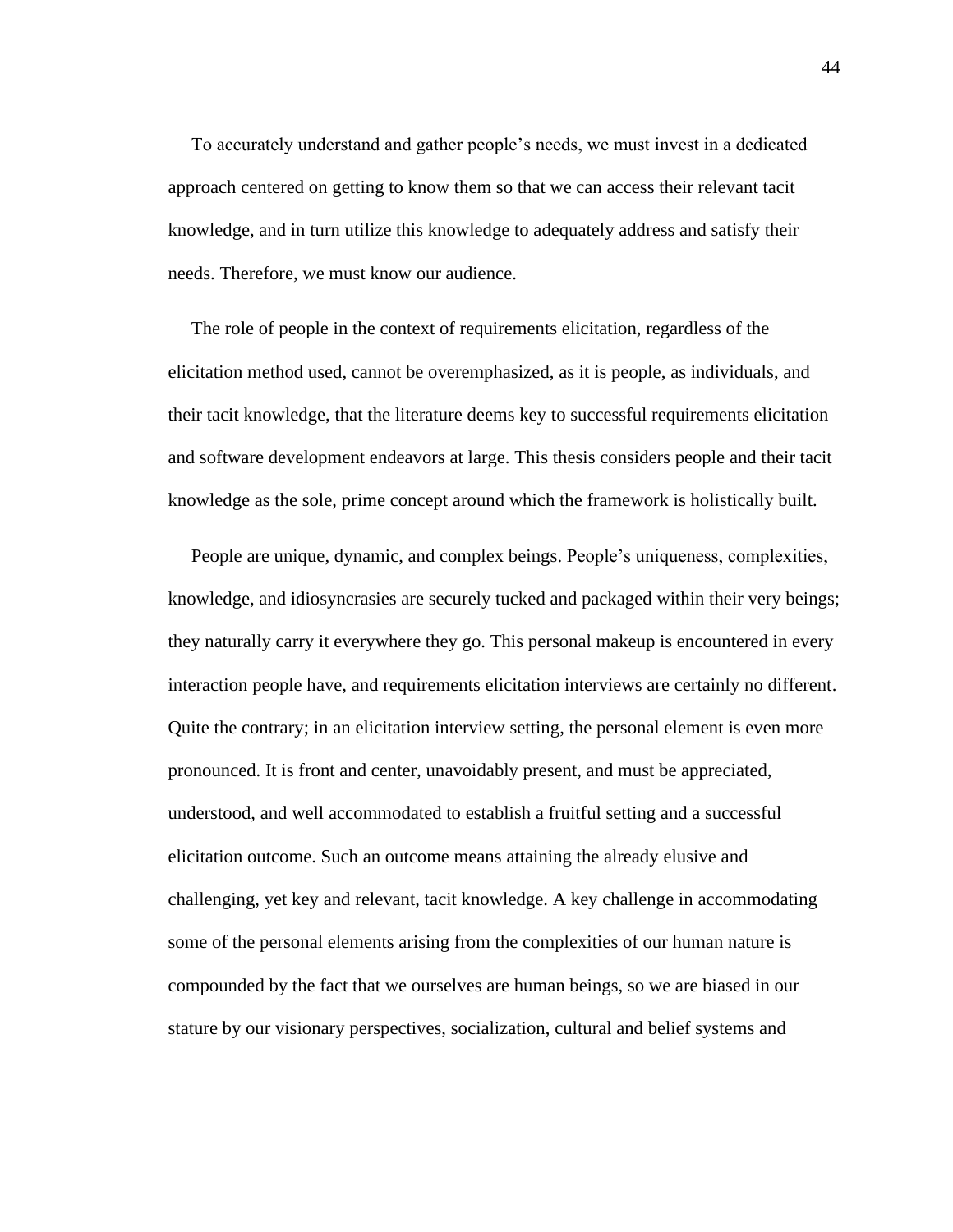specificities, economic situations, and all other unique factors that make us who we uniquely are in life.

 Leffingwell and Widrig (2010, p.101) reflect this notion and contend that the science of "Sociology teaches us that it is *extremely difficult* to truly understand others because each of us is biased by our own conceptual filter, one that results from our environment and cumulative experiences."

 People's tacit knowledge is the cumulative set of their experiential, procedural, and special niche, a know-how competitive edge that lands them special affordances in life. This tacit knowledge is an inseparable, inherent part of themselves and their awareness, so, together with the explicit knowledge, it forms an integral part of their cumulative knowledge and who they are as people.

 This thesis presented selected views on tacit knowledge thus far. We will now contribute a unique illustration to depict tacit knowledge as a subset of a person's cumulative knowledge in body and mind. This vision is rooted in the observation that our bodies have tacit knowledge, an inner know-how. For example, the beating of the heart, the blinking of the eye, and the aversion to danger via fight-or-flight mechanism all illustrate an inner know-how in the body—an analogous form of biological tacit knowledge. Similarly, we accumulate knowledge in our minds through various avenues of learning, exposure, experiences, and education. We also do not share everything we know; a part of what we know remains covertly hidden, safely tucked within our minds, such as skillsets. Famously, Polanyi (1967) said that "we know more than we can tell" (as cited in Hildreth & Kimble, 2002, para.15). This is independent of what is projected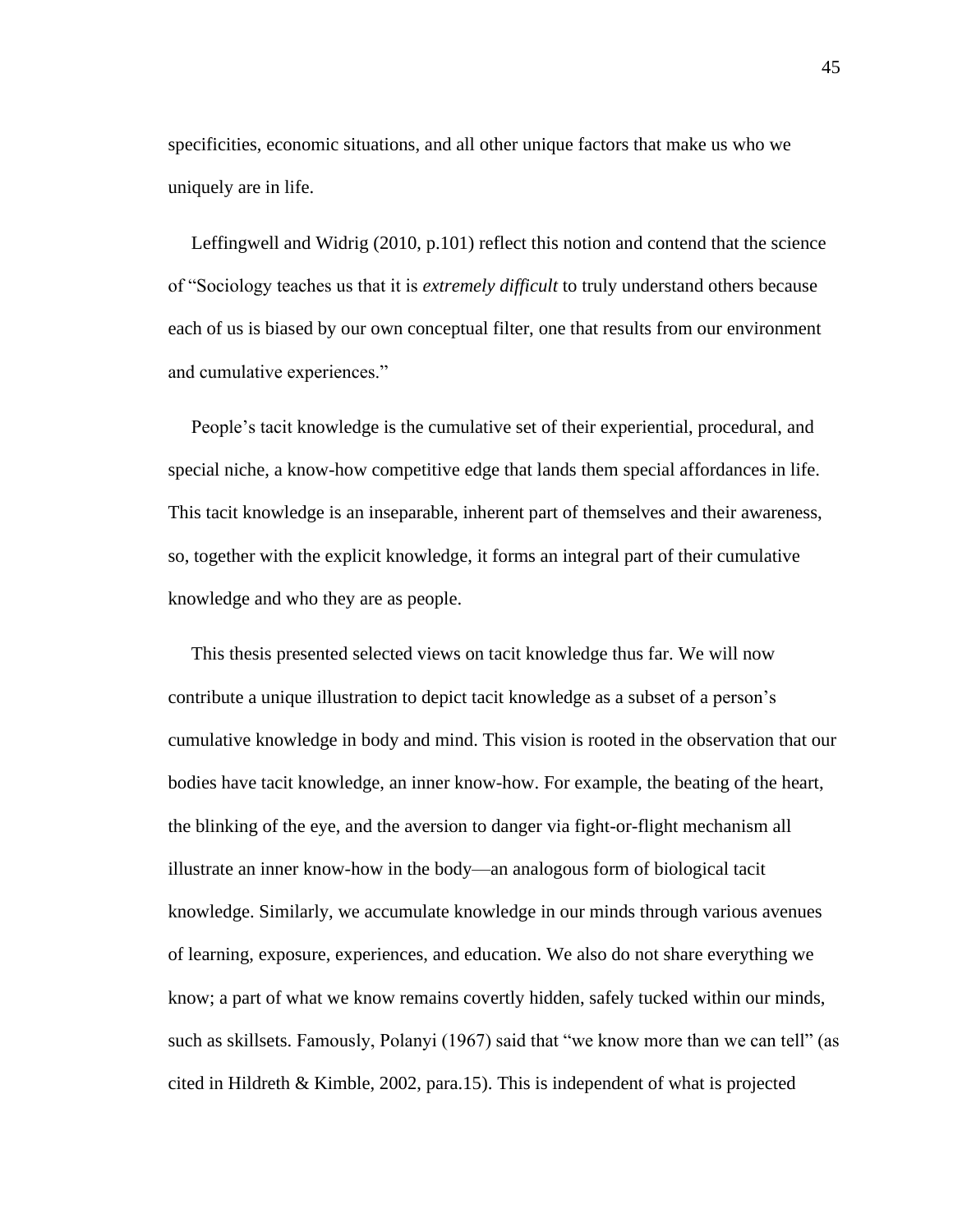explicitly outwards, in body and mind. This comparison serves to illustrate that tacit knowledge is a subset of our knowledge, in metaphorical body and mind.

 This is in the sense that it represents the knowledge a person has, which is deeply within their awareness and mind, as driving and encompassing their intellectuality. People's tacit knowledge is analogous to uniquely wrapped treasure troves; no two are exactly alike. As such, it is critical to recognize that knowledge exists in people, not in non-living empty-skeleton entities, organizations, shells, or systems. Hildreth and Kimble (2002, abstract) support this assertion and state that a "method is needed which recognizes that knowledge resides in people; not in machines or documents." In this sense, the impediments encountered in the successful harvesting of people's tacit knowledge are largely due to the complexities exhibited in their human nature. Saiedian and Dale (1999, para.1) affirm that knowing your audience is key to successfully addressing their needs. They highlight that "designing from a deep knowledge of the customer…[is] central to any requirements definition process."

#### **Communication**

 Second in the trifecta is communication, a complex element in its own right and whose complexities are further compounded in dialogue settings, such as requirements elicitation interviews. These complexities are injected by the human factor and displayed by the people taking part in the communication. Communication is a two-way street through which knowledge is relayed and the contextual, intended meanings behind the dialogue are expressed, all within the specific context and setting of a requirements elicitation interview. The aim is to facilitate the achievement of elicitation goals and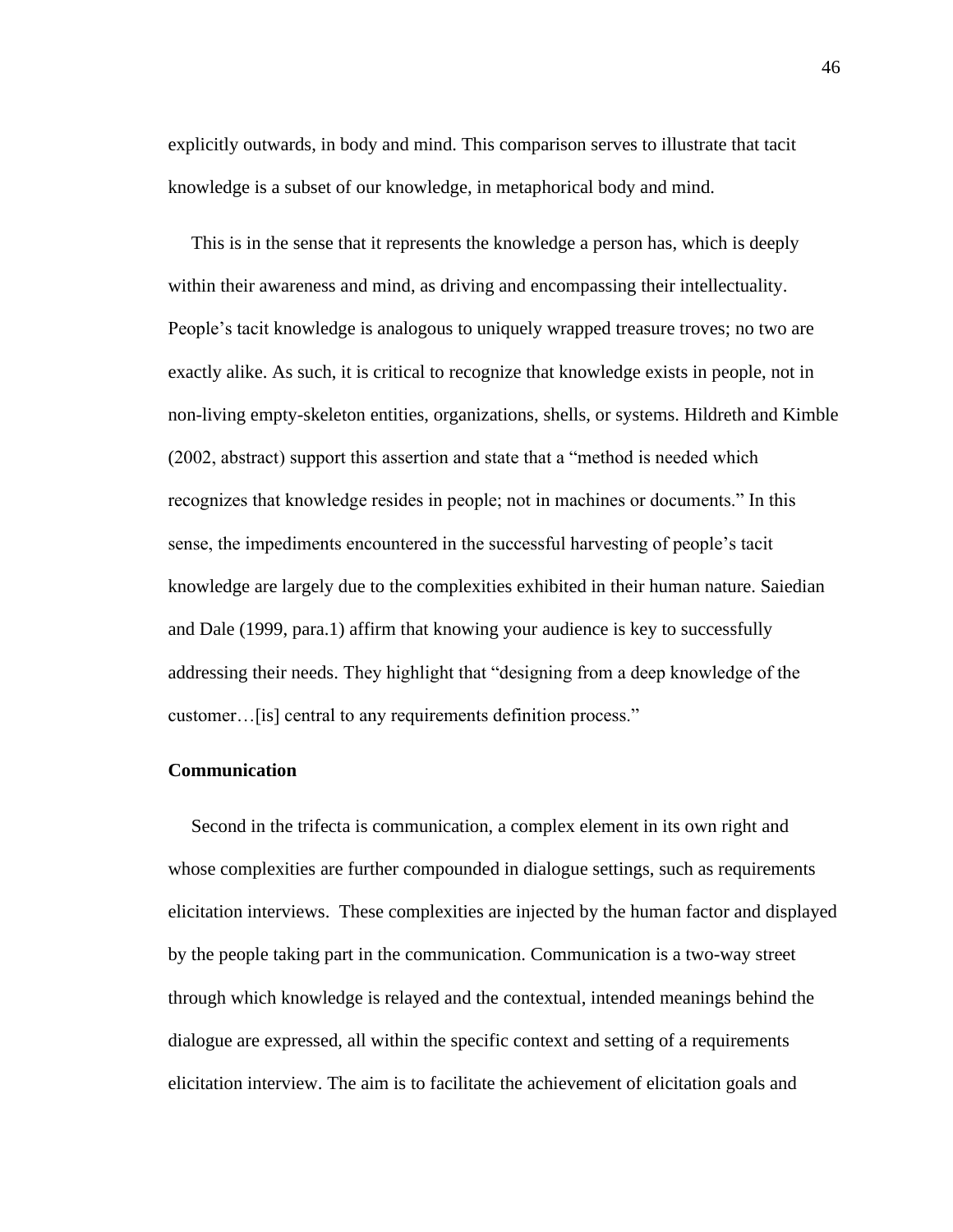objectives. Communication is a function of knowledge. As such, communication is the key vehicle of knowledge transfer in requirements elicitation settings. In the precise requirements elicitation via interviews setting, the specific mechanism for knowledge transfer is oral communication. Effective communication, therefore, is an element critical to the collaborative progress of a setting, and it is as much an art as it is a science, with a multitude of layers, complexities, and goals all its own. And as such, the prime, critical value and importance of effective communication, particularly in high stakes settings like requirements elicitation, can neither be understated nor overlooked. Inefficient communication can be very costly and easily sabotage the elicitation effort. Saiedian and Dale (1999, para 1) assert this central role that communication plays in elicitation settings, arguing that although "we often focus on actions to take interviews, questionnaires, and observation…the success of all these activities ultimately depends on how well people communicate and work together."

 Tacit knowledge impediments encountered at the oral communication level include ambiguities, linguistic and cultural barriers, religious and belief system barriers, inconsistencies, redundancies, complexities, and abstractions. This articulation is reflected in Leffingwell and Widrig (2011, p. 92), who explain that "users and developers are typically from different worlds … and have different backgrounds, motivations, and objectives."

 Noteworthy to highlight in support of the critical, primary role communication plays in requirements elicitation settings, and elicitation interviews no less, is Clark's Theory of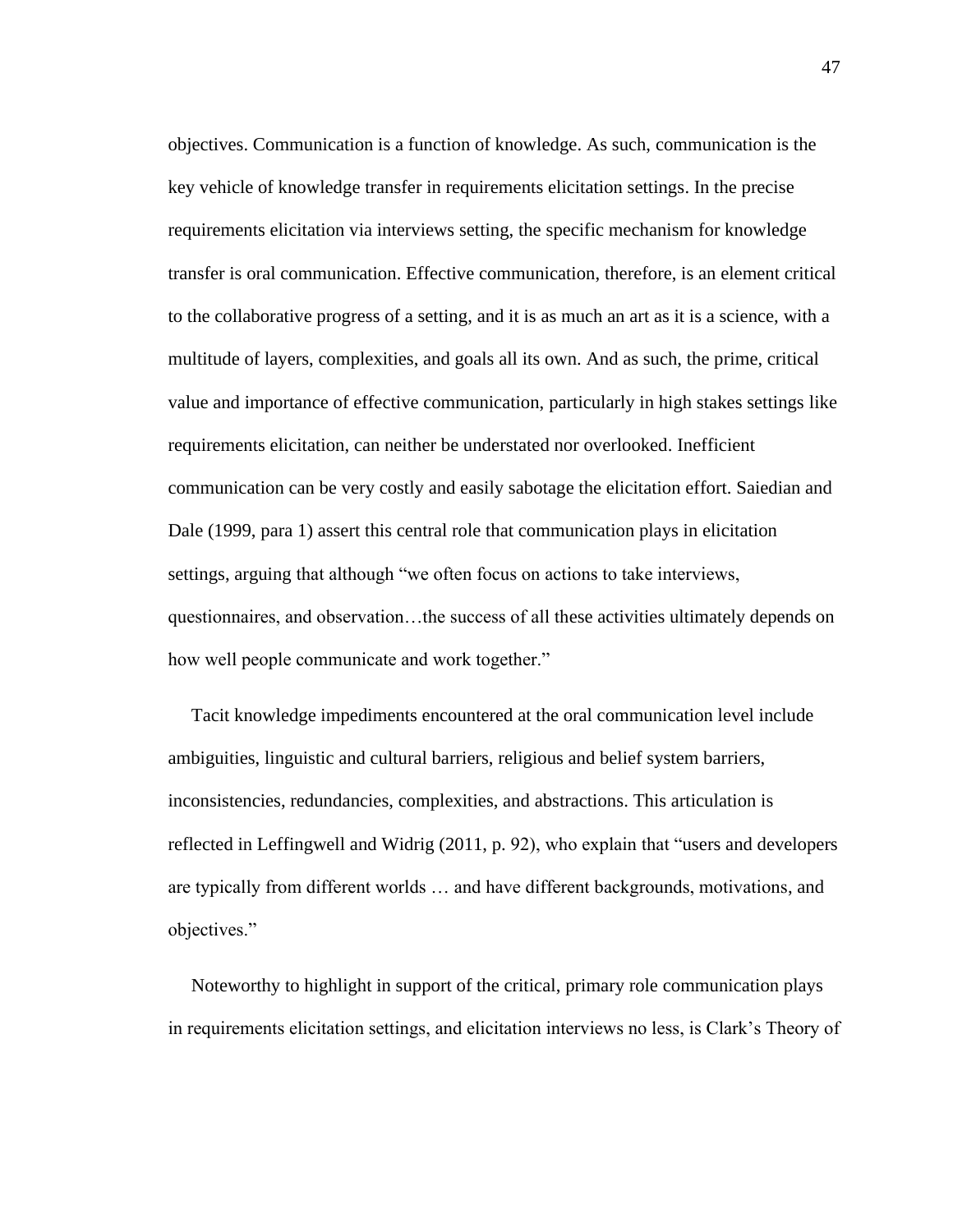Common Ground (CG), which illustrates many of the underlying contexts featured in Sutcliffe and Sawyer (2013, pp. 93-94).

 A requirements elicitation interview can be viewed as a specific instance of a contextual communications event, with its own set of particularities: a setting, a communications space, and participants, namely a stakeholder and a requirements analyst.

 The setting, space, and participants should work harmoniously and effectively towards achieving a unified, shared vision and common goals, which they reach through the vehicle of oral communication, as carried in conversations and dialogue.

 Communication is also not uniform but is rather a complex element with layers of deeper meanings. These referenced meanings arise from social, cultural norms and interactions, as well as languages.

 All these elements are illustrated and reflected in Clark's theory of Common Ground (CG). According to Sutcliffe and Sawyer (2013, pp. 93-94), CG theory illustrates conversations in the context of their setting, referring to a specific time and location, together with the respective knowledge that each of the participants possesses. Furthermore, according to CG theory, conversations carry an explicit and a tacit layer, where the tacit layer is attached to the deeper meanings and linguistic interpretations, metaphors, "puns, irony, jokes, and fiction" (Sutcliffe & Sawyer, 2013, p. 94). Finally, CG theory references the notion of the shared communications space as the "arena of shared knowledge about the culture, norms, history and assumptions, which allow dialogue between people to be interpreted in their context" (Sutcliffe & Sawyer, 2013, p.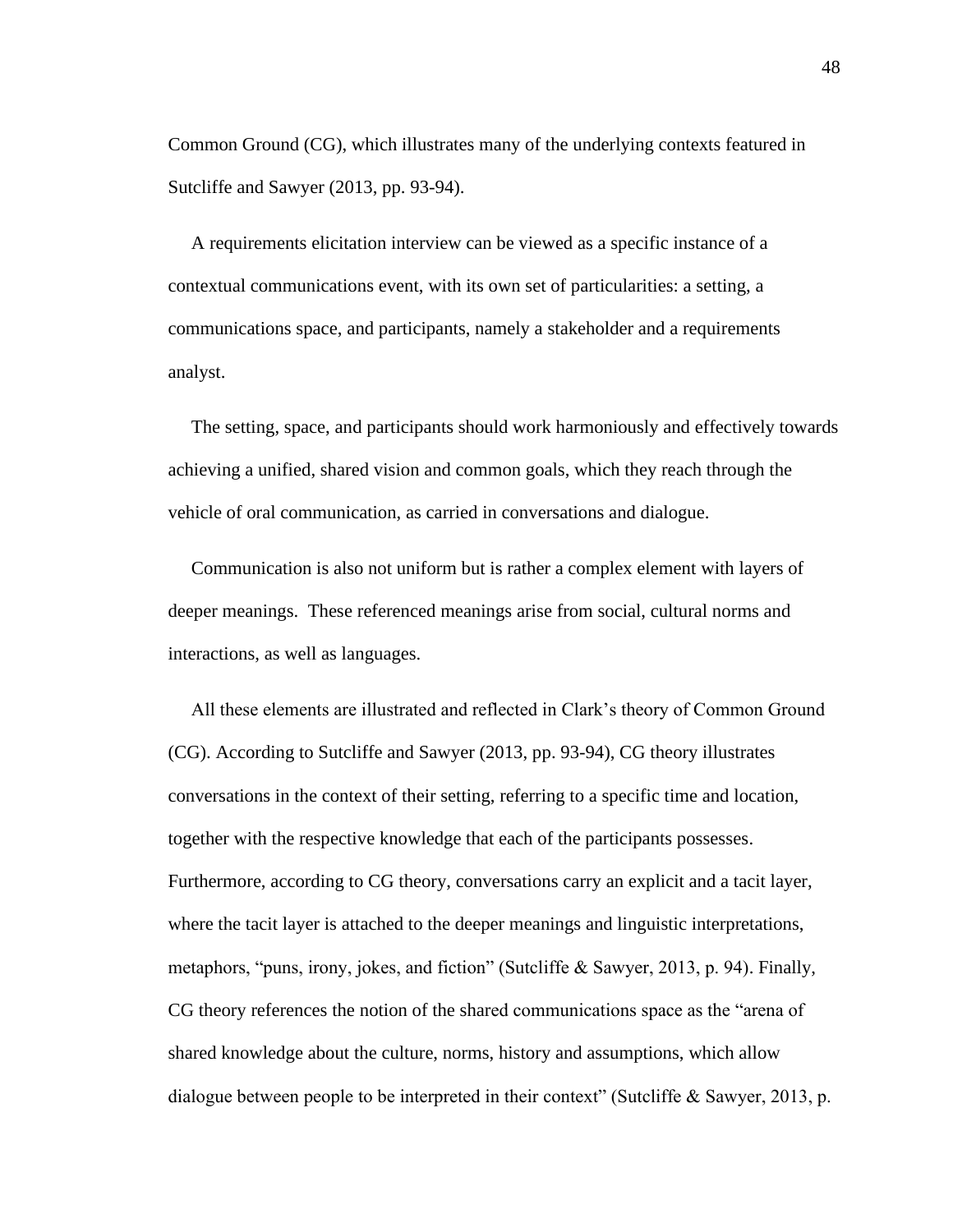94). Ideally, arriving at a unified vision in working towards harmonized, common goals, and illuminating the shared communications space in an elicitation interview becomes a key goal, thereby facilitating successful elicitation outcomes.

#### **Knowledge**

 The third factor in the trifecta is knowledge. One of the main takeaways in the discussions established in chapter one is that the successful harvesting of the stakeholder's tacit knowledge is key to successful requirements elicitation and software development efforts at large. Tacit knowledge is a key crown jewel that is coveted in requirements elicitation, irrespective of the elicitation method used. Its importance can be qualitatively critical in situations where the explicit knowledge is not sufficient to either fully capture the requirements or bring about the necessary quality and fulfill the stakeholder's satisfaction.

 The impediments that exist at this level—with respect to the successful harvesting of tacit knowledge—include failure to tap into the stakeholder's tacit knowledge domain. This could either be on the part of the requirements analyst failing to ask the correct, relevant, and complete set of questions that would elicit the corresponding set of correct, relevant, and complete knowledge, or on the part of the stakeholder in terms of tapping into and relaying such knowledge. Perhaps the stakeholder did not assess correctly that certain knowledge was necessary, so the knowledge remained unprobed and tacit. Additionally, and most notoriously, there is the problem of the unknowns, where there is not even the basic awareness at the elicitation time that certain knowledge exists, much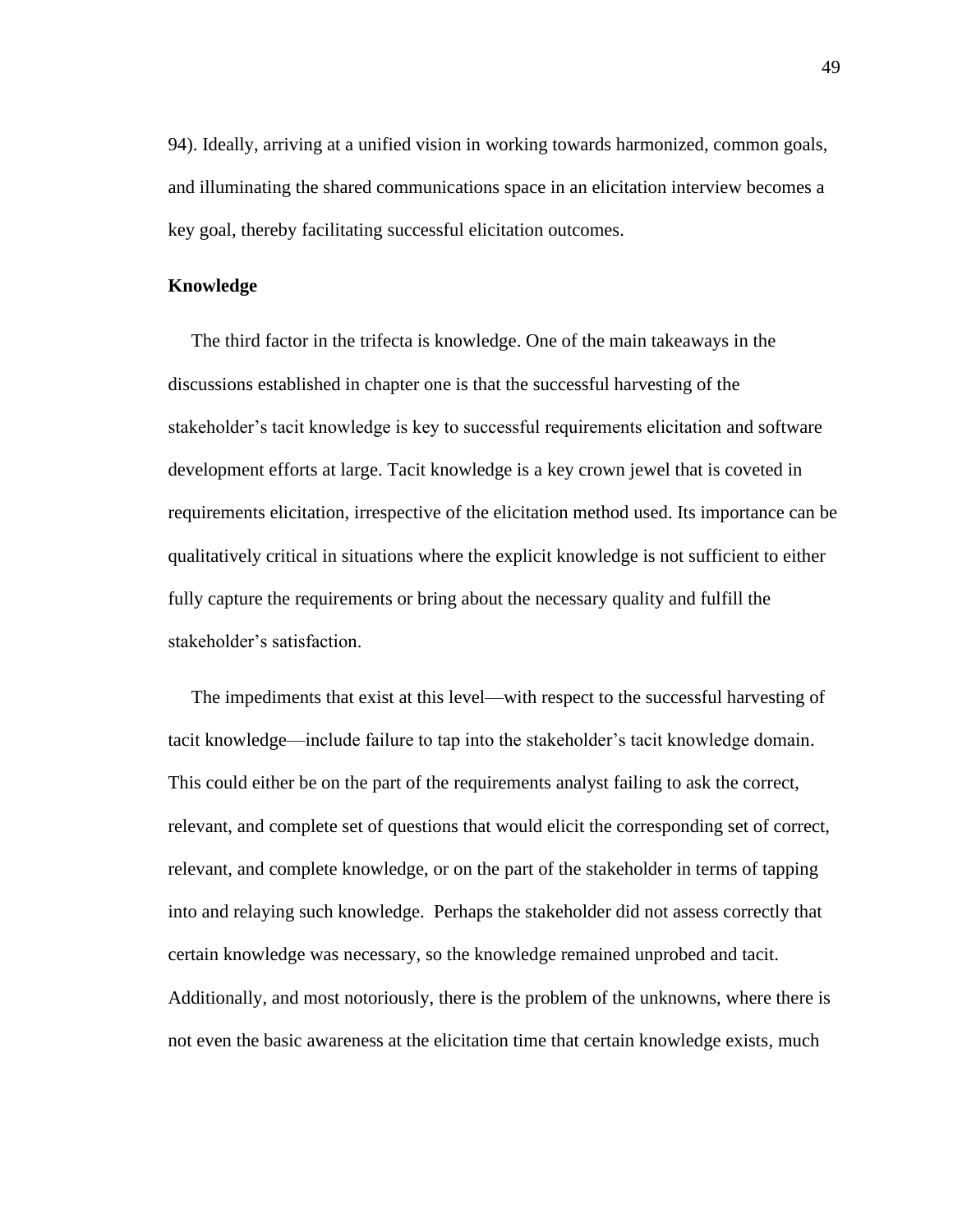less that it would be necessary. For example, other domains might be needed to complete the requirements that neither party is aware of at the time.

 The framework's derived analysis of the mitigating factors considers that in order to successfully harvest tacit knowledge for elicitation purposes, we must be able to identify and access, in the necessary range, the accurate and relevant type of the stakeholder's tacit knowledge. Furthermore, we must be able to successfully mitigate mishaps and impediments encountered at the oral communication level, such as ambiguities, complexities, inconsistencies, and abstractions, among other speech related infractions. Finally, we must accommodate and appreciate the totality of what comes with our humanity as people. This means embracing the personal element of the human factor and being able to successfully mitigate a wide range of biases, flaws, and complexities induced by the human factor and brought onto the interview scene inevitably by people. All of these highlighted issues depict highly complex elements, to which there are no easy fixes, and are intertwined across several disciplines.

 The interview scene also exhibits knowledge exchange scenarios, with some degrees of overlap, to the four knowledge conversion scenarios depicted by the Nonaka or SECI model, and therefore a refresher of the model is provided below.

Mohamed (2010) elucidates this knowledge conversion process by Nonaka as follows:

Nonaka defined four modes of knowledge conversion, firstly, in the *socialisation* mode (tacit to tacit), knowledge workers acquire new knowledge directly from each other. Secondly, the *externalization* mode represents the articulation of tacit knowledge into tangible form. Thirdly, in the *combination* mode, different forms

50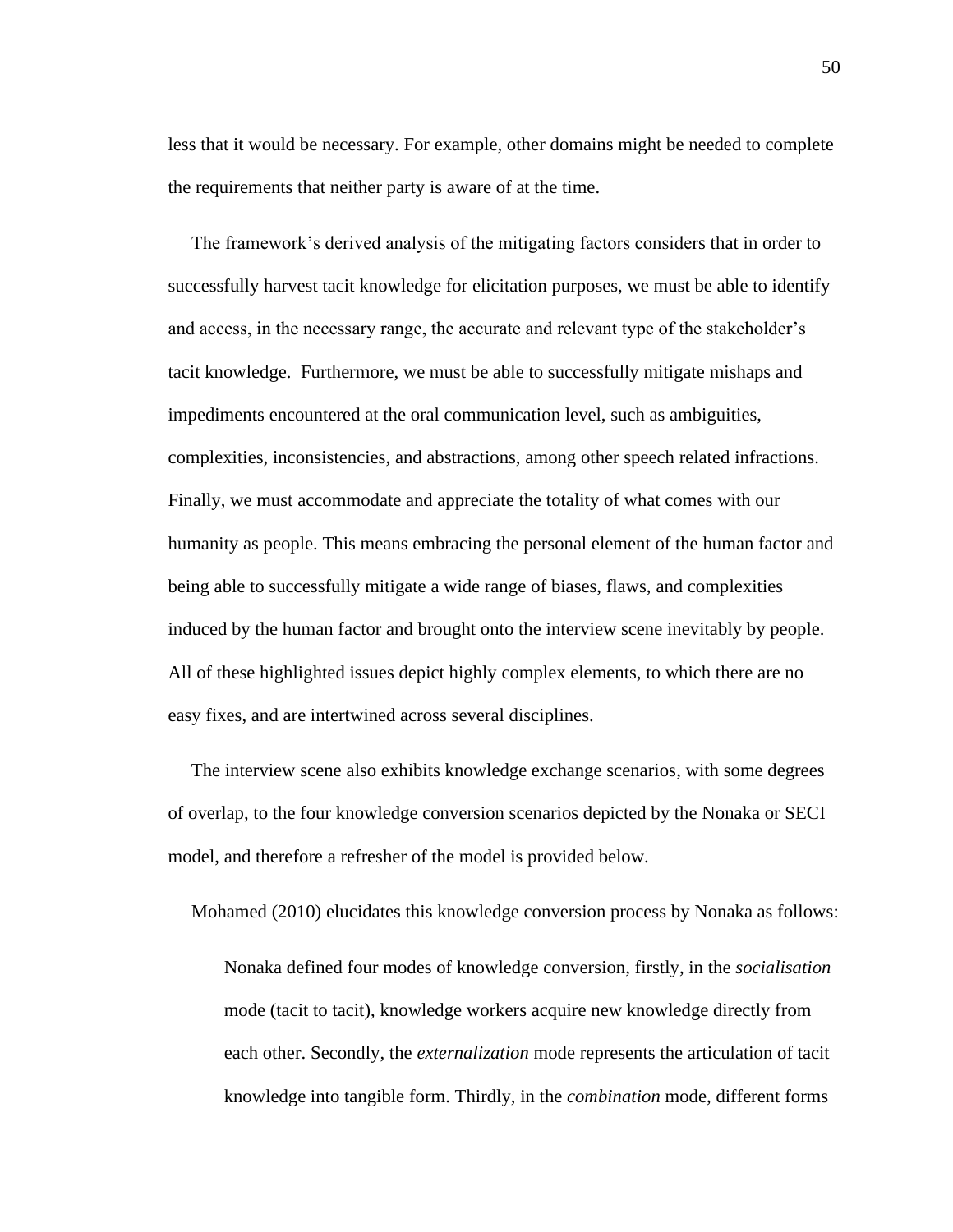of explicit knowledge are combined to generate new factual knowledge. Finally, the *internalization* mode (Explicit to Tacit) comes as a result of the three previous modes. (para.5)

Next, we introduce three diagrams to illustrate the content discussed so far.



#### **Figure 3. Illustration of the three key mitigating factors and their interactions in an interview scene.**

Figure 3 illustrates the three key identified mitigating factors impacting the flow of tacit knowledge in an interview scene. The figure shows that people communicate their knowledge internally—meaning back to themselves as internal dialogue—and externally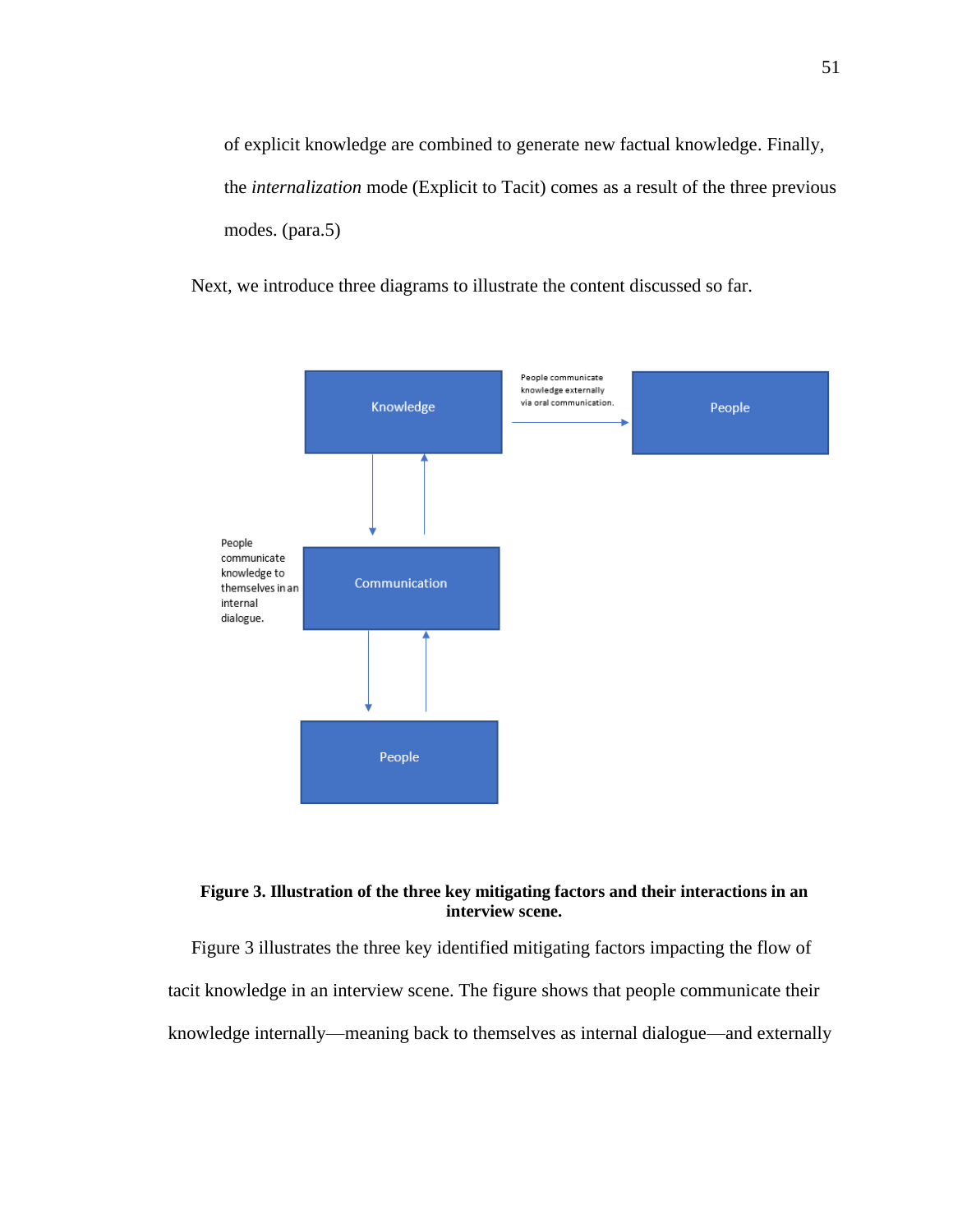to other people, by oral communication for the case of a requirements elicitation interview.



**Figure 4. Depiction of communication as a vehicle for facilitating knowledge transfer.** Figure 4 illustrates that communication is a vehicle for knowledge transfer between people. In the case of requirements elicitation interviews, the vehicle of knowledge transfer is oral communication.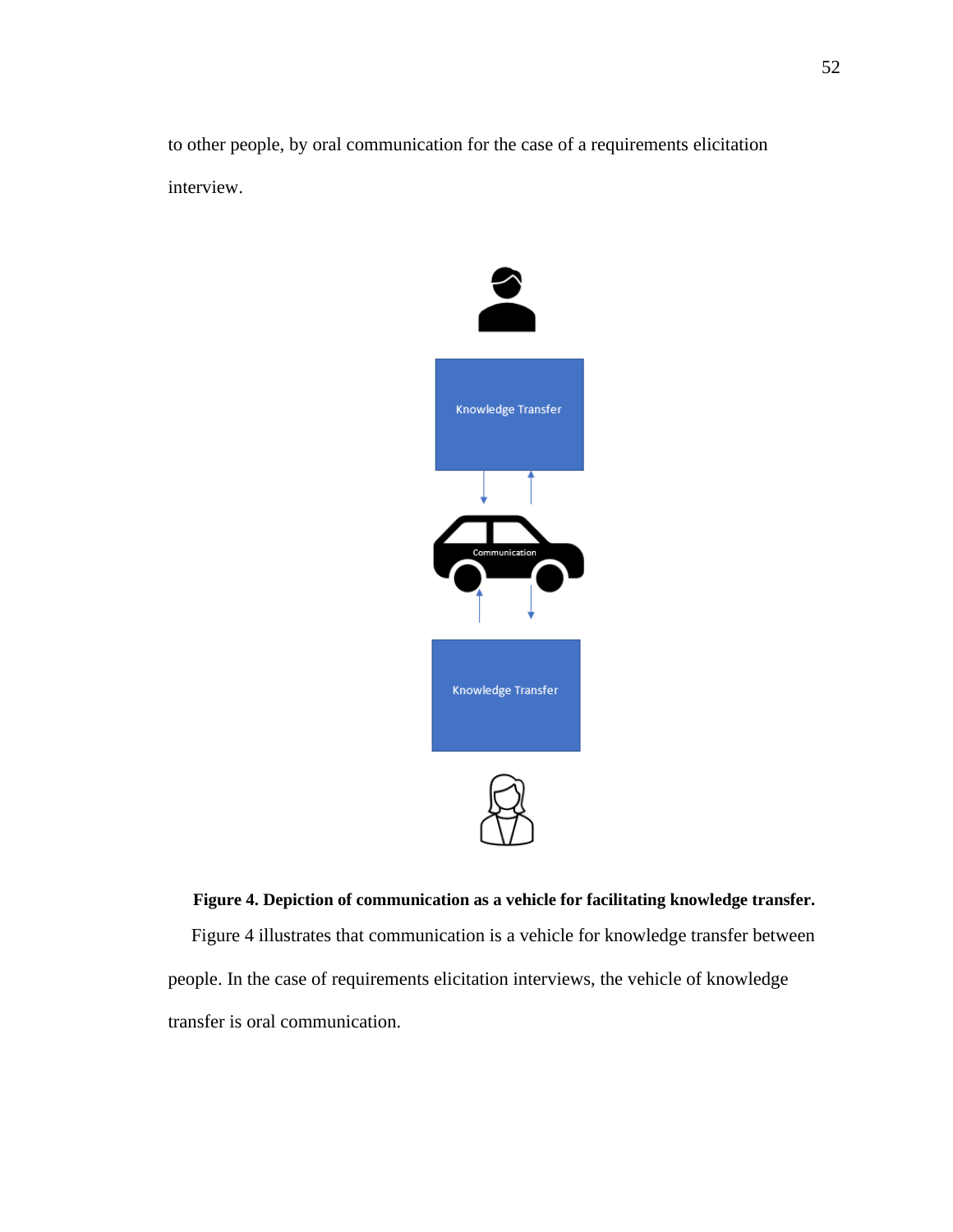



 Figure 5 exhibits the four levels of knowledge conversion depicted in the Nonaka/SECI model. In the scene, the interview is underway with the analyst and the stakeholder present. As the two interview parties encounter one another, they engage with each other on some personal level of socialization as people, therefore depicting the SECI's socialization phase. As the interview progresses, the analyst and the stakeholder are also engaged in several knowledge conversion scenarios. They are exchanging their knowledge externally, levelling up their shared knowledge, learning from one another combinedly updating their knowledge as they do so, and internalizing what they have come to learn as they go. In doing so, they are exhibiting the rest of the phases of the SECI model of externalization, combination, and internalization.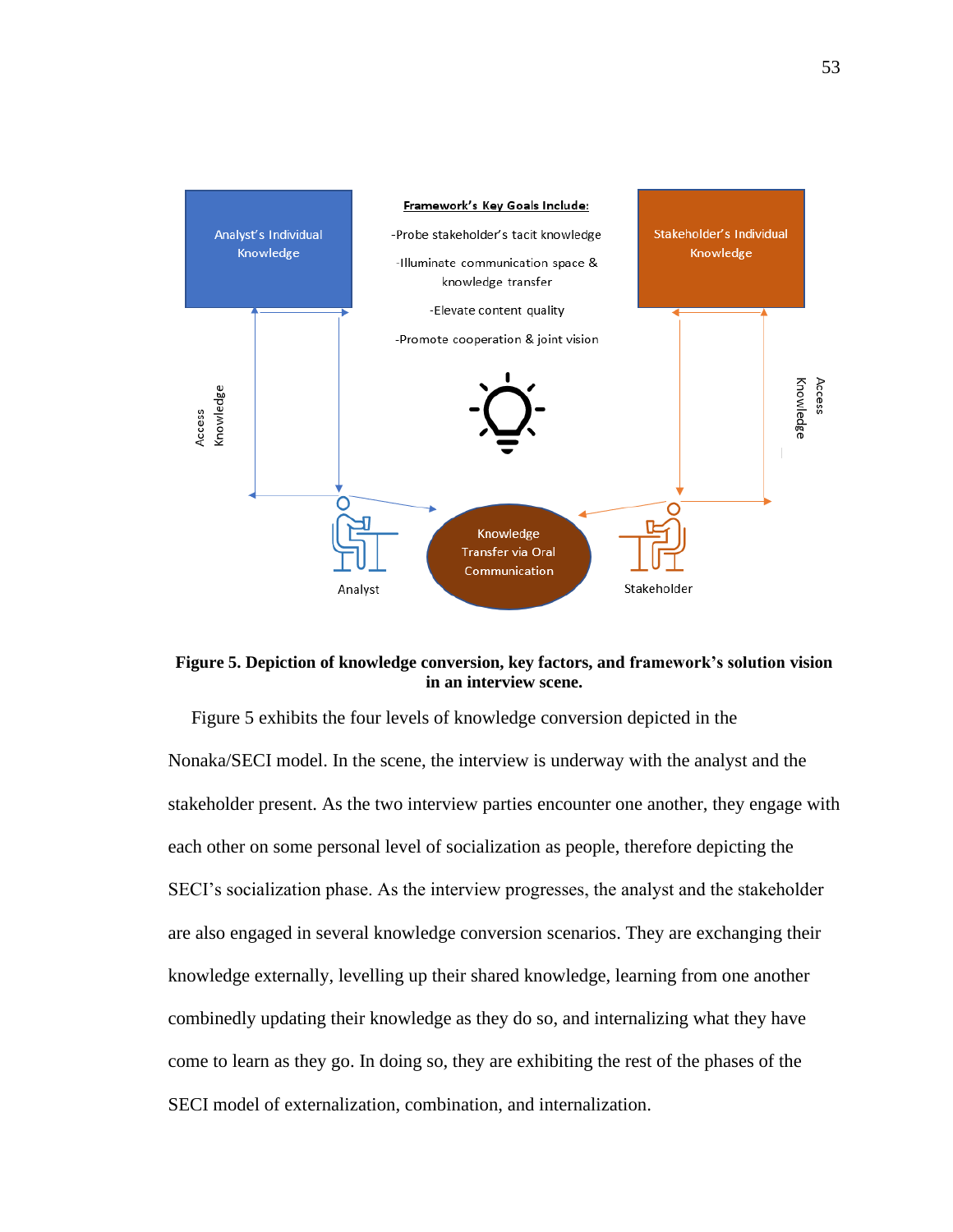#### **Tacit Knowledge Acquisition Theory**

#### **Overview**

 The theoretical domain component of the framework provides the rationale adopted for the synthesis of our view of a stakeholder's tacit knowledge. The domain element presents the conceptual approach adopted to dissect a stakeholder's individualized tacit knowledge, and to understand its makeup, synthesis, and cumulative accrual. Additionally, this section presents illustrative examples of how the knowledge domains may intersect and overlap. These examples show knowledge background scenarios that a stakeholder may have.

#### **Tacit Knowledge Domain Theory**

 Following our examination of the mitigating factors, we can now turn our attention to the stakeholder and the types of knowledge they may have as an individual person. We intend to theorize on the potential sources and makeup of this knowledge.

 In analyzing the ways in which people accrue knowledge and learning, there are several possible sources. People can gain knowledge from learning, and this learning can come from a variety of settings. The genesis of this framework is to scrutinize knowledge sources in a person's life in terms of some categories. We want to answer a key question: how do people gain and acquire knowledge? This framework is interested in a deeper analysis of the composition and distribution of an individual's knowledge, as a greater understanding of the layout of an individual's tacit knowledge could make it easier to elicit necessary knowledge.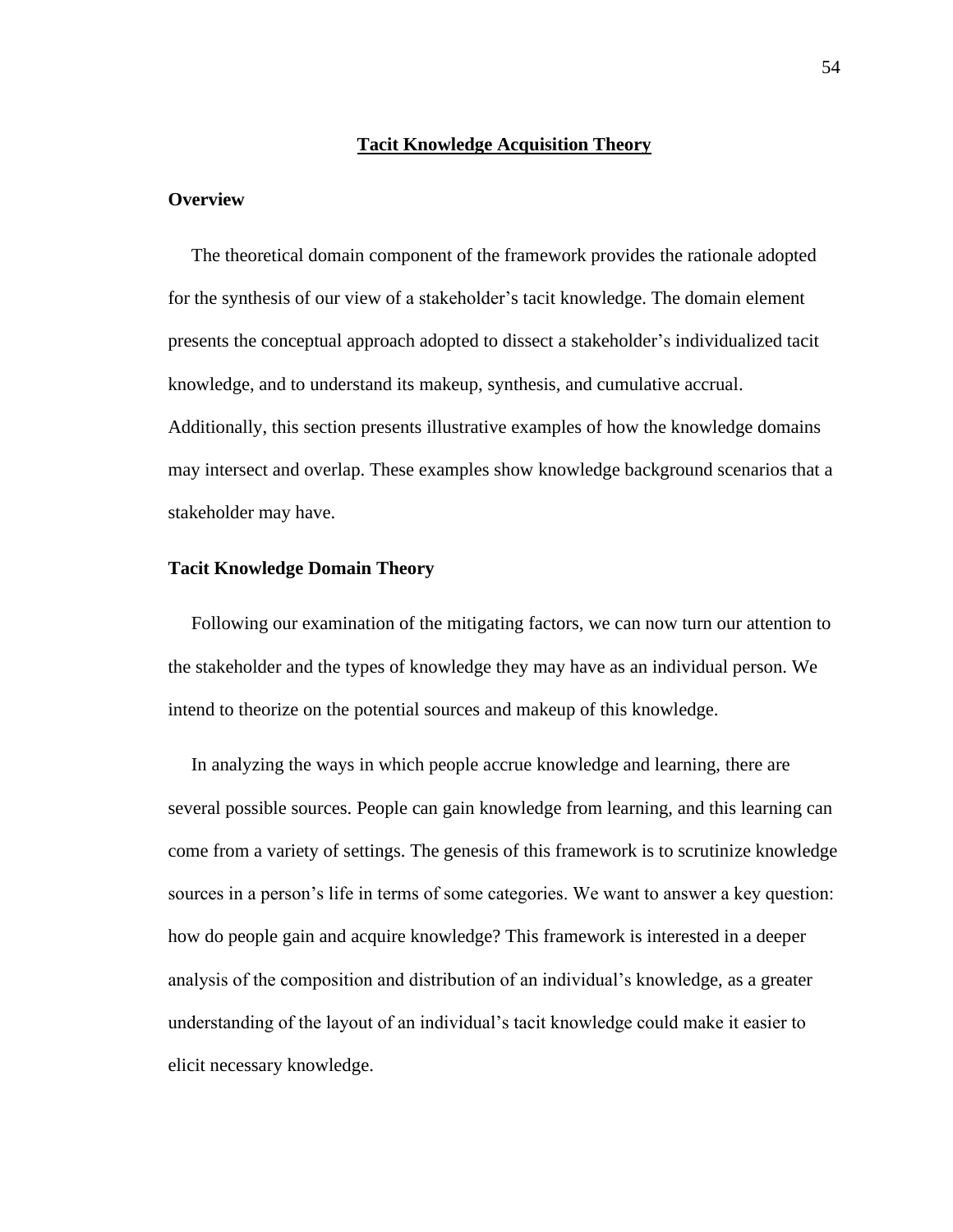We identify three key areas over which a stakeholder may receive and accrue knowledge over the span of their life. These areas are the personal capacity for knowledge acquisition, educational capacity for knowledge acquisition, and professional capacity for knowledge acquisition. In the personal capacity, a person learns from informal school, societal interactions, or the home environment. The socialization mode of the SECI model supports this depiction. This capacity can include social media, friends, colleagues, media, and other informal settings. In the educational capacity, a person learns from formal schooling in its various forms, such as homeschooling, regular schooling, vocational training, military school, and other educational complexes. Finally, in the professional capacity, a person learns from workplace settings, such as jobs, internships, and training programs. For the educational and professional capacities, the externalization and combination modes of the SECI model support such depictions. The internalization mode of the SECI model is depicted in all capacities. We observe these knowledge sources as constituents of a person's cumulative life knowledge capacity. We can represent these knowledge capacities as sets of knowledge from the respective settings, and we argue that each item of a person's knowledge falls into at least one of these domains. The cumulative sum of these domains intends to capture the person's total life knowledge.

 Next, this section provides the theories used to support the thesis' tacit knowledge domain theory.

# **Theoretical Considerations**

1. Set theory, from Enderton (1977, pp. 1-3)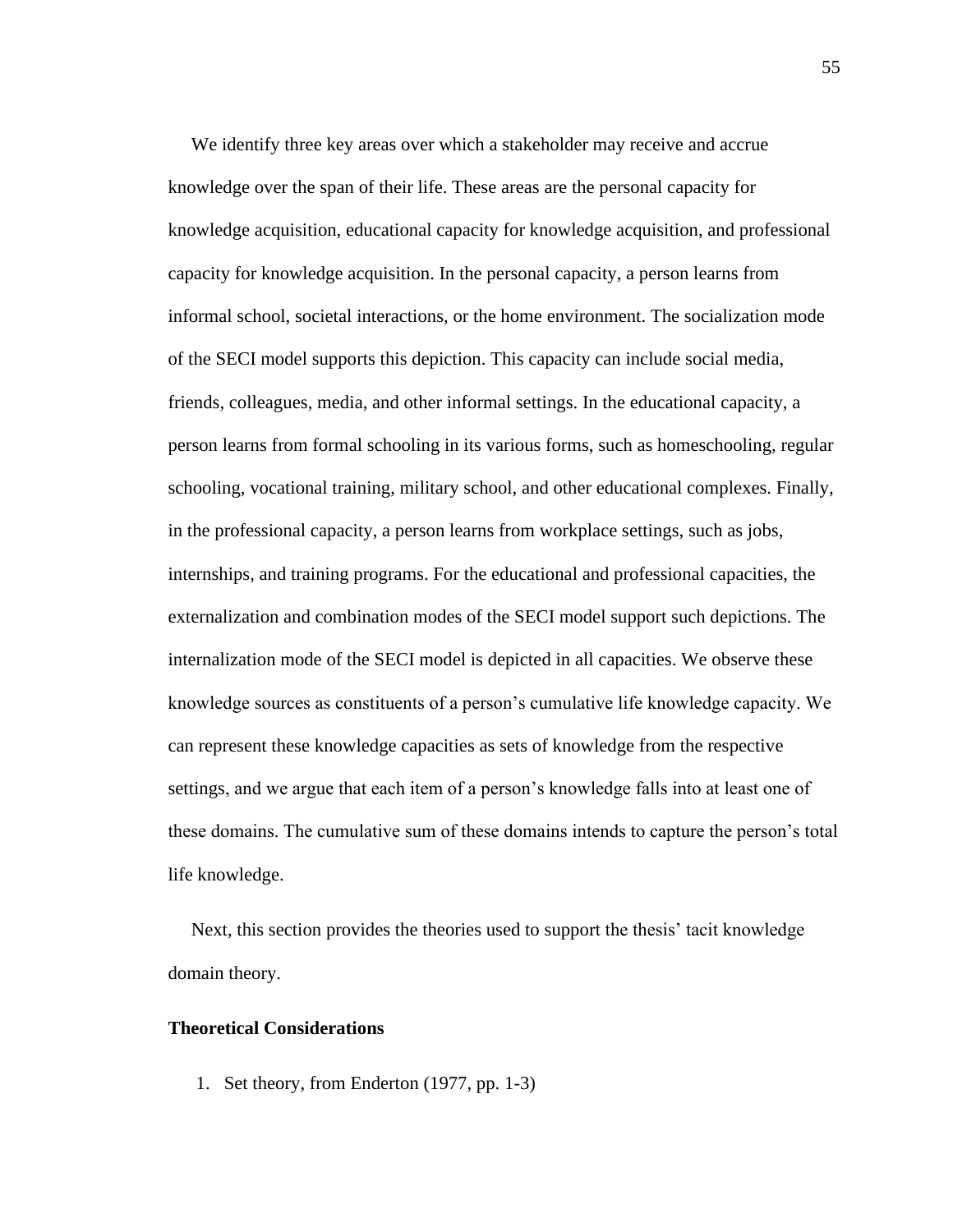- 2. According to Michael Polanyi (1967), people "know more than we can tell" (as cited in Kimble & Hildreth, 2002, para.15). Therefore, there exists some tacit knowledge that is uncommunicated, which is the focus of the framework.
- 3. According to Michael Polanyi and Nonaka, knowledge is either explicit or tacit (Jiang-ping et al., 2009; Kimble & Hildreth, 2002; Basir & Salam, 2015).
- 4. The four modes of the SECI model—socialization, externalization, combination, and internalization—are depicted in the illustrated domains. Socialization lends depiction to the personal domain, while the externalization and combination modes lend depiction to sharing knowledge externally in different contexts. Internalization supports the presence of a tacit characteristic of knowledge.
- 5. Knowledge accrues cumulatively and in a continuum over the span of a person's life, via several distinct domains. Leonard and Sensiper (1998) support the specific aspect of the depiction of knowledge as existing in a continuum (as cited in Kimble & Hildreth, 2002).
- 6. The different domains of knowledge in a person's life overlap with varying degrees.
- 7. The conceptual sliding scale is a predictive analysis tool that operates in tandem with the domain theory.

The conceptual sliding scale mentioned in point 7 will be defined later in the discussion. Consider a person's Total Knowledge [*TK*] to be the sum of their explicit knowledge [*E*] and their tacit knowledge [*T*].

Further, let  $TK = 1$  to demonstrate the totality of a person's knowledge. Then,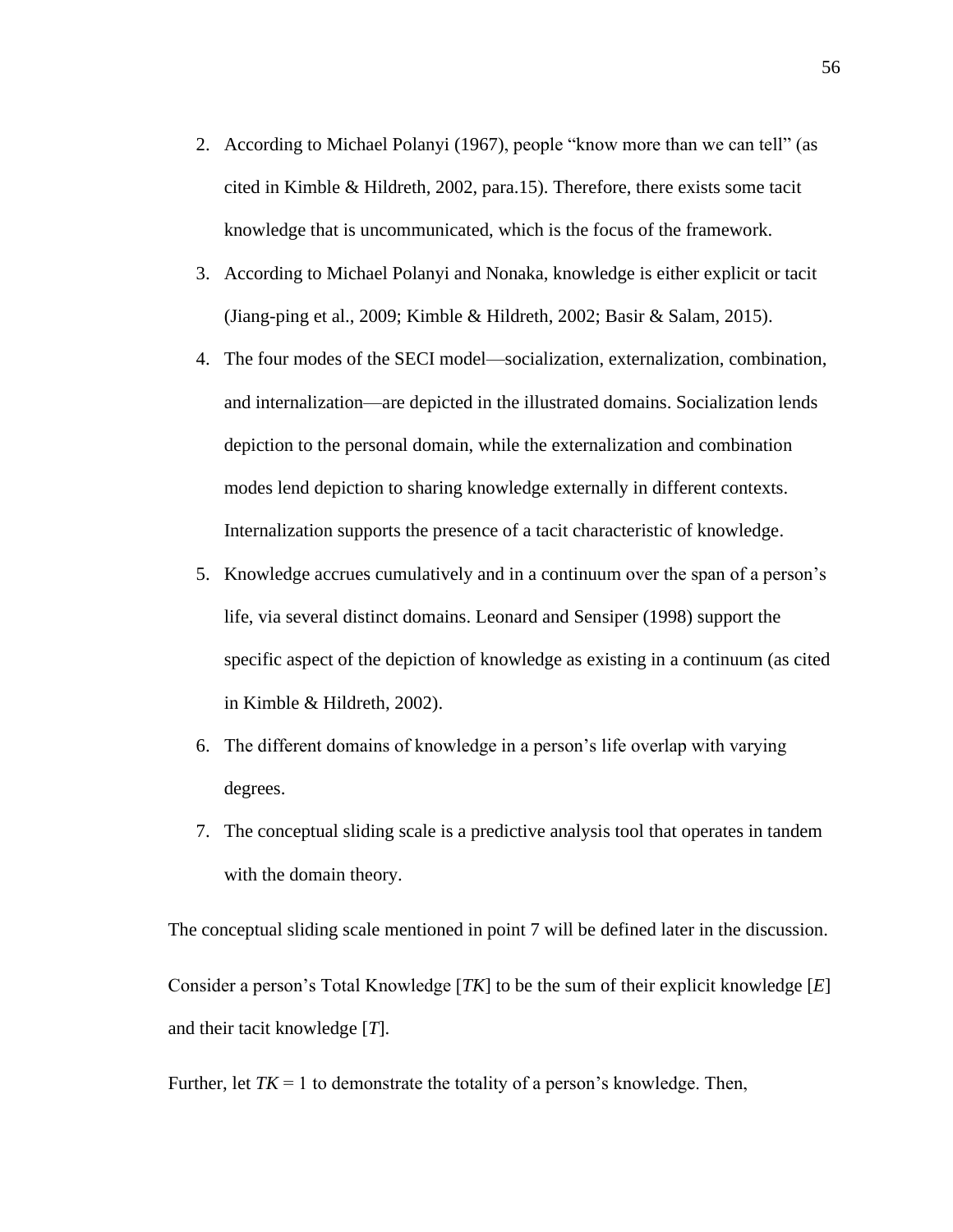$$
(1) TK=E+T
$$

Therefore,

$$
(2) TK - E = T
$$

The interpretation of this equation is to assert that we isolate and focus only on the tacit aspect of the total knowledge and not the explicit aspect.

#### **Domain Sets**

 Next, we define the different domains in a person's life through which they accrue knowledge over their lifespan. We present set theory definitions to illustrate the context.

 In general, a set can be considered "a collection of things (called its *members* or *elements*)" treated as a single object (Enderton, 1977, p.1). For sets *A* and *B*, there are different operations that can relate their elements. For instance, the union of sets *A* and *B* is "the set *A* ∪ *B* of all things that are members of *A* or *B* (or both)," while the intersection of sets *A* and *B* "is the set  $A \cap B$  of all things that are members of both *A* and *B*" (Enderton, 1977, p.3). Finally, "a set *A* is said to be a *subset* of a set *B* iff all the members of *A* are also members of *B*" (Enderton, 1977, p.3).

 Define set *L* to be the universal set of a person's cumulative life tacit knowledge. *L* is comprised of three subsets: a personal subset *P*; an educational subset *E*; and a professional subset *R*. The set *P* includes tacit knowledge obtained from informal social settings, such as a grandmother teaching her grandchild how to knit. The set *E* includes tacit knowledge obtained from formal educational settings, such as college, school, and vocational programs. The set *R* refers to tacit knowledge obtained from workplace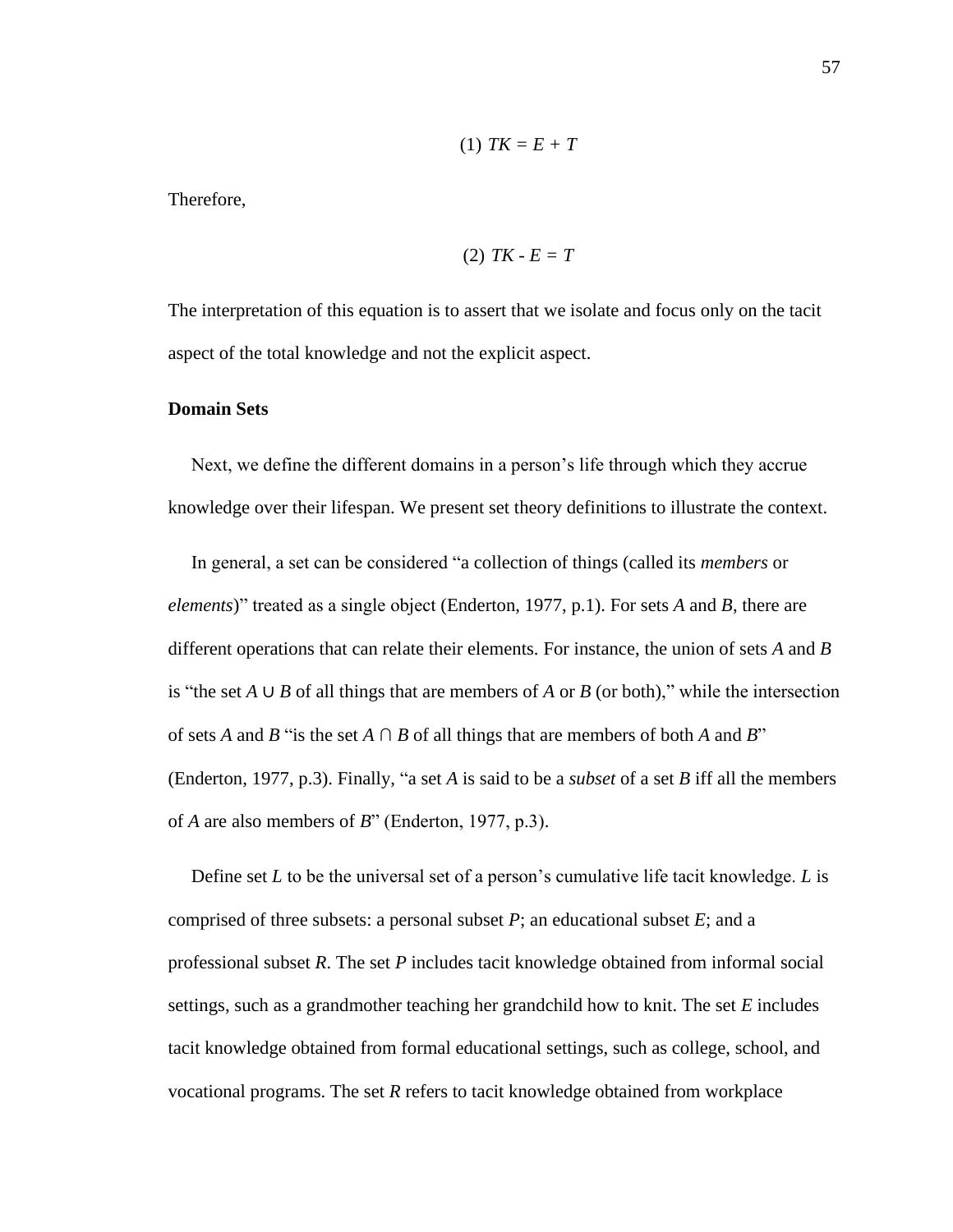settings, such as jobs, internships, and workshops. Illustratively, the following relations exist:

$$
(3) L = P + E + R
$$

$$
(4) L = P \cup E \cup R
$$

 Figure 6 displays the life set *L* as the union of *P, E,* and *R*. Within each set, there are some elements of tacit knowledge that are exclusive to that set, and there are some elements of tacit knowledge that are shared with the other sets, per our set definitions.



#### **Figure 6. Breakdown of a person's capacities for tacit knowledge acquisition.**

 This domain theorization serves as a blueprint for the analyst to approach the process of sourcing a stakeholder's tacit knowledge. This domain theory section is a bridge that leads into the interview process model. Under the purview of this framework, central to the success of the elicitation process is the analyst's expertise in thoroughly mapping the stakeholder's tacit knowledge backgrounds onto the domains. Furthermore, the analyst will need to utilize the conceptual sliding scale, in tandem with the established domains, to reflect how the stakeholder's domains may overlap. In these areas of overlap, the analyst should aim to locate potential tacit knowledge concentrations. From here, the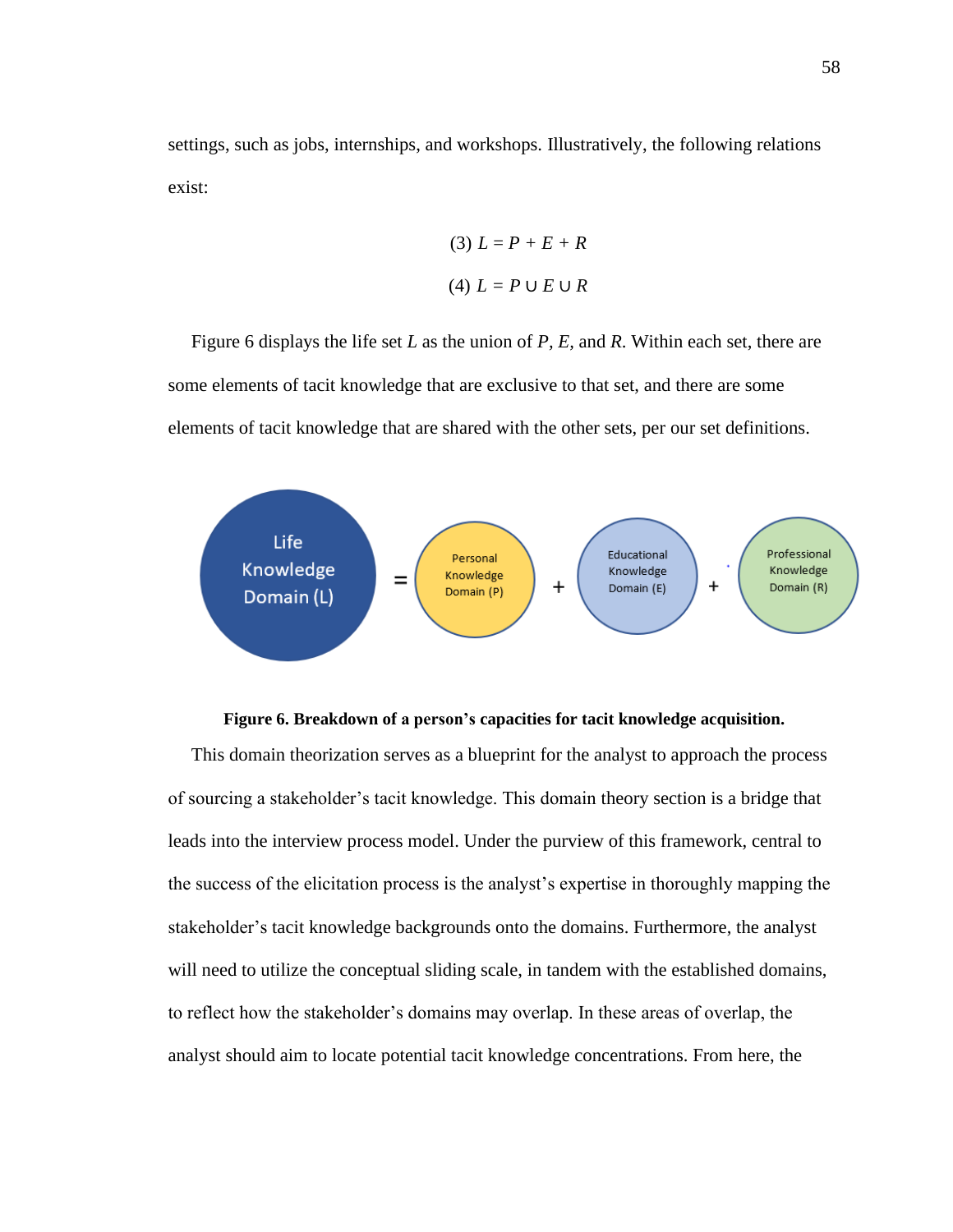analyst should intend to extrapolate plausible questions for probing relevant areas, per the stakeholder's needs.

 There is some overlap in the tacit knowledge areas between the sets depending on the specificity of each person's life. The analyst seeks to elicit the tacit knowledge of the stakeholder, so the analyst needs to consider the different permutations of shared tacit knowledge.

 The first case of overlap is between the personal and professional domains, excluding the educational. That is,

# (5) *P ∩ R ∩ ~E*

In this case, a person may have attained the tacit knowledge from a family-owned business and traditions, but not in formal education. One case is a family-owned jewelry store passed down across generations.

 The second case of overlap is between the professional and educational domains, excluding the personal. Then,

$$
(6) \sim P \cap R \cap E
$$

For this case, a person obtained tacit knowledge from work or school, and this tacit knowledge is likely relevant to both domains. Many cases of professional occupancy fulfill this condition, such as medicine and engineering.

 The third case of overlap is across the personal and educational domains, excluding the professional. Thus,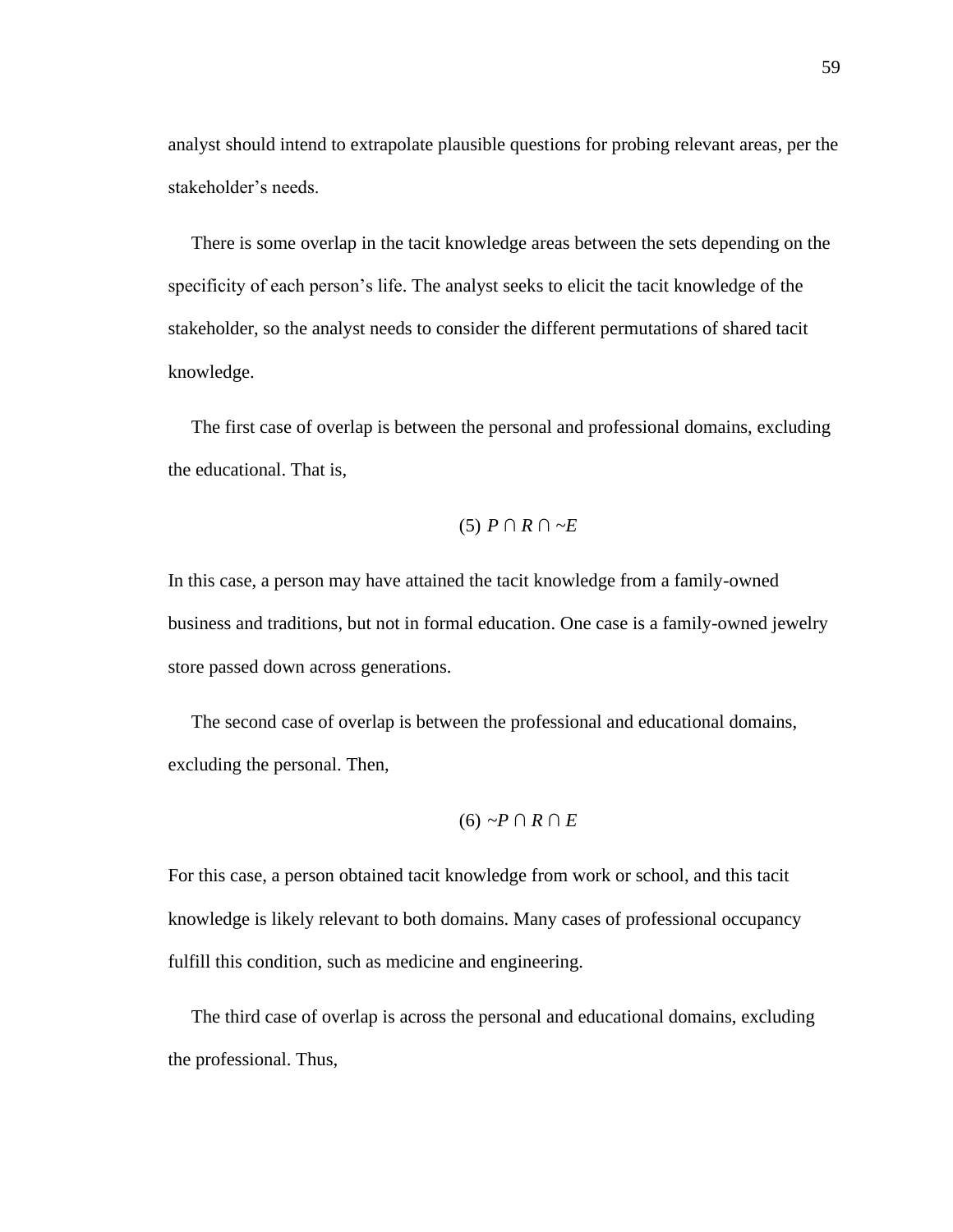# $(7)$   $P \cap \neg R \cap E$

This case can involve hobbies and projects that motivate further studies. As an example, someone who learns painting at home and attends arts skill to hone their craft learned this tacit knowledge at home and school, but not in a professional setting.

 The final case of overlap involves the personal, professional, and educational domains. So,

# (8) *P ∩ R ∩ E*

An example for such a case is a chef who learned to cook at home, went to culinary school, and then became an executive chef.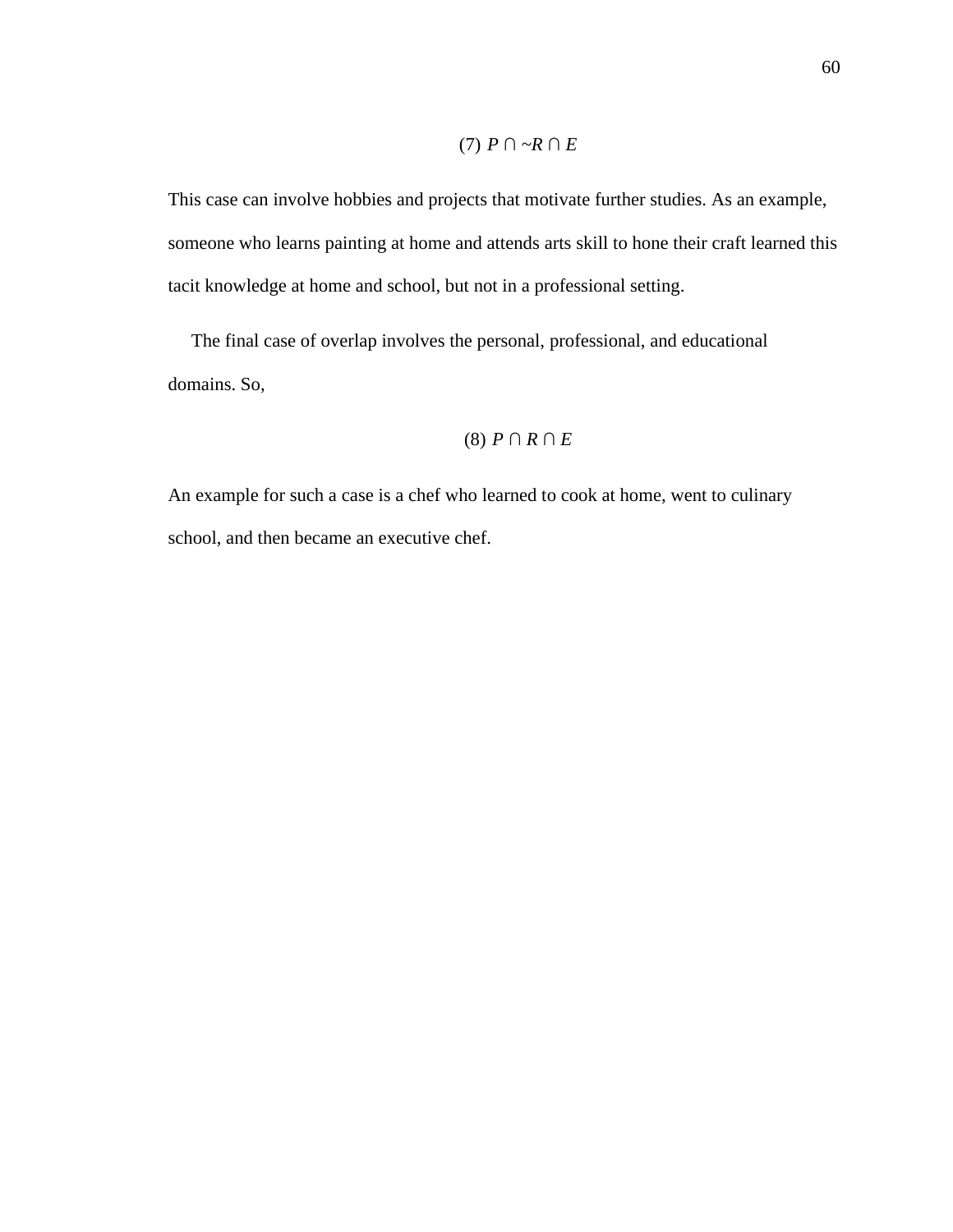

**The Conceptual Sliding Scale for Tacit Knowledge Acquisition**

#### **Figure 7. Illustration of the conceptual sliding scale, a predictive analysis gauge for tacit knowledge concentrations, unique per stakeholder.**

 The conceptual sliding scale is a predictive analysis tool. It features a sliding scale for tacit knowledge acquisition that points to potential areas where tacit knowledge concentrations may reside across several identified, accrued knowledge domains in a person's life.

 The sliding scale can be thought of as a conceptual gauge, flexible and sliding like a pendulum across the three identified knowledge domains. Its primary function is to point to areas where concentrations of tacit knowledge may exist or may overlap with varying degrees. The sliding scale for tacit knowledge is unique per project and per stakeholder,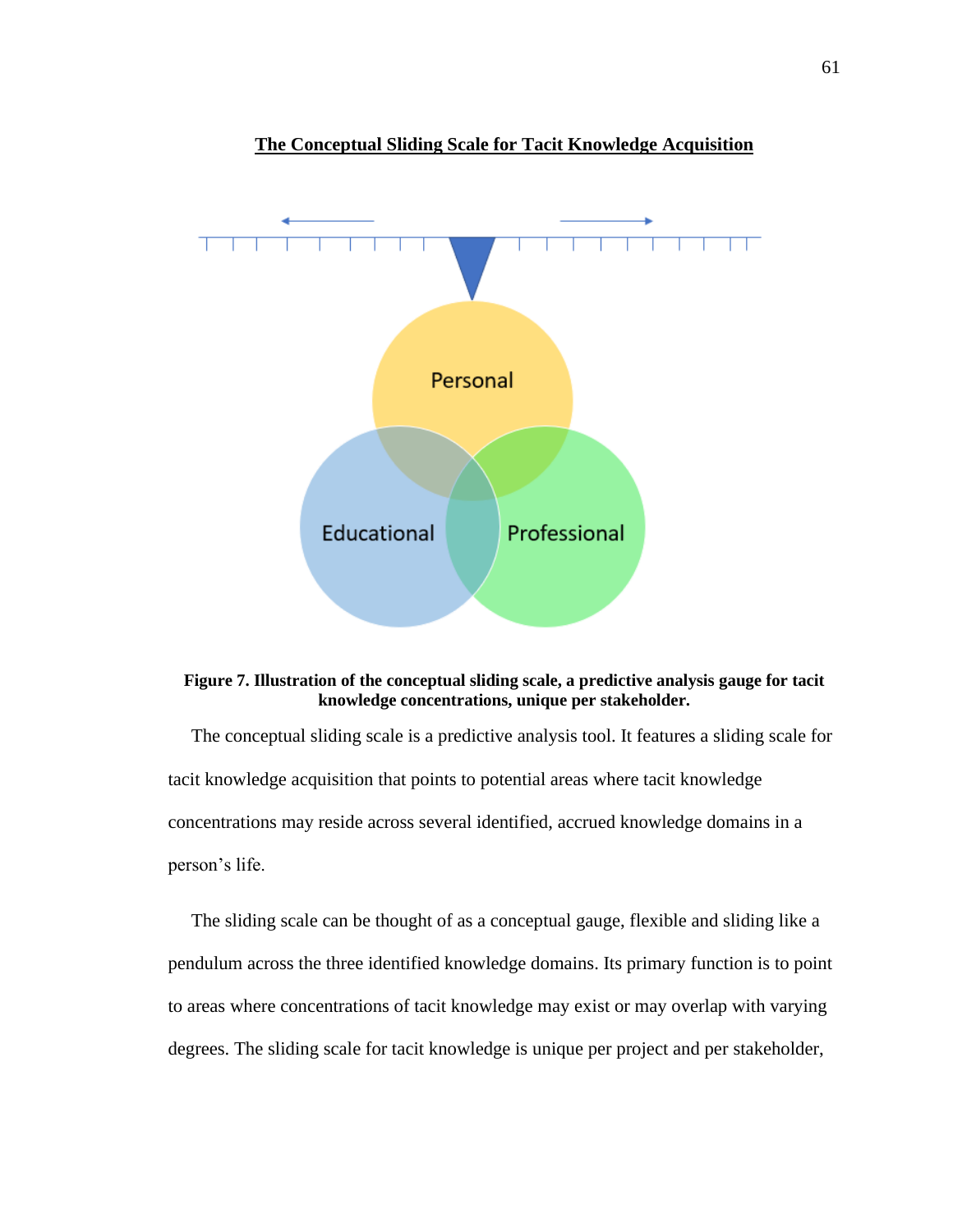meaning it is applied to probe the tacit knowledge background for the specific stakeholder for their specific project and needs.

 Prior to the requirements elicitation interview, before the analyst utilizes the interview process model of the framework (to be outlined next), the analyst should receive preliminary information about the stakeholder and the requirements project—for instance, in terms of a feasibility study of the stakeholder and their project needs. This preliminary information is abstract because it is implementation-specific, so it will not be named. The analyst will utilize the tacit knowledge acquisition theory to map the stakeholder's initial knowledge background into the corresponding key domains. This will require the analyst to carefully examine the stakeholder's background in order to extrapolate the locations of said knowledge. Afterwards, the analyst can leverage the conceptual sliding scale to gauge potential areas and scenarios of tacit knowledge overlap among the domains. This is done so that the analyst will extrapolate questions to populate the initial interview questionnaire. We emphasize that the questionnaire is an abstract entity because the specifics of its data are dependent on practical experimentation, meaning it is implementation specific. Once the analyst has established this criterion, they are ready to initiate the interview.

#### **The Stakeholder-Profile Interview Process Model**

 The interview process model is designed to conceptually put the derived tacit knowledge acquisition into practice within the context of a specific requirements elicitation interview, albeit in theory. The Stakeholder-Profile integrates its solution vision with a distinctly developed interview model, with a specific pre-interview phase.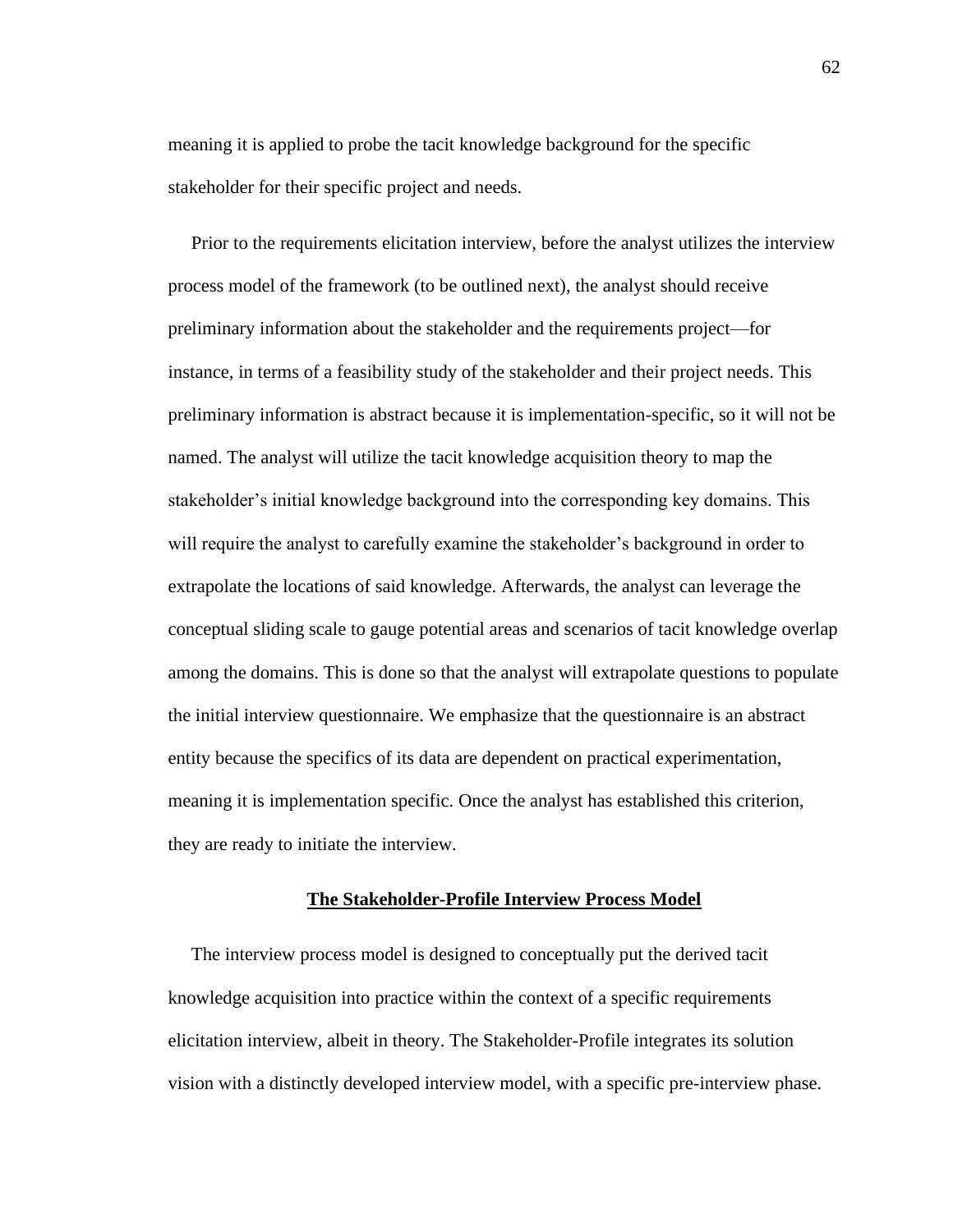This phase is dedicated to kick-starting the tacit probing questionnaire and initializing a corresponding elicited requirements repository. This repository is to be updated iteratively, with subsequent feedbacks and interviews as needed, until the elicitation goals are fully met, per the stakeholder's satisfaction. Together with the distinctly developed pre-interview phase, the framework's process model accommodates a semi-structured interview setting, allowing for additional input from the stakeholder in an iterative manner. From here, the analyst can probe for more requirements elicitation and update the initial repository. The framework devised a theoretical quality metric designed to test the efficacy of the framework and does so in terms of three main attributes: accuracy, relevancy, and completeness. It works conceptually by assembling the tacit knowledge probing question repository and the corresponding requirements elicited repository to qualitatively map them directly onto one another, based on the three named attributes. The metric is used as a self-critiquing tool to gauge the framework's usefulness and efficacy.

 The interview process model is comprised of three phases, namely a pre-interview phase, an interview phase, and a post interview phase. As this framework proposes, each interview phase consists of a prescribed set of entry and exit criteria, with a set of prescribed tasks and activities designed to lead into, seamlessly flow, and complement the next phase.

 We notably highlight and introduce three abstract entities: a questionnaire; a tacit knowledge probing questions repository; and a requirements elicited repository. These three entities are integral to our framework because they are the specific inner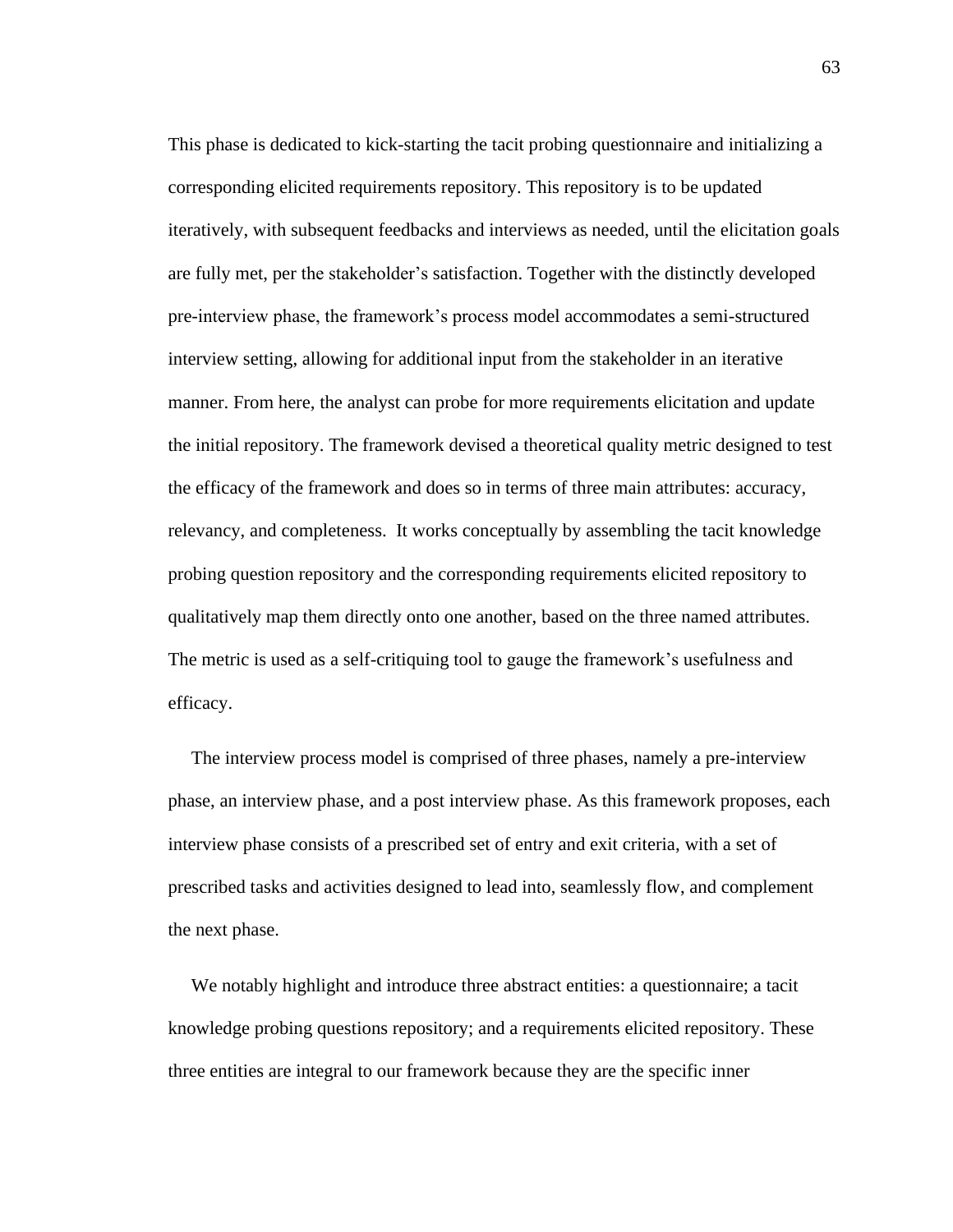mechanisms that integrate and actualize the tacit knowledge acquisition theory into the interview process model. The analyst must implement and populate these tools as part of the interview preparation and procession. We emphasize that all three entities are implementation-specific, meaning that the data content that populates these entities depends on actual implementation details.

| Questionnaire            | <b>Tacit Knowledge Probing</b> | <b>Requirements Elicited</b> |
|--------------------------|--------------------------------|------------------------------|
|                          | <b>Questions Repository</b>    | <b>Repository</b>            |
| Uniquely populated by    | Uniquely populated by          | Uniquely populated and       |
| analyst upon stakeholder | analyst initially (pre-        | updated by analyst per       |
| and project inception    | interview) and updated per     | interviewing                 |
|                          | interviewing                   |                              |

**Table 1. Abstract inner mechanisms of the interview process model.**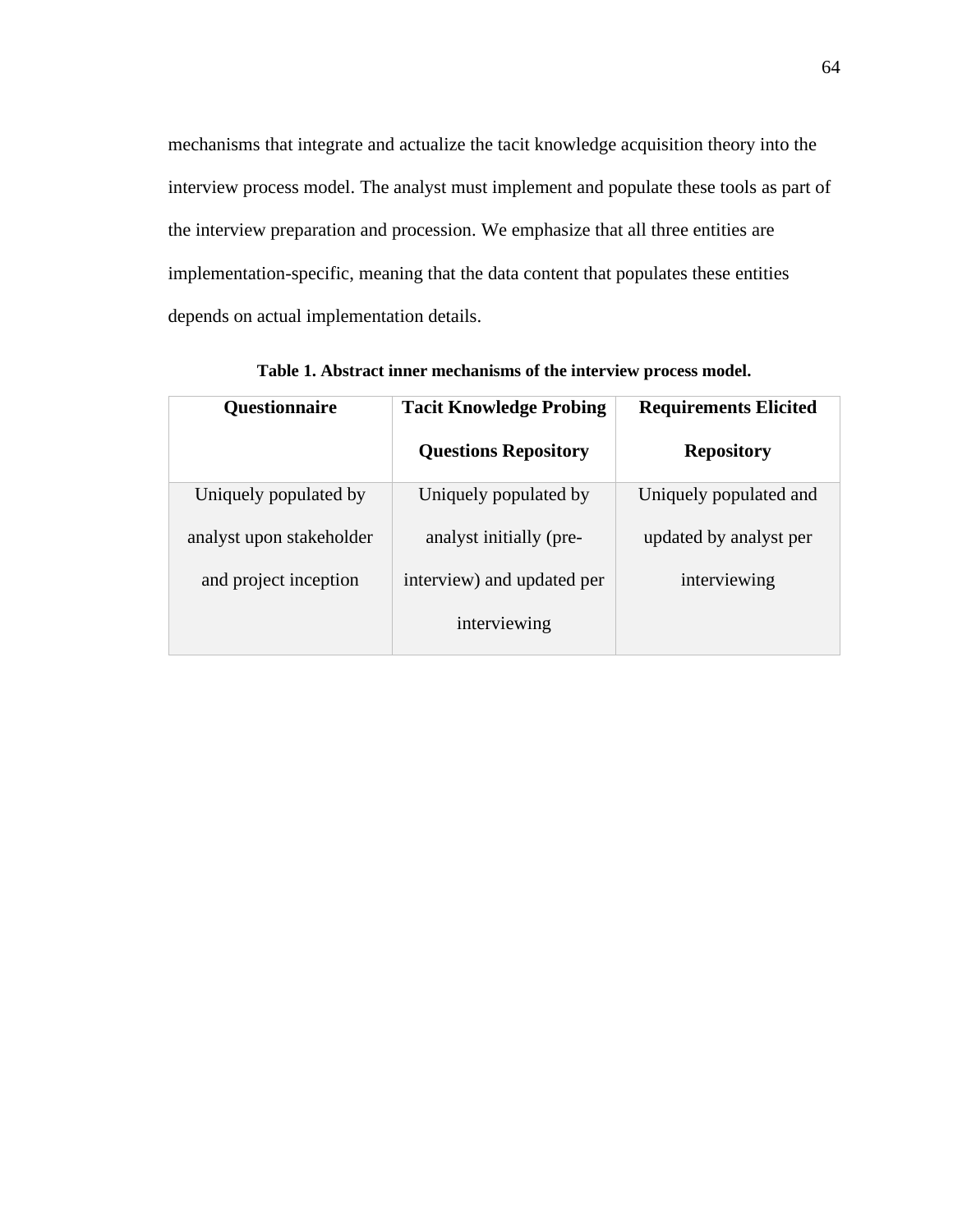

**Figure 8. Illustration of the framework's interview process model.**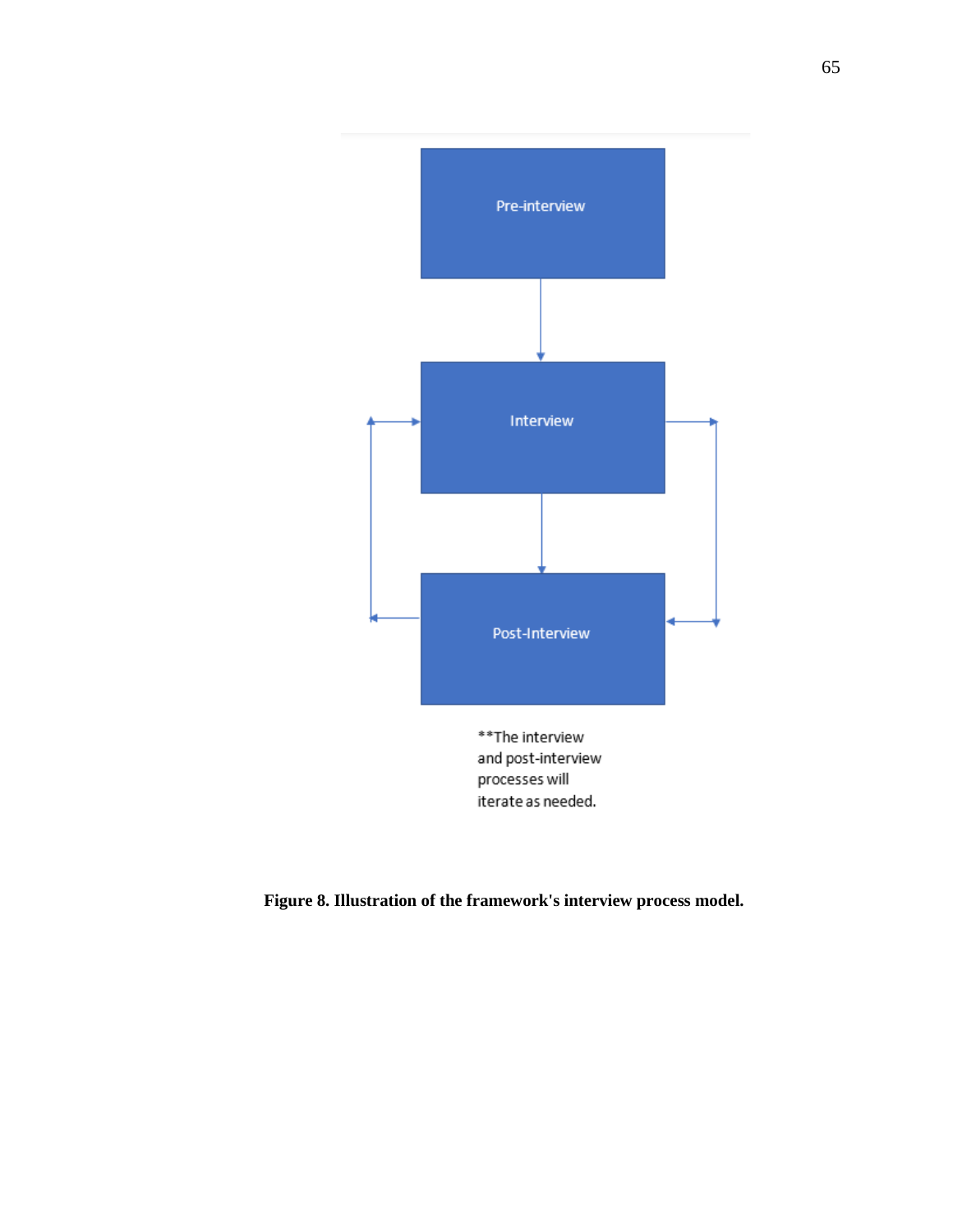| <b>Activities</b> | <b>Pre-Interview</b>                                                         | <b>Interview</b>                                         | <b>Post-Interview</b>               |
|-------------------|------------------------------------------------------------------------------|----------------------------------------------------------|-------------------------------------|
| <b>Entry</b>      | Study and analysis of a feasibility                                          | Exit criteria of the pre-                                | A fully recorded                    |
| <b>Criteria</b>   | study or some baseline data of the                                           | interview phase.                                         | interview session.                  |
|                   | project at hand and its preliminary                                          |                                                          |                                     |
|                   | whereabouts.                                                                 |                                                          |                                     |
| <b>Step One</b>   | The tacit knowledge conceptual                                               | The analyst schedules an                                 | A thorough study                    |
|                   | domain scale is initialized and set.                                         | interview with the                                       | and analysis of the                 |
|                   | This means the analyst is ready to                                           | stakeholder, and the                                     | recorded interview                  |
|                   | receive the initial whereabouts of the                                       | interview is underway.                                   | session is                          |
|                   | stakeholder's background, together                                           |                                                          | conducted.                          |
|                   | with their project information. This                                         |                                                          |                                     |
|                   | information is sometimes supplied as                                         |                                                          |                                     |
|                   | a feasibility study or other initial                                         |                                                          |                                     |
|                   | requirements entry criteria. This is                                         |                                                          |                                     |
|                   | an abstract entity. The analyst will<br>then apply the tacit domain analysis |                                                          |                                     |
|                   | and extract initial tacit knowledge                                          |                                                          |                                     |
|                   | probing questions for the interview.                                         |                                                          |                                     |
| <b>Step</b>       | Preliminary baseline tacit knowledge                                         | The analyst fully records the                            | The tacit                           |
| Two               | probing questions are drawn from                                             | interview for post interview                             | knowledge                           |
|                   | the identified tacit knowledge                                               | analysis and feedback.                                   | questionnaire                       |
|                   | probing areas.                                                               |                                                          | repository is                       |
|                   |                                                                              |                                                          | updated upon                        |
|                   |                                                                              |                                                          | discovery of added                  |
|                   |                                                                              |                                                          | content that arose                  |
|                   |                                                                              |                                                          | during the interview                |
|                   |                                                                              |                                                          | session on an as                    |
|                   |                                                                              |                                                          | needed basis.                       |
| <b>Step</b>       | An abstract tacit knowledge probing                                          | The analyst accommodates                                 | The elicited                        |
| <b>Three</b>      | questions repository is initialized and                                      | input from the stakeholder,                              | requirements                        |
|                   | set, meaning ready to store initially                                        | in addition to the baseline of                           | repository is                       |
|                   | drawn questions. These questions                                             | tacit questions populated in                             | updated with the<br>relevant and    |
|                   | will be updated as needed as the<br>interview process evolves.               | the questionnaire. In this<br>sense, the interview model |                                     |
|                   |                                                                              | acts as a semi-structured                                | corresponding<br>content that arose |
|                   |                                                                              | model to aid in the                                      | during the                          |
|                   |                                                                              | facilitation and furtherance                             | interview.                          |
|                   |                                                                              | of the requirements                                      |                                     |
|                   |                                                                              | elicitation process                                      |                                     |
| <b>Step</b>       | The interview questionnaire is                                               | ÷,                                                       | The analyst                         |
| <b>Four</b>       | introduced at this point. The                                                |                                                          | prepares a summary                  |
|                   | questionnaire is populated from the                                          |                                                          | report with their                   |
|                   | initialized tacit knowledge questions                                        |                                                          | findings and                        |
|                   | baseline repository with preliminary                                         |                                                          | feedback. The                       |
|                   |                                                                              |                                                          | analyst provides a                  |

**Table 2. Detailed outline of the activities, entry and exit criteria for the interview process model.**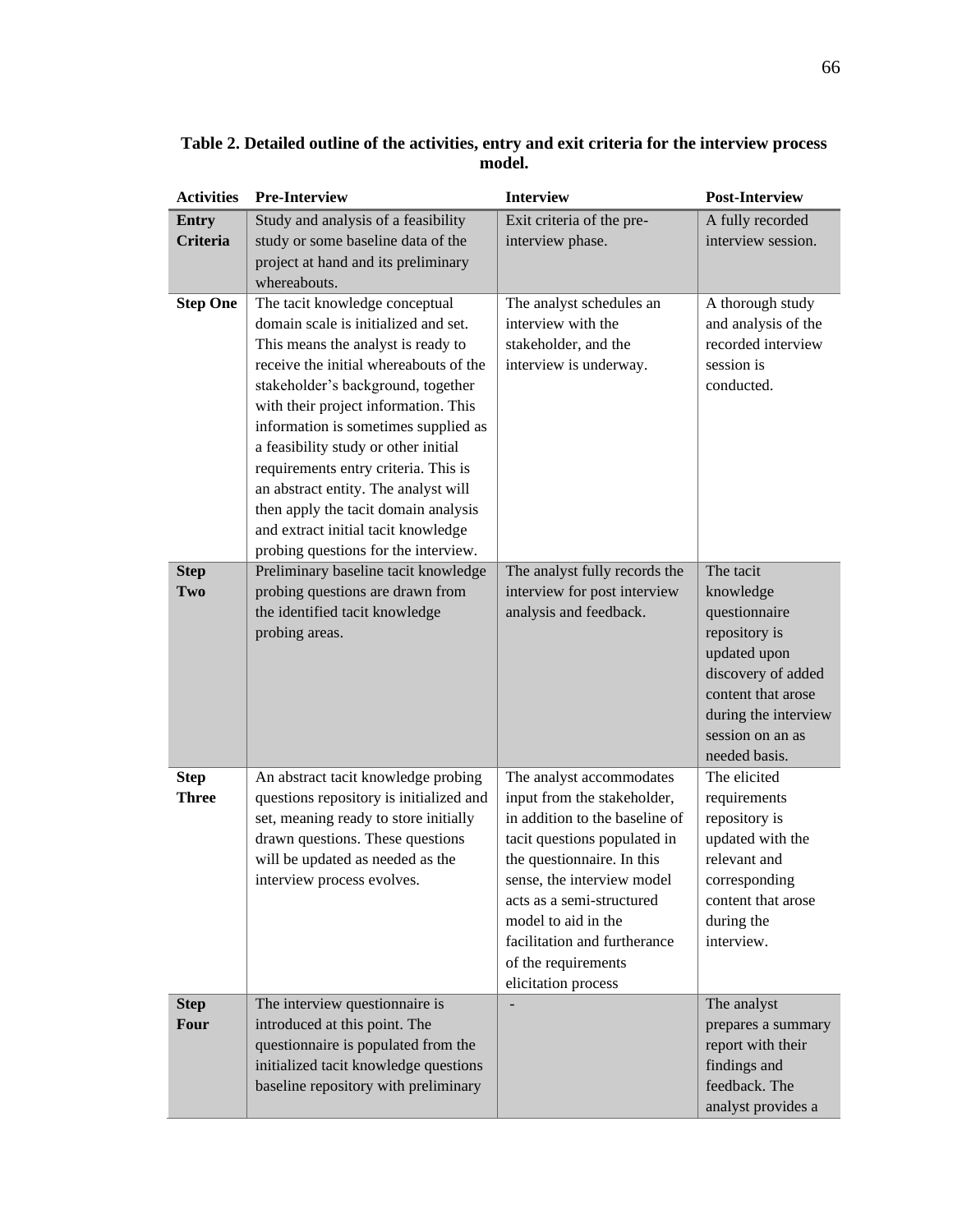|                         | probing questions, themes, and<br>categories.                                                                                                                                                                                                                                                                 |                                                                                                                                       | copy to the<br>stakeholder for<br>review and<br>commentary.                                                                                                                                                                                                          |
|-------------------------|---------------------------------------------------------------------------------------------------------------------------------------------------------------------------------------------------------------------------------------------------------------------------------------------------------------|---------------------------------------------------------------------------------------------------------------------------------------|----------------------------------------------------------------------------------------------------------------------------------------------------------------------------------------------------------------------------------------------------------------------|
| <b>Step Five</b>        | An abstract repository of<br>requirements elicited is initialized<br>and set. Meaning readied to store<br>requirements elicited from initial<br>tacit knowledge probing questions<br>repository from step 2. The<br>requirements repository will be<br>updated as needed as the interview<br>process evolves. |                                                                                                                                       | The analyst follows<br>up with the<br>stakeholder to<br>address their<br>feedback, at which<br>point another<br>interview may be<br>scheduled.                                                                                                                       |
| <b>Step Six</b>         |                                                                                                                                                                                                                                                                                                               |                                                                                                                                       | The analyst<br>schedules re-<br>interviews as<br>needed based on the<br>stakeholder's<br>feedback and needs.<br>In such scenarios,<br>the interview and<br>post-interview<br>processes may<br>iterate as needed<br>and to the<br>satisfaction of the<br>stakeholder. |
| Exit<br><b>Criteria</b> | The completion of these activities<br>marks the exit criteria of the pre-<br>interview phase, and the entry<br>criteria of the interview phase.                                                                                                                                                               | A fully recorded interview<br>session. The fully recorded<br>session also marks the entry<br>criteria of the post-interview<br>phase. | Satisfaction of the<br>stakeholder with the<br>elicitation process.                                                                                                                                                                                                  |

# **The Theoretical Process Model Metric**

 The theoretical metric for the interview process model is the component developed to contemplate a means of probing the quality of the framework. This metric would need to assess the framework's efficacy, serving as a self-critiquing entity in this sense. For the metric to achieve its objective, it would observe three key quality attributes as a point of reference: accuracy, relevancy, and completeness. Conceptually speaking, the metric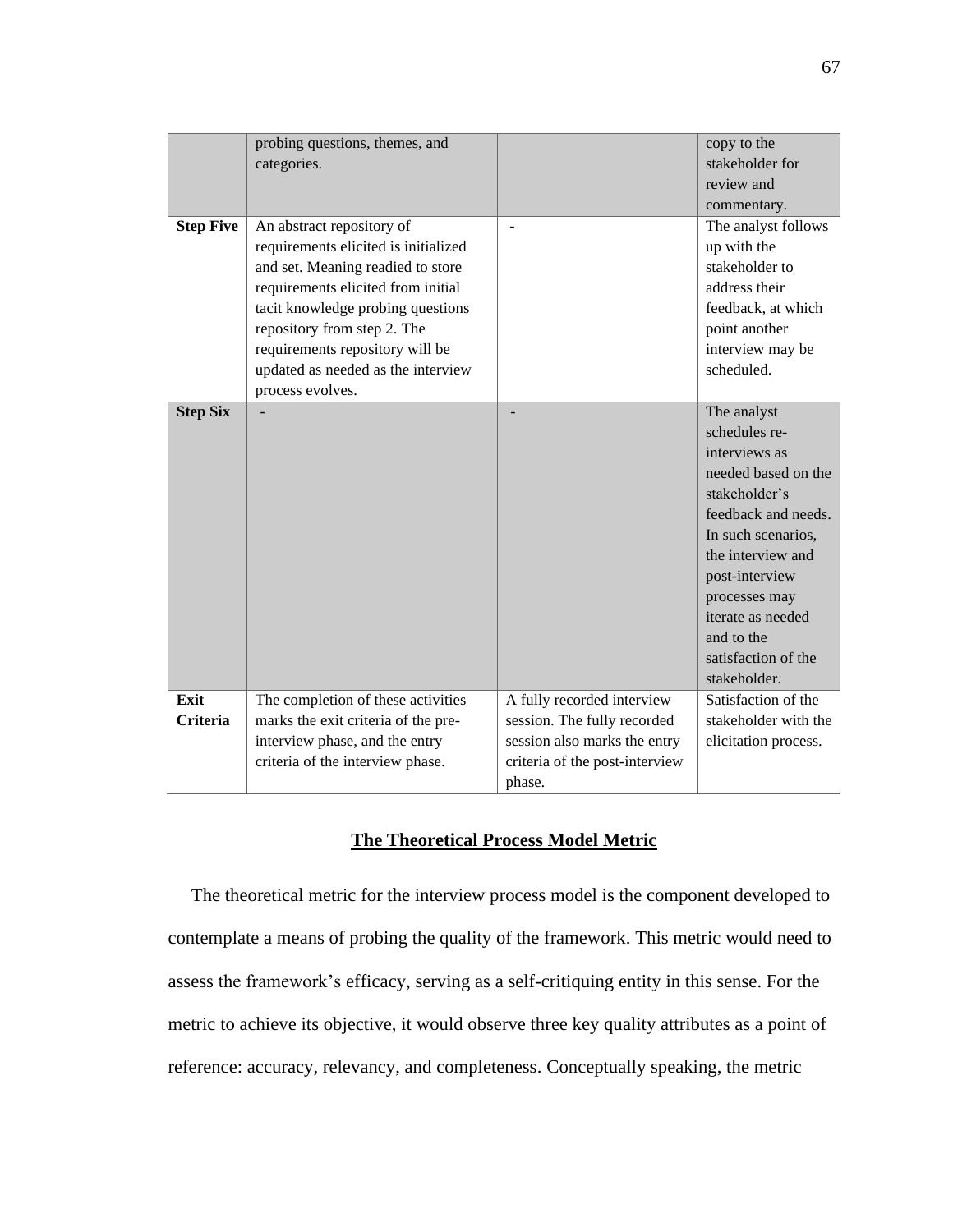operates by bringing together the two repositories assembled along the interview's process model phases, namely the tacit knowledge probing questions repository and the requirements elicited repository, and applies a qualitative comparison referencing the three quality attributes.

 It is important to highlight that the specifics of what tool or qualitative model the analyst shall use to carry out these measurements is beyond the scope of this thesis, and therefore will not be specified, as this is an abstract entity. The three attributes simply act as quality reference points to provide a benchmark for conceptual assessment. Their key objectives can be articulated as follows:

The ability of the analyst to be able to directly map elicited requirements to a tacit probing question or set of questions asked, that helped directly in its elicitation, points to the relevancy quality attribute.

The ability of the tacit probing questions to elicit the comprehensive and full range of needed requirements, points to the completeness quality attribute.

Finally, the ability of the tacit probing questions to elicit the precise and specific requirements meant and needed by the stakeholder, points to the accuracy quality attribute.

 Notably, we would like to highlight that the metric is intended to showcase some initial parameters for assessing the quality of the elicitation outcome of the interview process model. In doing so, it inevitably also assesses the framework on some level, as the working parameters of the interview process model are derived from the domain theorization. However, we would like to emphasize that the evaluation does not solely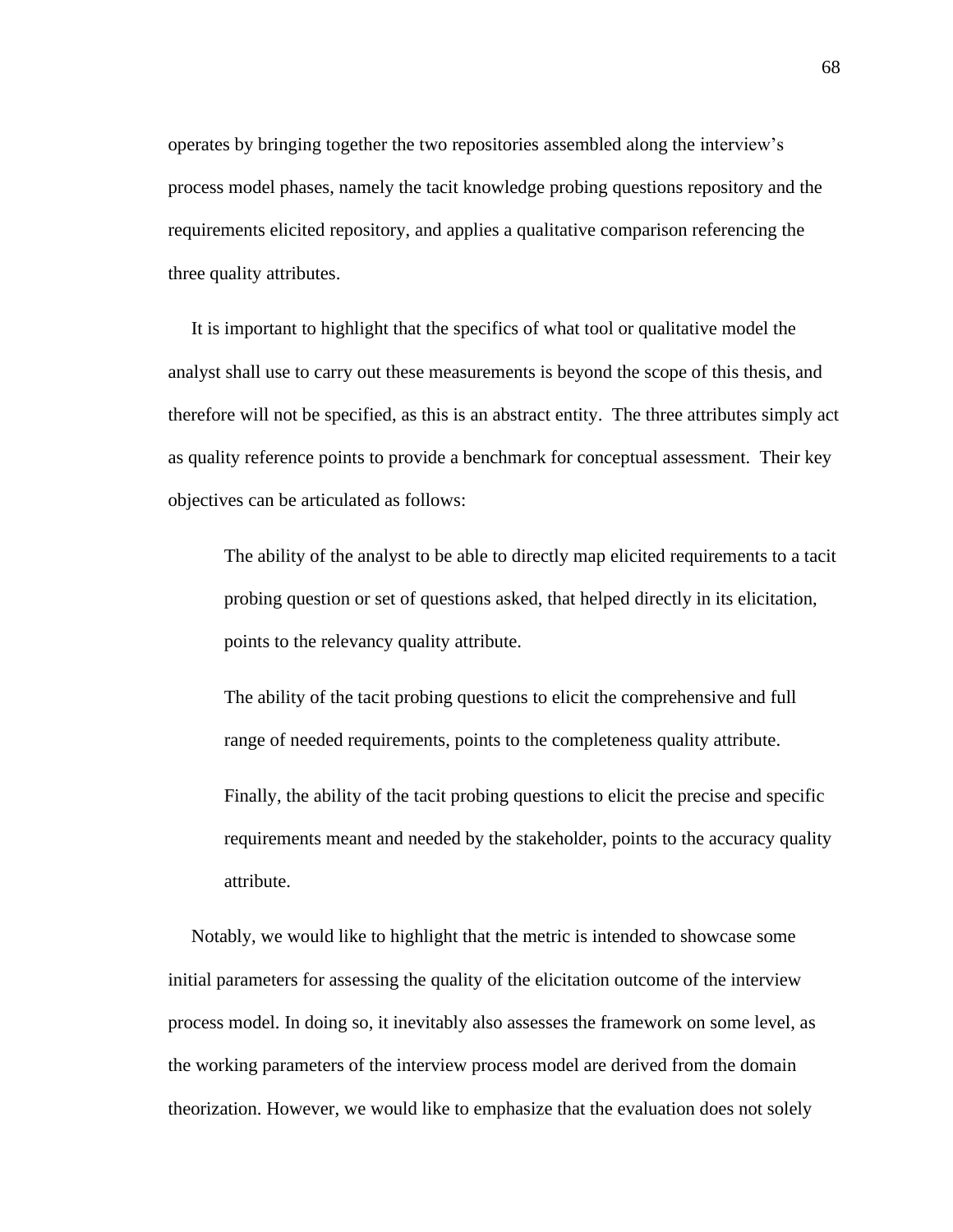depend on these metric parameters. Other key factors may also weigh in. For example, the expertise of the analyst in mapping the stakeholder's background knowledge onto the respective domains can impact the results. Furthermore, the ability of the analyst to utilize the conceptual sliding scale with proficiency and accuracy, in terms of gauging the scenarios of overlap for probing tacit knowledge and extrapolating efficient sets of questions, can also affect the outcome of the elicitation process. Similarly, the readiness of the stakeholder in lending favorable cooperation with transferring knowledge to the analyst can affect the facilitation of the process as well.

 There is also the problem of the unknown domains, where neither party may be aware that there is knowledge in a certain domain that may be relevant and necessary to the project. There may also arise issues in oral communication that impede consensus and common ground. This notion is in agreement with the framework's identification of mitigating factors: people, knowledge, and communication. Thus, the issue of tacit knowledge is a highly complex matter, further exacerbated by many or all of these factors and beyond.

### **The Stakeholder-Profile Framework Critique**

 The Stakeholder-Profile framework for tacit knowledge acquisition is not meant to perfect the art and science of how to conduct the ultimate requirements elicitation interview. It is rather focused on the narrow and specific element of tacit knowledge as key and critical, with significant qualitative value and leverage in the context of requirements elicitation activities, focused on interviews.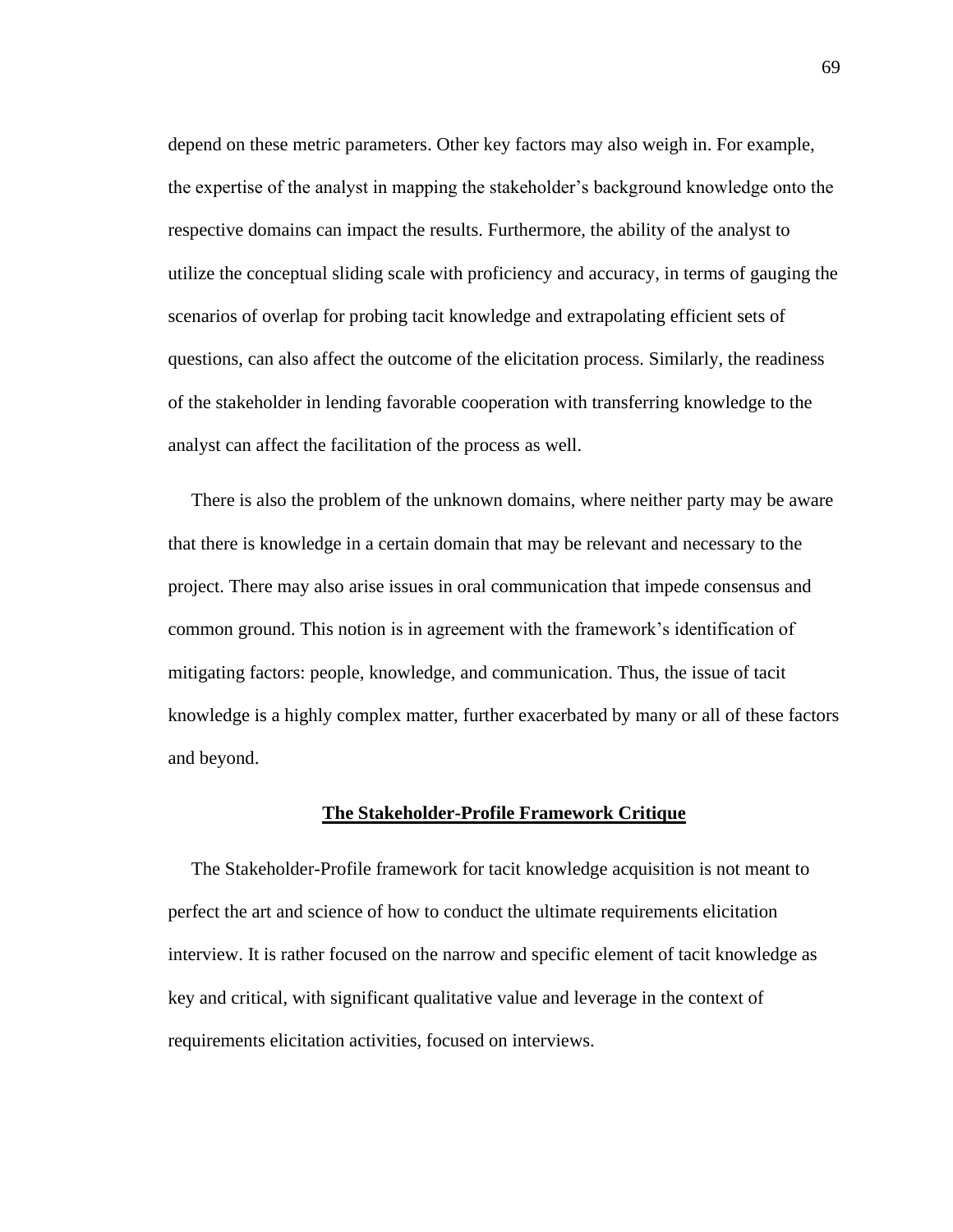Several principal thoughts influenced the creation of this framework. These are also possible probing areas for future verification. In essence, this framework observes that knowledge is the basis of social progress, and further that knowledge is in people, deeply inherent in their conscious and subconscious awareness. It is people who associate meanings and interpretations to elements in the universe at large, thus creating their own view of the knowledge about them, and later disseminating this knowledge to others in society.

 Additionally, requirements stem specifically from people; therefore, for as long as there shall be people, there shall also be requirements. Moreover, people are unique, and no two people are alike. Because requirements stem from people, they act as a peoplespecific attribute, inheriting their uniqueness aspect from their parent class—people (as in inheritance from object-oriented principles). Therefore, we can also infer that no two requirements elicitation projects are alike. Requirements are not a one size fits all phenomenon.

 People and their unique needs must be placed strategically and squarely in the center of core engineering phenomenon, as these activities are principally endeavored for the betterment of people's lives and societies at large. Therefore, this framework adopts the notion of socialization of engineering and placing people first to promote the common good as core engineering design principles.

 This thesis observed the totality of the factors discussed thus far. Additionally, upon analysis of the factors impacting the flow of tacit knowledge in the specific elicitation context of interviews, the thesis further observed that there is direct conceptual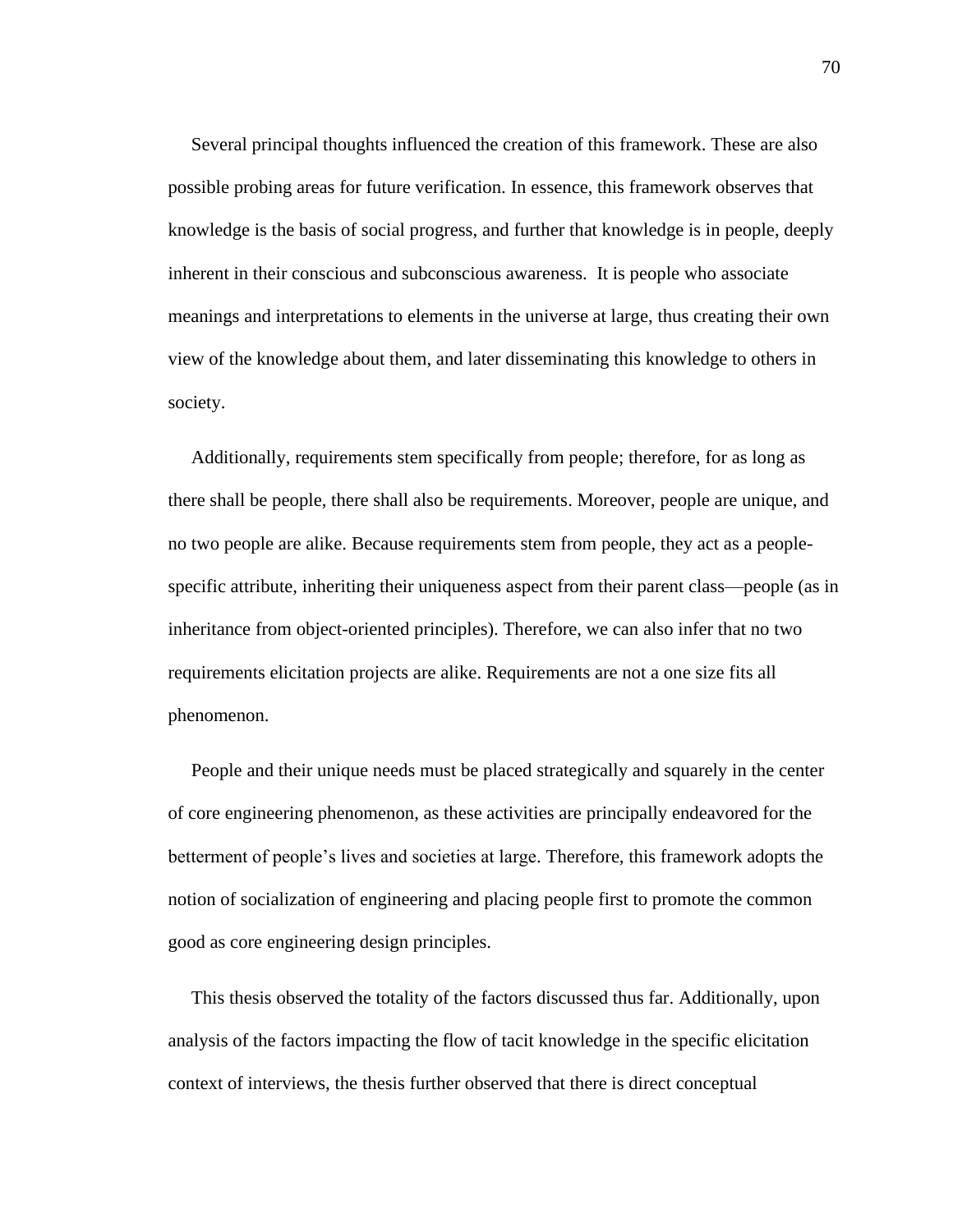connectedness between several elements. These elements are people, communication, knowledge, needs, and requirements. This framework supports the assertion that all elements have explicit and tacit components, and further that people are the central factor tying the rest of the elements together. Thus, this thesis sets out to design a solution model centered around this key premise. People know things. Some of the things people know are their own inner knowledge and awareness about their real needs, and how best these needs can be addressed and satisfied. Ultimately, these notions comprise the real requirements. A key issue surfaces in the absence of people's own abilities to communicate their real needs accurately, relevantly, and fully in the context of requirements. Therefore, investing in methods to help probe that tacit knowledge are all the more useful.

 The Stakeholder-Profile is a theoretical framework for tacit knowledge acquisition, centered upon the unique synthesis of a stakeholder's tacit knowledge as an individualized person. The framework contributes to the body of the literature of knowledge by adding new knowledge, which is aimed at addressing a highly complex issue with noted scarcity of established solutions. Tacit knowledge is a key challenge, one which is often encountered in high-stakes elicitation contexts, with highly impactful outcomes. The framework absorbs the totality of the noted key and complex issues and strives to provide value and benefit in several areas.

 First, the framework attempts to address the issue of tacit knowledge in the specific setting of requirements elicitation interviews. The framework strives to offer a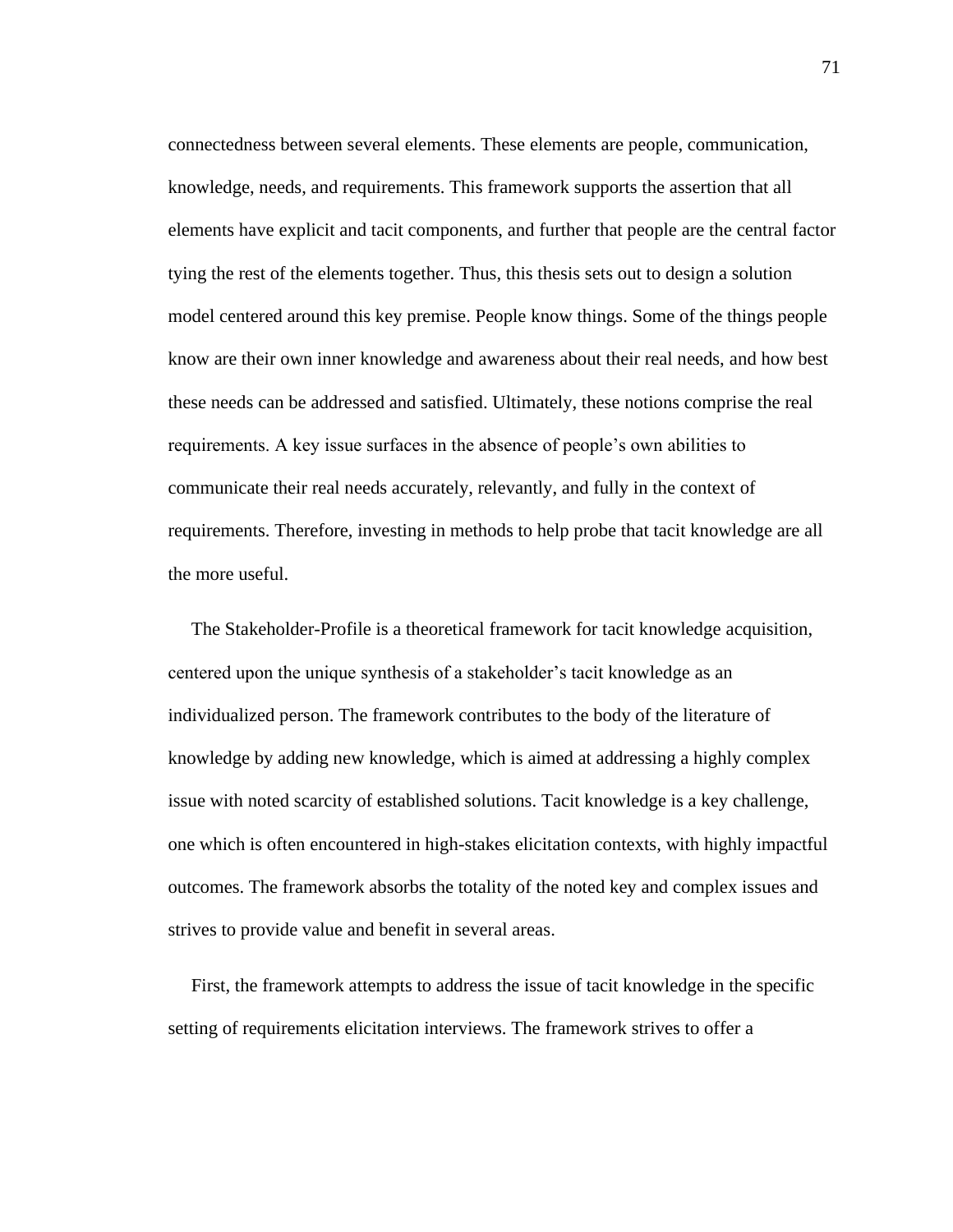theoretically comprehensive and a conceptually fluid perspective of a stakeholder's tacit knowledge through the presentation of its different phases and inner workings.

 Second, the stakeholder's tacit knowledge extracted from the domain theorization phase of the framework kickstarts the interview questioning, starting the interview from an enlightened, directly verifiable, and reliable source, the stakeholders themselves. This may have a desired benefit of improving the interview results, as starting from the stakeholders' relevant tacit knowledge background may help to elevate the quality of the exchanged interview content in terms of related themes and topics. Consequentially, this helps give rise to a methodical interview structure.

 Third, the pre-interview phase of the process model is fully dedicated to analyzing and harvesting the stakeholder's tacit knowledge in the sense of **"**getting-to-know-you," as studying the stakeholder's knowledge to better understand their requirements and needs intends to serve several benefits. This approach strives to show the stakeholder that they are prioritized, as an entire model is built around them and their needs. This perspective strives to promote trust between the stakeholder and the analyst, to bolster cooperation, and to foster a positive working environment to propel successful requirements elicitation process and outcomes. This approach also hopes to accommodate the human factor that usually accompanies requirements elicitation interviews, such as nerves, apprehension, and anxieties by creating an air of familiarity between the analyst and the stakeholder, through the framework's "getting-to-know-you approach." The human element, unfortunately, is often overlooked, so the framework hopes to put it back in focus and appreciate its key role. Based on observation of human nature, people generally like to be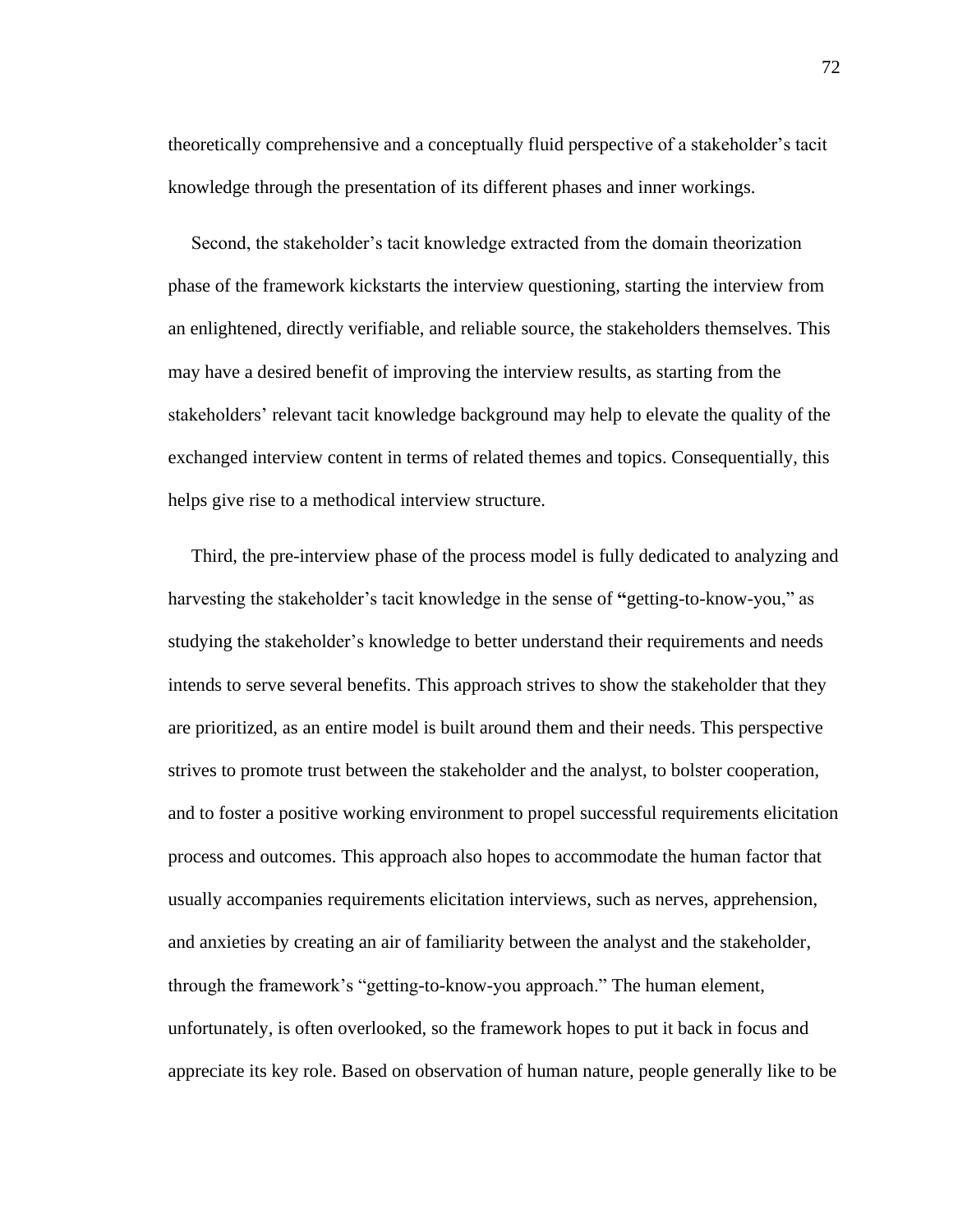accommodated and prioritized on an individual basis. In light of this observation, the framework's vision appreciates the opportunity this people-based ethos confers, especially in high tension settings, such as requirements elicitation. Approaching people based on a process centered on studying their background, in order to cater to their specific needs, breeds familiarity. This can help in mitigating the above stated issues often encountered in such settings. It also hopes to relieve the immense pressure that a stakeholder might have from the belief that the burden falls squarely on them to come up with all the necessary information, in its full spectrum and quality, to drive successful elicitation. The framework's approach attempts to diffuse this pressure by emphasizing the critical role that the analyst must play on their end. This is in terms of conducting the deep analysis, study, and mapping of the stakeholder's tacit domain background into the tacit knowledge domain theory, deriving the questioning, and updating knowledge and requirements repositories, as well as sourcing the interview iterative feedback, to the satisfaction of the stakeholder. This approach strives to provide the stakeholder with, at least, the semblance that they are getting more value for their business. This is a significant point to consider in that regard, in terms of the stakeholders seeing, and hopefully appreciating, how the analyst is significantly contributing and going the extra mile to specifically cater to them and their specific needs throughout the process.

 Finally, the approach strives to lend efficiency and a prescriptive, traceable method, clearly outlined to structure and conduct an elicitation interview, and centered on a key, critical concept that holds significant leverage: the tacit knowledge of the stakeholders themselves. The approach may also be adaptable because it is people-based and may therefore be adapted to work in other people-based elicitation settings.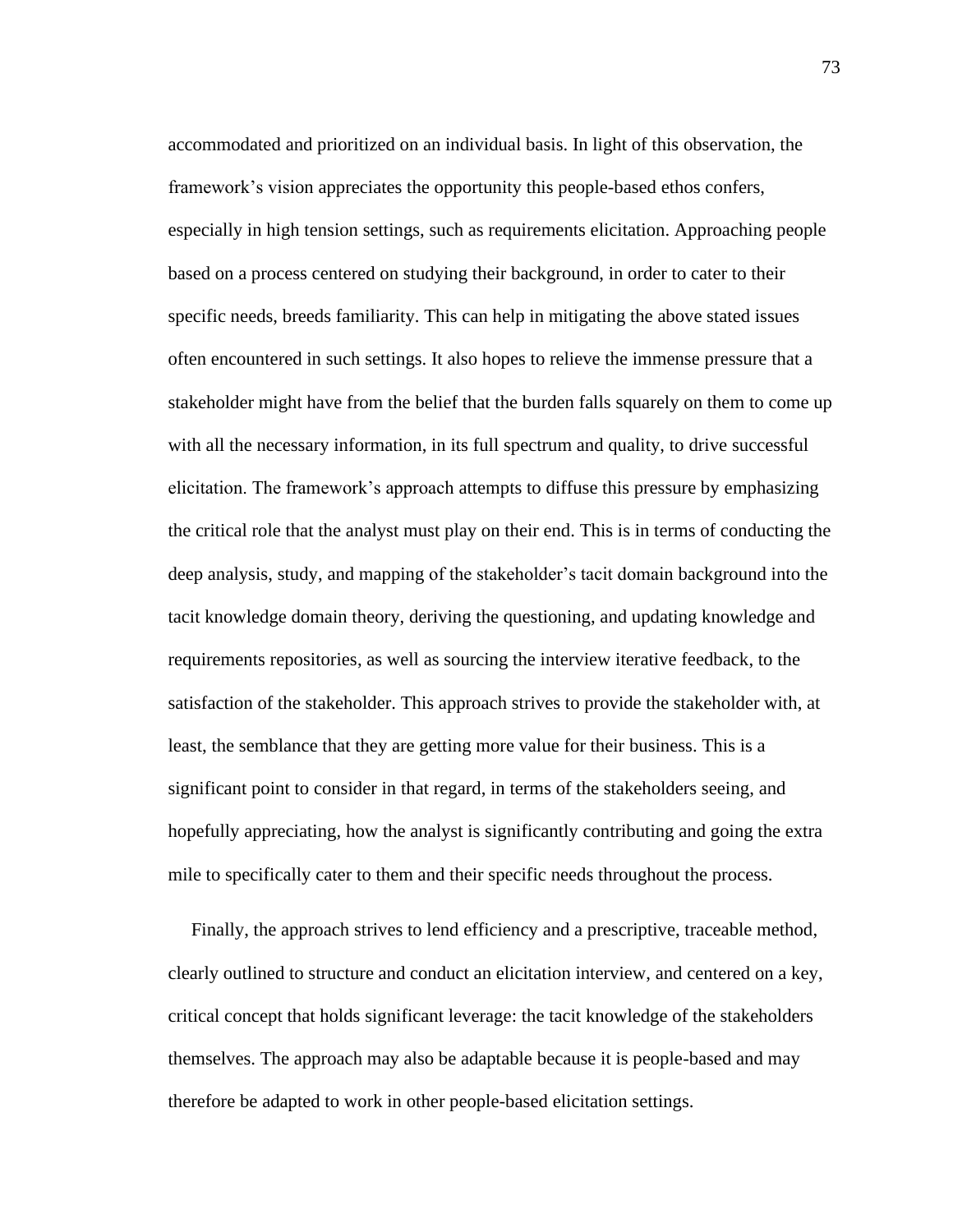The limitations of the framework are that it is an introductory-level framework and is strictly theoretical. The framework has not been evaluated or tested by practical experimentation, as this is beyond the scope of this project. The framework may be experimented with using case studies.

### **Recommendations for Future Works**

 Sutcliffe and Sawyer (2013) cite the emergence of people-based trends as influencers of requirements elicitation. Some examples include collaborative social efforts and social media trends. These trends are in line with the notion of the socialization of engineering that this thesis adopted in developing the Stakeholder-Profile framework.

 A future-appropriate quest arises from observing people, communities, and populations with socio-cultural, economic, religious and belief system specificities, and begs the question of how to best engineer requirements for them. Could this quest inspire a stand-alone and emerging field? What would it entail? Such contexts may be immense treasure troves of tacit knowledge, within which it stands to hold even greater leverage.

 With respect to the approach of harvesting tacit knowledge via addressing the mishaps of oral communication, it seems that the ailment is the cure itself. Meaning and akin to the ambiguity framework of Ferrari et al. (2016), an approach perhaps worth investing in would be to cast a wider net to categorize oral communication attributes and designate them as precursors to unlocking tacit knowledge. These might include, for example, complexities, redundancies, abstractions, incompleteness, and linguistic specificities.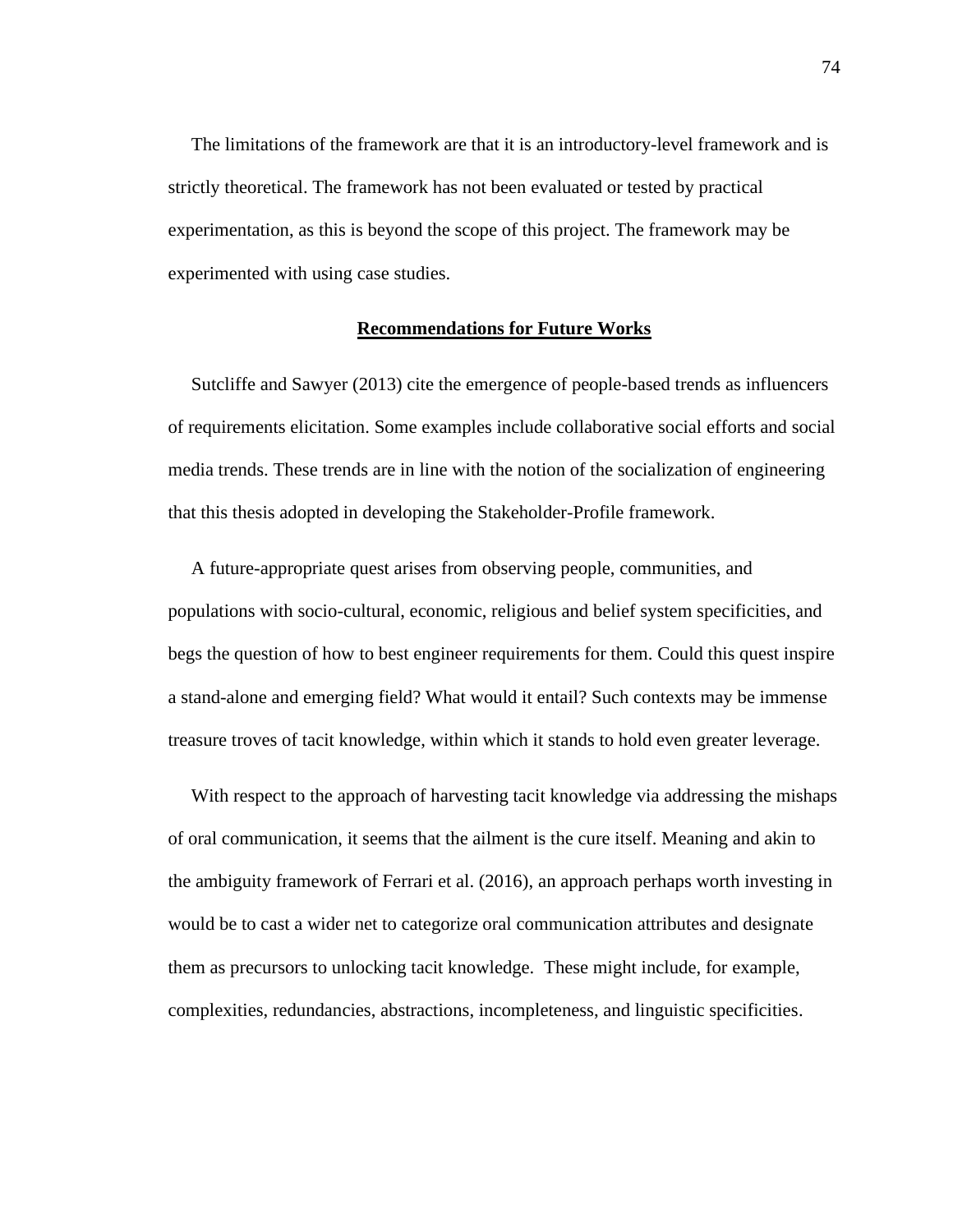Complexities, for example, can be categorized via a rigor-based metric system in terms of qualitative values, meaning semantic assignments, and quantitative values, meaning the cardinality of a spoken statement and the number of ways it can be parsed.

## **Conclusion**

 In conclusion, this thesis has attempted to address the highly complex issue of a stakeholder's tacit knowledge acquisition in the context of requirements elicitation interviews. The topic itself is multiplexed by many different factors. Many are rooted in its very own complex nature of being highly elusive, innately covert, and difficult to articulate, relay, and elicit. Other factors arise from the contextual and spatial position the topic has, being at the heart and center of highly complicated activities and phases exhibited in software development and requirements elicitation.

 The thesis has presented two main chapters to address the issue of tacit knowledge. Chapter one presented a comprehensive theoretical background to provide context and illuminate the presentation of the topic and the literature. Chapter two presented an original contribution for the purpose of furthering the body of knowledge: the Stakeholder-Profile theoretical framework for tacit knowledge acquisition in requirements elicitation interviews. The framework attempted to provide a holistic solution vision, including an in-depth analysis of key outstanding issues, in addition to a novelle tacit knowledge acquisition theory, and a prospective, uniquely designed model capturing its conceptual implementation. Furthermore, the framework provided a theoretical metric to help assess the efficacy of the outcome of the elicitation, based on

75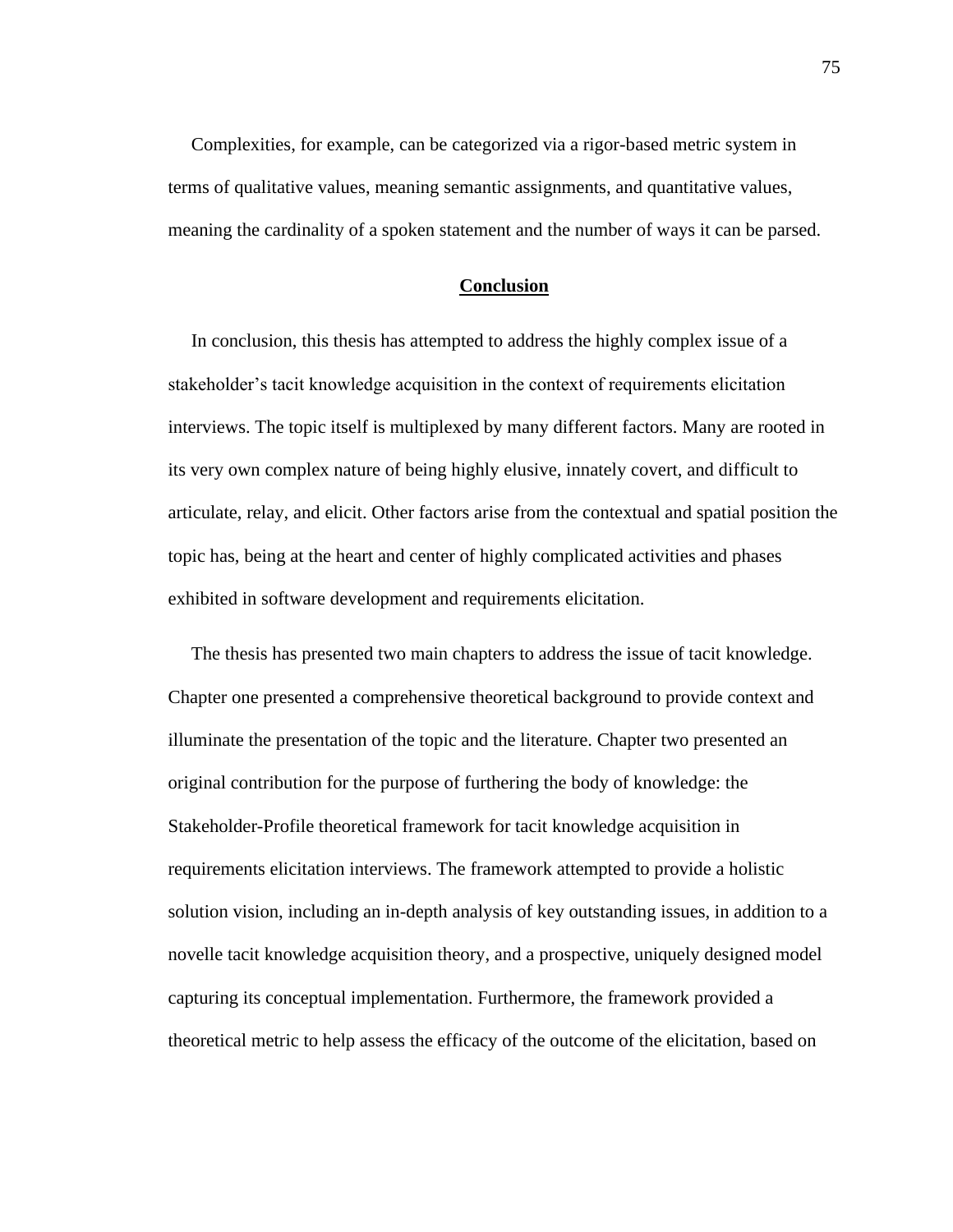the domain theory and the interview process. We provided a critique to spark future experimentation and identified several areas for future works.

 Most notably, the quest of developing creative and authentic tacit knowledge approaches from a KM perspective ought to be a highly desirable goal in its own right. If the powerful leverage tacit knowledge has can be fully and successfully accessed and operationalized, the benefits can be limitless, particularly in the context of requirements elicitation.

 People's tacit knowledge is a treasure trove that safely nests their unique talents, skillsets, and needs. Probing these treasure troves inevitably births new and evolving arrays and spectrums of limitless knowledge for the benefit and betterment of mankind.

 After all, people hold the key to their own unique knowledge, as it is deeply inherent to their conscious and subconscious beings. And so, deliberately investing in approaches to probe people's tacit knowledge, perhaps, holds a great many keys to radically transformative levels.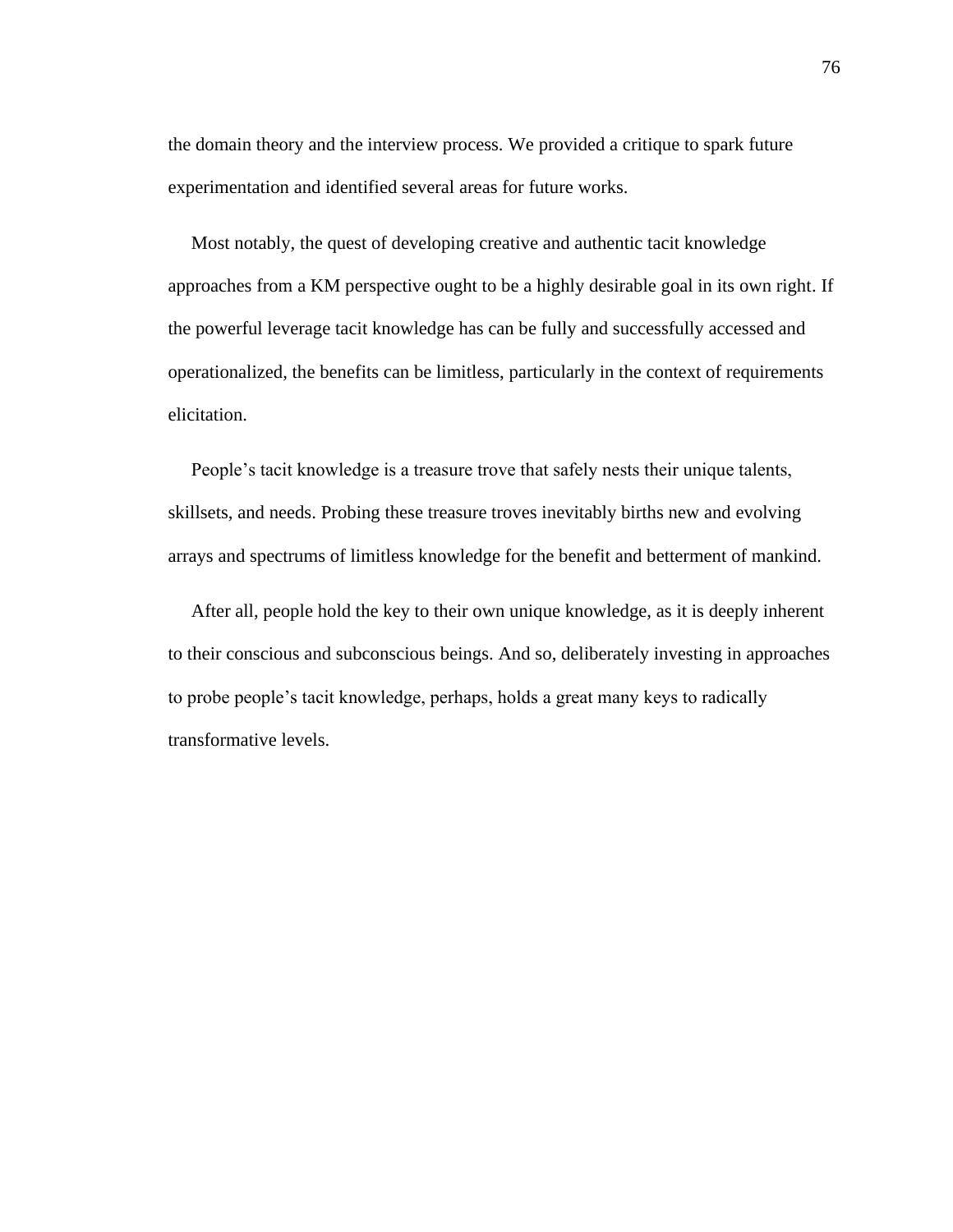### **References**

- Abbas, R., Sultan, Z., Bhatti, S. N., & Tariq, M. (2017). Analytical review on tacit knowledge and requirement elicitation techniques: An empirical study. [Paper presentation]. 1st National Graduate Conference, Allama Iqbal Open University, Islamabad, Pakistan.
- Alavi, M., & Leidner, D. E. (1999). Knowledge management systems: Issues, challenges, and benefits. *Communications of the Association for Information Systems*, 1(7). DOI:10.17705/1CAIS.00107
- Andrade, J., Ares, J., García, R., Rodríguez, S., & Suárez, S. (2006). A reference model for knowledge management in software engineering. *Engineering Letters*, 13(2), 159-166.
- Basir, B. M. M. G. N., & Salam, R. A. (2015). Tacit requirements elicitation framework. *Asian Research Publishing Network Journal of Engineering and Applied Sciences*, 10(2), 572-578.
- Blandford, A., & Rugg, G. (2002). A case study on integrating contextual information with analytical usability evaluation. *International Journal of Human-Computer Studies*, 57(1), 75-99. https://doi.org/10.1006/ijhc.2002.1013
- Chikh, A. (2011). A knowledge management framework in software requirements engineering based on the SECI model. *Journal of Software Engineering and Applications*, 4, 718-728. doi:10.4236/jsea.2011.412084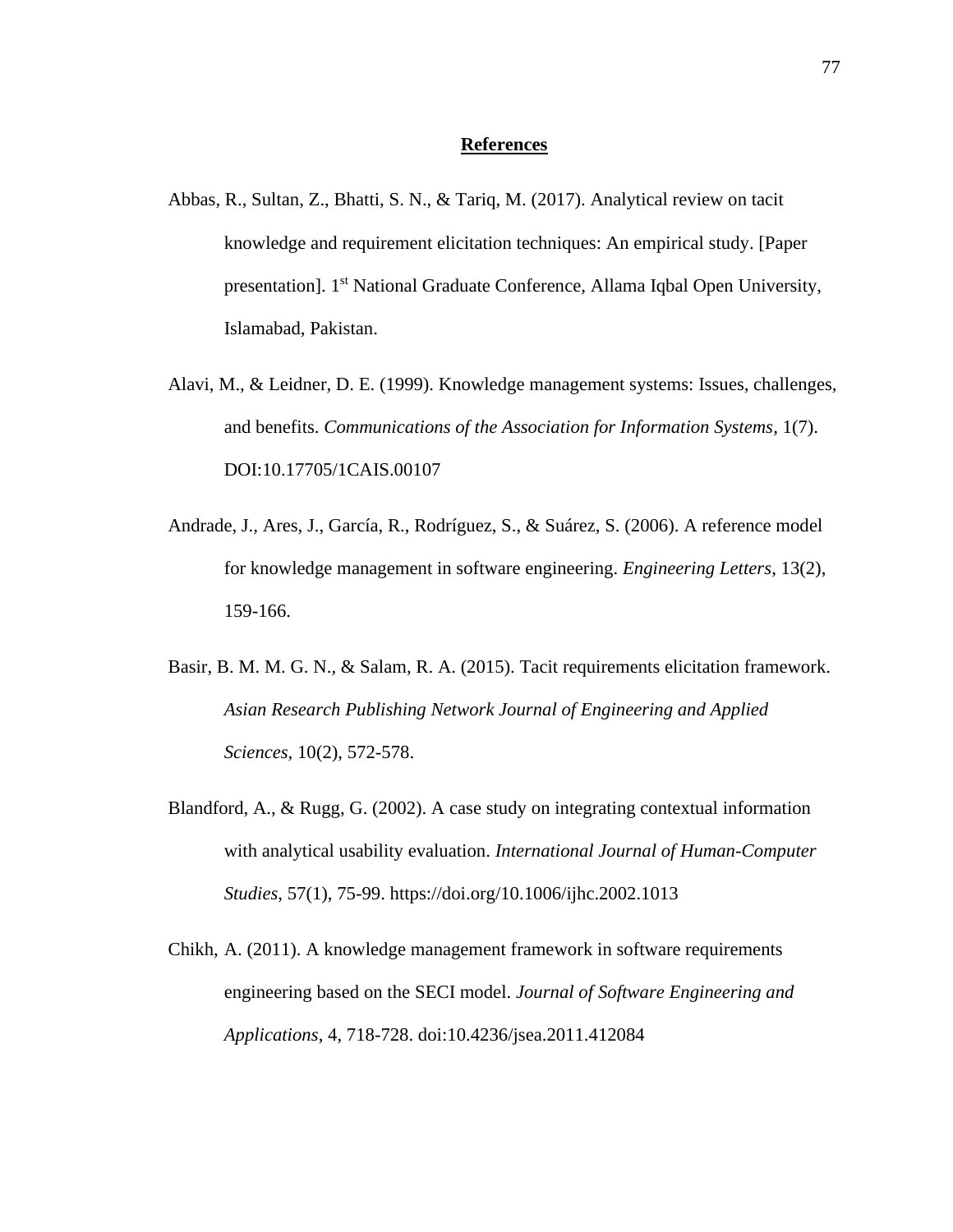Distanont, A., Haapasalo, H., Vaananen, M., & Lehto, J. (2012). The engagement between knowledge transfer and requirements engineering. *International Journal of Management, Knowledge and Learning,* 1(2), 131-156.

Enderton, H. B. (1977). *Elements of set theory*. Academic Press.

- Ferrari, A., Spoletini, P., & Gnesi, S. (2016). Ambiguity and tacit knowledge in requirements elicitation interviews. *Requirements Engineering*, 21, 333-355. https://doi.org/10.1007/s00766-016-0249-3
- Friedrich, W. R., & Poll, J. A. V. D. (2007). Towards a methodology to elicit tacit domain knowledge from users. *Interdisciplinary Journal of Information, Knowledge, and Management,* 2. DOI:10.28945/108
- Ghani, S. R. (2009). Knowledge management: tools and techniques. *DESIDOC Journal of Library of Information Technology*, 29(6), 33-38. https://doi.org/10.14429/DJLIT.29.6.276
- Gourlay, S. (2002). Tacit knowledge, tacit knowing or behaving? [Paper presentation]. The Third European Conference on Organizational Knowledge, Learning, and Capabilities, Athens, Greece.
- Grzybowska, K., & Gajdzik, B. (2013). SECI model and facilitation in change management in metallurgical enterprise. *Metalurgija*, 52(2), 275-278.
- Hildreth, P. M., & Kimble, C. (2002). The duality of knowledge. *Information Research*, 8(1), 1-18.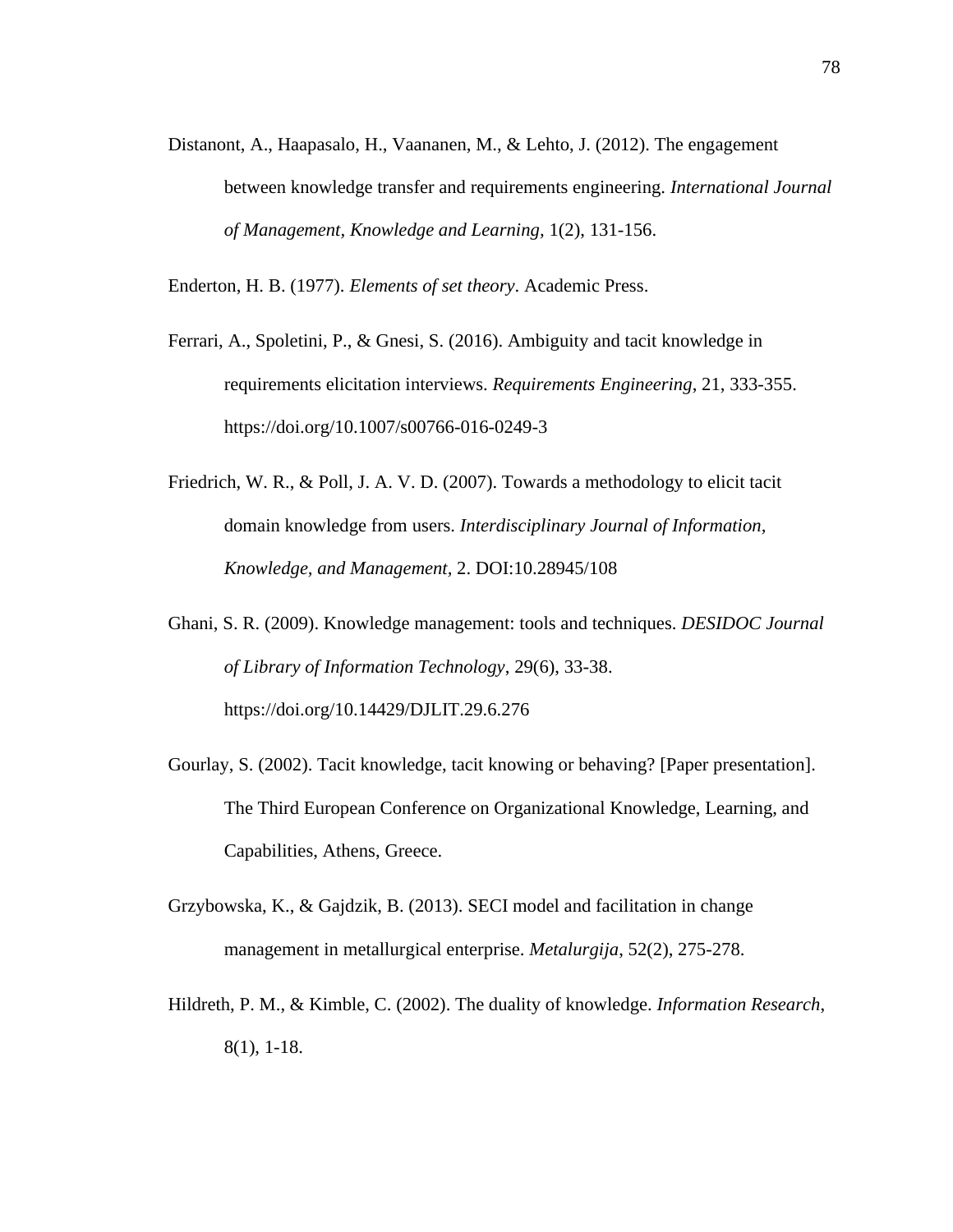- Jiang-ping, W., De-yi, H., & Dan, W. (2009). Knowledge conversion in software requirement elicitation. The 1<sup>st</sup> International Conference on Information Science and Engineering, United States. DOI:10.1109/ICISE.2009.706
- Knauss, A. (2012). On the usage of context for requirements elicitation: end-user involvement in IT ecosystems. *Proceedings of the 20th IEEE International Conference on Requirements Engineering*, Chicago, Illinois, United States of America, 345-348.
- Leffingwell, D., & Widrig, D. Managing software requirements:  $2<sup>nd</sup>$  edition, a use case approach. Addison-Wesley.
- Leonard, D., & Sensiper, S. (1998). The role of tacit knowledge in group innovation. *California Management Review*, 40(3), 112-132. https://doi.org/10.2307/41165946
- Maiden, N. A. M., & Rugg, G. (1996). ACRE: selecting methods for requirements elicitation. *Software Engineering Journal*, 11(3), 183-192. DOI:10.1049/sej.1996.0024
- Markus, M. L. (2001). Toward a theory of knowledge reuse: Types of knowledge reuse situations and factors in reuse success. *Journal of Management Information Systems*, 18(1), 57-93. DOI:10.1080/07421222.2001.11045671
- Mohamed, A. H. (2010). Facilitating tacit-knowledge acquisition within requirements engineering. Selected Topics in Applied Computer Science: 10<sup>th</sup> WSEAS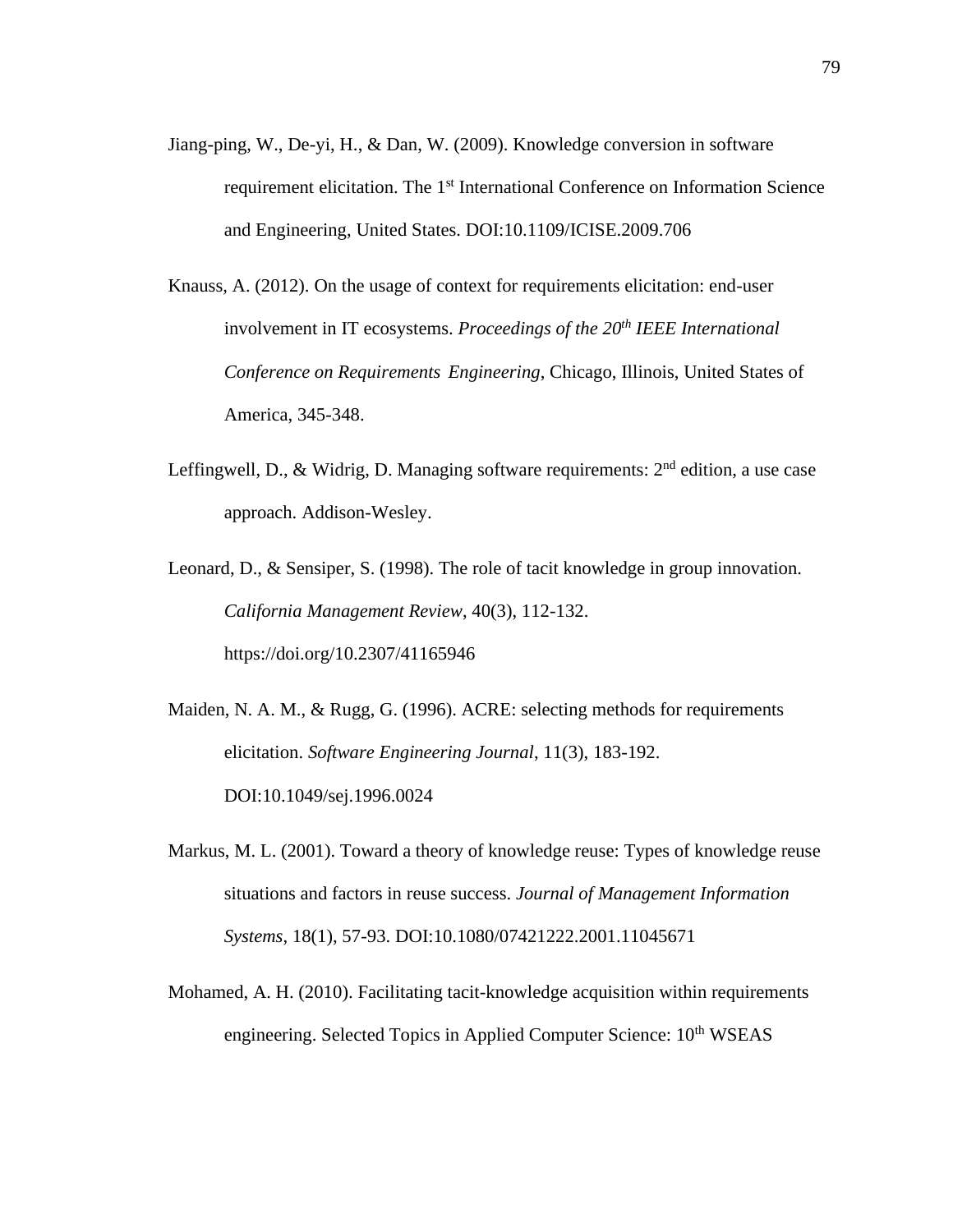- Nonaka, I. (1991). The knowledge creating company. *Harvard Business Review*, 69, 96- 104.
- Pfleeger, S. L. (1998). *Software engineering: Theory and practice.* Alan Apt.
- Polanyi, M. (1967). *The tacit dimension.* Routledge and Kegan Paul.
- Polanyi, M. (1997). Tacit knowledge. In L. Prusak, Ed. Boston, MA: Butterworth-Heinemann, *Knowledge in organisations* (pp. 135-146). Routledge.
- Preece, A., Flett, A., Sleeman, D., Curry, D., Meany, N., & Perry, P. (2001). Better knowledge management through knowledge engineering. *IEEE Intelligent Systems*, 16(1), 36-43. DOI:10.1109/5254.912383
- Sagsan, M. (2006). A new life cycle model for processing of knowledge management. [Paper presentation]. 2nd International Conference on Business, Management and Economics, İzmir, Turkey.
- Sagsan, M., & Zorlu, K. (2010). An empirical test of the knowledge management life cycle model at a Turkish petroleum oil industry firm. [Paper presentation]. Proceedings of the 7<sup>th</sup> International Conference on Intellectual Capital, Knowledge Management and Organisational Learning.
- Saiedian, H., & Dale, R. (2000). Requirements engineering: making the connection between the software developer and customer. *Information and Software Technology*, 42, 419-428. DOI:10.1016/S0950-5849(99)00101-9